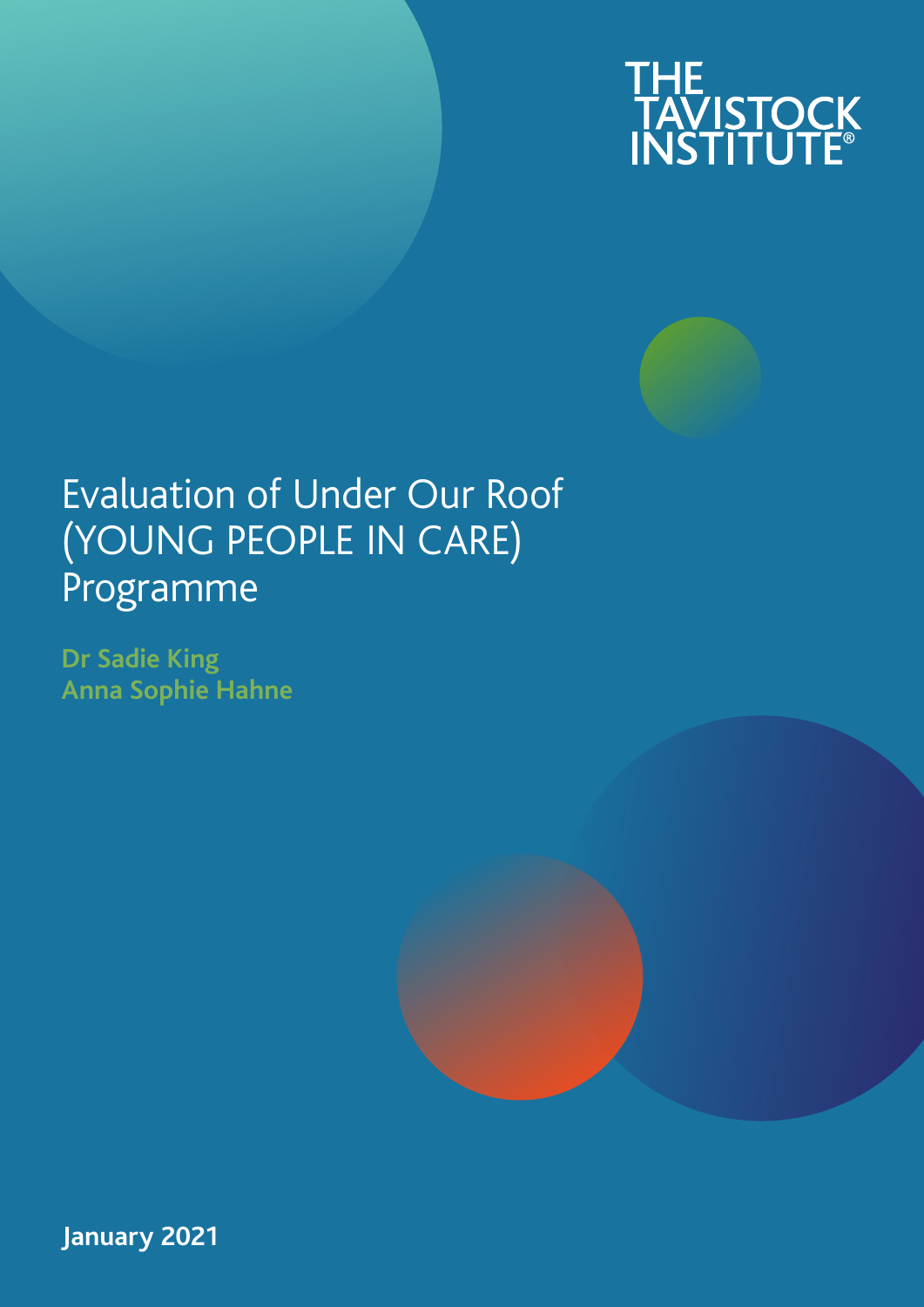# **Contents**

| Summary of Learning                                                                                               | 1              |
|-------------------------------------------------------------------------------------------------------------------|----------------|
| 1. Background                                                                                                     | 3              |
| 2. Evaluation Approach, Methodology and Data                                                                      | 4              |
| 3. UoR programme delivery                                                                                         | 5              |
| 4. Theory of Change                                                                                               | 7              |
| 5. Process Evaluation                                                                                             | $\overline{7}$ |
| Evidence based design                                                                                             | $\overline{7}$ |
| The influence of the voices of young people and their care givers                                                 | 10             |
| Early indication of outcomes                                                                                      | 13<br>16       |
| The development of the curriculum<br>Experience of the delivery                                                   | 17             |
| Result of iterative learning and adaptations                                                                      | 17             |
| 6. Outcomes Evaluation                                                                                            | 18             |
| Outcome 1: Improved conflict management                                                                           | 18             |
| Outcome 2: Improved relationships/social support                                                                  | 20             |
| Outcome 3: Improved decision making/goals                                                                         | 22             |
| Outcome 4: Improved wellbeing                                                                                     | 22             |
| Outcome 5: Raising voice                                                                                          | 24             |
| Outcome 6: Improved stability of placements                                                                       | 24             |
| Outcome 7: Wider effects                                                                                          | 24             |
| 7. Production of resources and dissemination                                                                      | 26             |
| Production of resources                                                                                           | 26             |
| Dissemination                                                                                                     | 26             |
|                                                                                                                   | 27             |
| Policy Influencing<br>8. Limitations of the evaluation                                                            | 29             |
|                                                                                                                   |                |
| 9. Conclusion                                                                                                     | 29             |
| 10. Recommendations                                                                                               | 31             |
| 11. An Evaluation Framework and Toolkit                                                                           | 32             |
| Appendix 1: Surveys                                                                                               | 34             |
| Post-course evaluation forms - Young people                                                                       | 34             |
| Post-course evaluation forms - Foster carer                                                                       | 35             |
| Post-course evaluation forms - Care worker                                                                        | 36             |
| Follow-up evaluation forms - Young people                                                                         | 37             |
| Follow-up evaluation forms - Foster carer                                                                         | 39             |
| Follow-up evaluation forms - Care worker                                                                          | 40             |
| Short Warwick-Edinburgh Mental Wellbeing Scale                                                                    | 41             |
| Appendix 2: Summary of Mental Wellbeing Impact Assessment Domains<br>and Protective Factors for mental wellbeing. | 42             |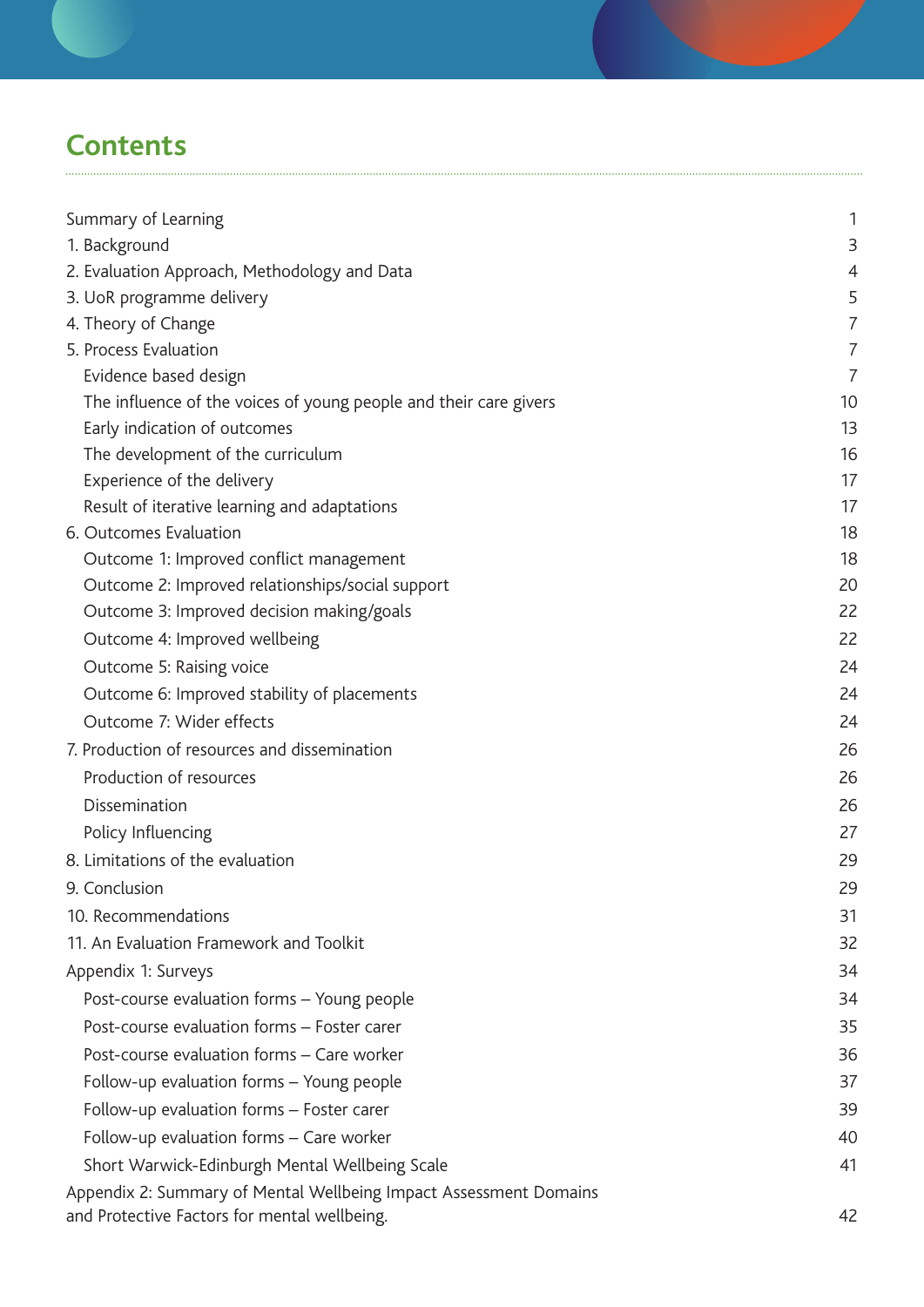# **Summary of Learning**

Under Our Roof (UoR) is a new programme that draws from Leap Confronting Conflict's creative and experiential approach to conflict management. The group-based, facilitated games and reflective sessions have been successful with young people and adults from a wide range of community and institutional settings. The rationale for UoR was that by improving the management of conflict in the care system, relationships would improve and thus have a positive impact on placement stability and the longer-term outcomes for care experienced young people.

Leap grounded their approach on a review of literature, expert advice, focus groups and experiential research. The needs and views of care experienced young people and those in caring roles informed the development of the delivery approach and materials for use in the care system. The development and roll out was delivered over two years and six months.

## **Development of the programme**

In phase one of the programme a comprehensive Theory of Change was co-produced with the Under our Roof (UoR) delivery team. A one-year research and piloting phase consolidated a focus on a simpler critical pathway and tackling the barriers to achieving outcomes in seven key clusters. Key barriers were identified, and solutions and adaptations actioned. These were:

- **Trauma informed working:** During the piloting phase Leap adapted their approach to take into account the particular relationship to conflict that a young person in the care system may experience. For example, content was adapted to avoid the surfacing of difficult experiences in care or family settings.
- **Young people shifted from receivers of service to coproducers of service:** Leap consulted on the provision of conflict management directly to young people in care in groups and in mixed carer and young people groups. This raised issues of safety and trust. Also Leap noticed that there was a high level of need within the adult carers regarding conflict awareness. As a result, young people were involved more on a consultative and coproduction basis.
- **System Based Approach:** Leap found that building relationships with organisations and the participants was important but also required a lot of resources. In Phase two, Leap continued to work with one residential care provider and a local authority children's service in order to build on the relationships of the pilot phase. This longer-term relationship enabled bespoke interventions that could be delivered with sensitivity to local context, dynamics, and organisational culture. This led to the development of the idea of working with an embedded consultant approach in future offers using a Facilitator Development Programme (train the trainers) and ultimately changing the culture towards a healthier approach to conflict.
- **The challenge of working through the COVID-19 pandemic:** Covid-19 presented a particular challenge to the programme as it adapted to online delivery and responded to an environment where there was likely to be an increase in conflict. The Programme was able to respond to this by delivering accessible shorter online sessions. The necessary shift to virtual delivery presented a new opportunity of improved accessibility for time-poor carers. This has influenced the future plans for delivery of a blended learning model.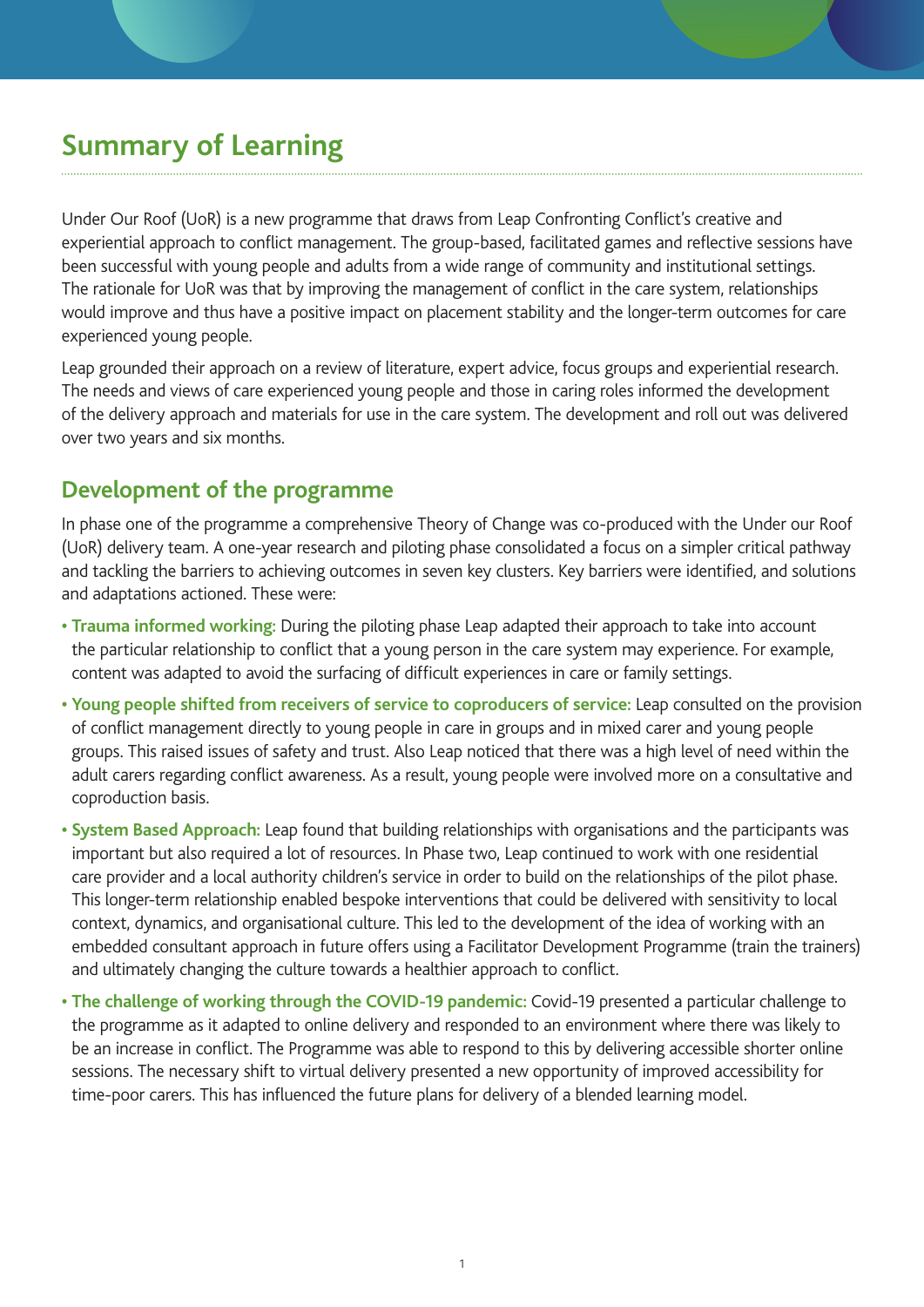## **Outcomes**

In total, 159 individuals began the programme and 143 completed it. Of those that completed were: 45 foster carers, 79 residential care workers, 6 social workers and 13 young people. Two cohorts of residential care workers and foster carers further completed a follow-up workshop or follow-up sessions. Leap remains engaged in conversations about training needs and support with one residential care provider and one local authority children's service. The overall attrition rate was 10%. The attrition rate for young people was 13 %, although based on a small sample it is worth noting that this is a very low attrition rate for programmes targeted at young people.<sup>1</sup>

Aligned to the Theory of Change, an evaluative rubric of seven outcome clusters formed the basis of the evaluation. Key results are summarised in each cluster:

- Outcome 1 Improved conflict management: The evaluation found quantitative and qualitative evidence that the programme participants improved their understanding of conflict, their knowledge about skills and tools to manage conflict as well as their confidence to manage conflict in challenging situations. The evaluation found statistically significant changes for skills and knowledge related to conflict management. Interviews highlighted examples of how the programme enabled participants to have better conflict management skills.
- **Outcome 2** Improved relationships/social support: Qualitative research found that applying conflict management skills led to improved relationships between care workers and young people. In the survey of participants, more care workers felt able to communicate their needs to children and more said they have a good relationship with them following the programme.
- **Outcome 3** Improved decision making/goals: Quantitative findings showed that care workers further reported an increase in their ability to make their own decisions at the end of the programme.
- **Outcome 4** Improved wellbeing: Care workers demonstrated a statistically significant improvement in the perception of feeling valued by children in care. There was further quantitative and qualitative evidence that suggests that participants have improved their wellbeing overall including feeling more optimistic about the future and feeling less anxious about dealing with difficult situations.
- **Outcome 5** Raising voice: The programme created many opportunities for care experienced young people to have a voice including consultation in focus groups, coproduction of programme materials and delivery and a podcast.
- **Outcome 6** Improved Stability of Placements: The shorter-term outcomes, in particular of improved relationships that underpin placement stability were evidenced. However, it was not possible to assess this outcome as part of the evaluation.
- **Outcome 7** Wider effects: There was qualitative evidence that in areas where Leap intervention dosage was higher, and the relationships were stronger, organisational culture had shifted and staff were beginning to see a change in the way conflicts were regarded and managed. It is not possible to evaluate the sustainability of this without continued support such as refresher or induction training to tackle staff churn and wider influences of the local contexts.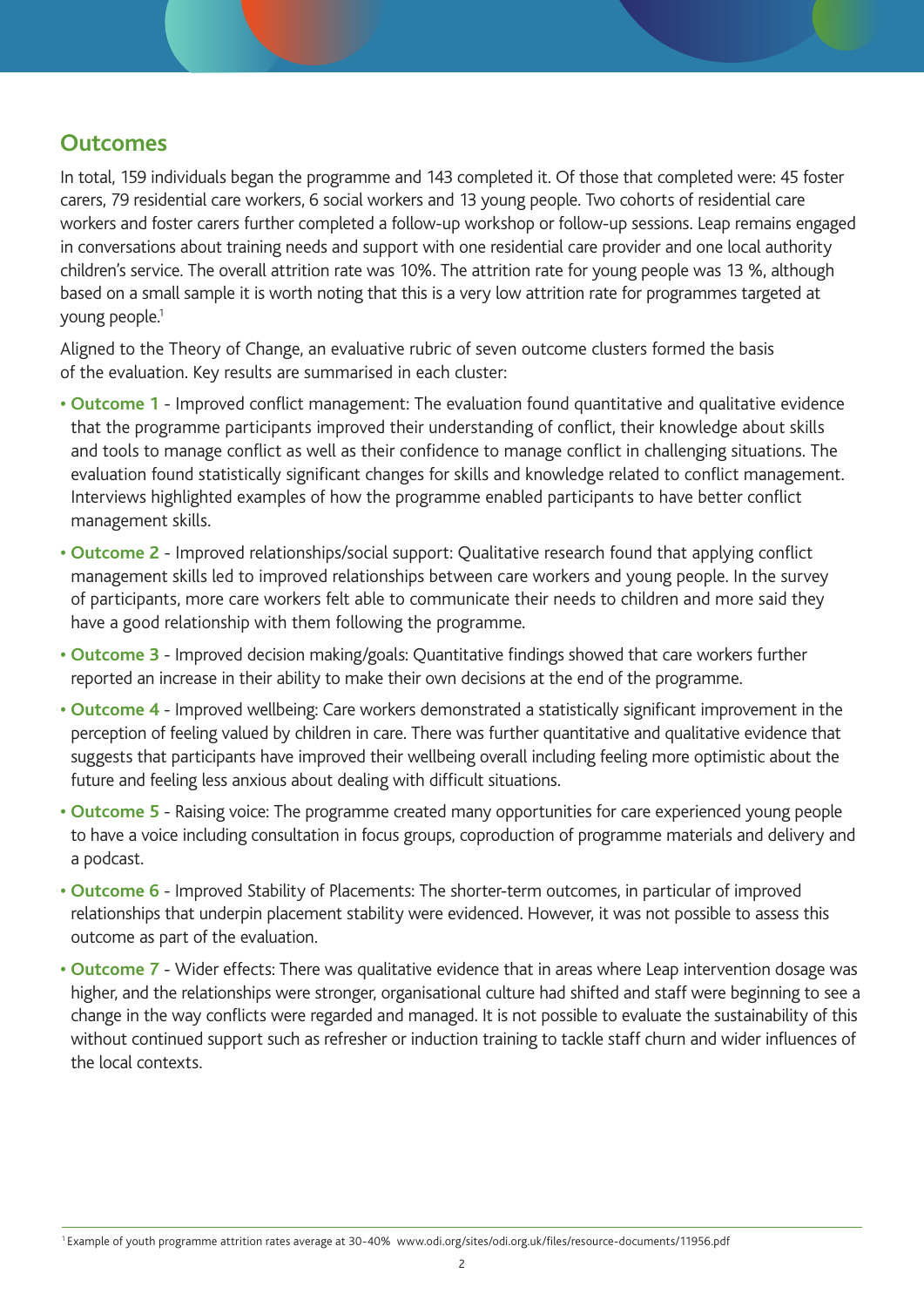# **1. Background**

'UoR' is a new programme that draws from Leap's creative and experiential approach to conflict management that has been successful with young people and adults from a wide range of community and institutional settings.

The approach to conflict management is based broadly on a humanistic approach<sup>2</sup> where facilitators work with the whole person, emotionally and intellectually, and facilitate participants to explore, observe, and self-evaluate in a safe space. The approach is experiential through games and activities and working in the language and cultural context of the participants, meeting them where they are. Games and approaches are intended to be used bespoke to each context and have to an extent been manualised in two publications Playing with Fire, Working with Gangs and the practitioner resource 'GirlStory'.<sup>3</sup>

The Programme began in February 2018, and was delivered in three phases of research, engagement and piloting, refinement and wider delivery and finalisation of outputs (curriculum, supporting materials), evaluation and dissemination. Phase two ended in September 2020 and the overall Programme ended with its dissemination and outputs phase in December 2020. This report presents the key findings of an independent action learning, process and outcomes evaluation by the Tavistock Institute of Human Relations (TIHR).

<sup>&</sup>lt;sup>2</sup> Humanistic psychology is based on the belief in 'self – actualization'. This means that each person, in different ways, seeks to grow psychologically and continuously enhance themselves and that each person has free will and outcomes are not determined by past experiences or present conditions.

<sup>3</sup> www.scie-socialcareonline.org.uk/working-with-gangs-and-young-people-a-toolkit-for-resolving-group-conflict/r/a11G00000017u68IAA and www.amazon.co.uk/Playing-Fire-Training-Working-Conflict/dp/1849051844.

For more information on GirlStory: www.leapconfrontingconflict.org.uk/major-projects-research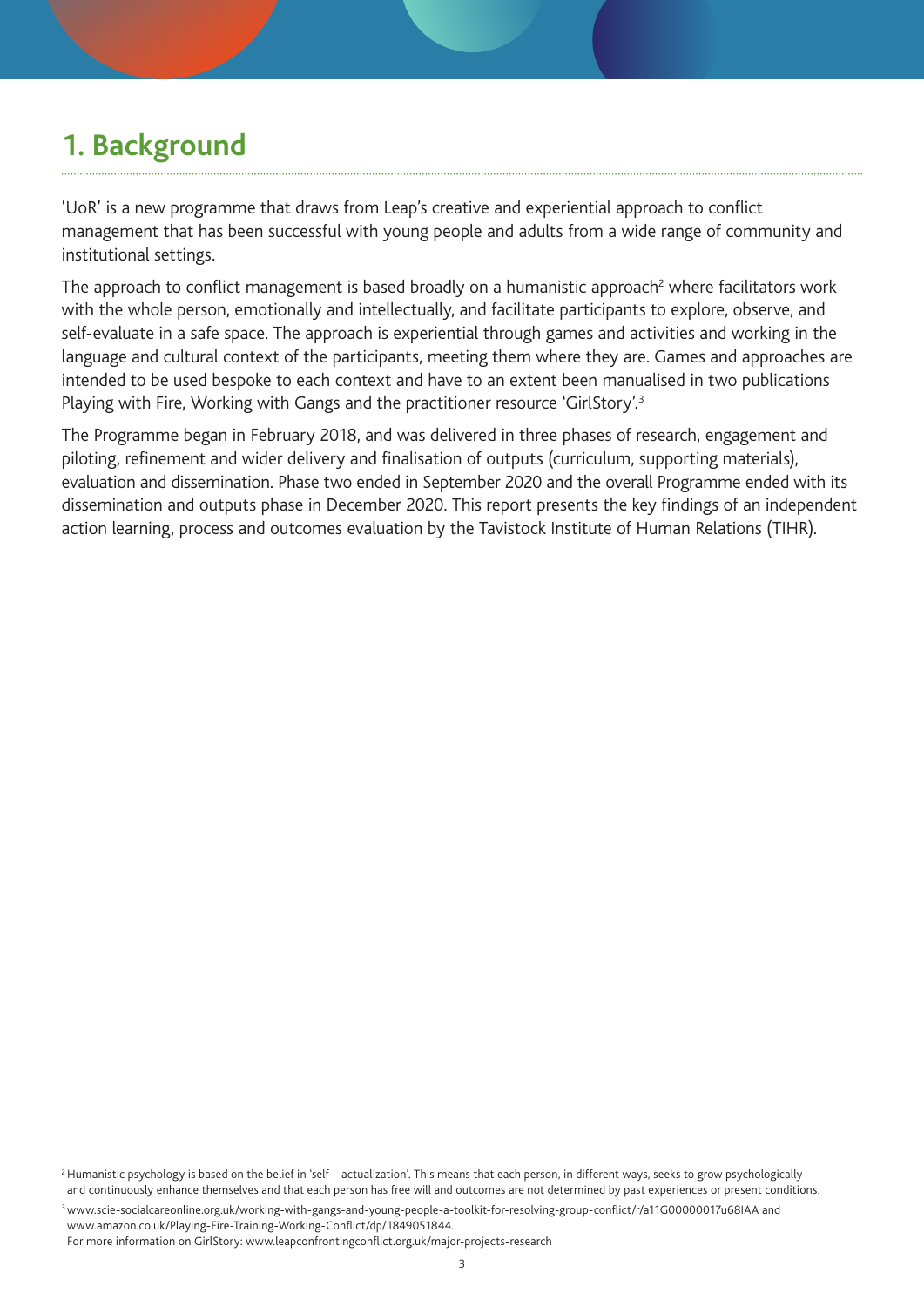# **2. Evaluation Approach, Methodology and Data**

The evaluation was based on 4 Key principles:

- **Theory-based evaluation:** we co-produced a Theory of Change.
- **Process and Outcome evaluation:** we designed a robust mixed methods approach including: focus groups, semi-structured interviews, observations and surveys.
- **Action learning:** We worked with the reflective culture of the organisation responsively when key learning moments occurred and structurally for example by supporting the collation of reflective field notes, annual Action Learning Sets, and feedback/dissemination events.
- **Embedded Evaluation framework:** We co-produced an 'Evaluative Rubric' around the outcomes identified in the Theory of change. We worked with Leap's Impact Team to find realistic data capture methods and meaningful indicators to evidence the outcome of their work. We co-produced the evaluation tools and shared the data collection activities. All the analysis has been carried out independently in order to establish an objective final assessment of the programme.

The data this report is based on is presented in the table below:

| <b>Method</b>                                            | <b>Target group</b>                                                  | <b>Number individuals</b> |
|----------------------------------------------------------|----------------------------------------------------------------------|---------------------------|
|                                                          | Foster carers                                                        | 8                         |
| Telephone interviews (TIHR)                              | 'sponsors' LA or organisational leads with strategic/<br>impact view | 3                         |
|                                                          | Leap Facilitators                                                    | $\overline{4}$            |
|                                                          | Care leavers                                                         | 2                         |
|                                                          | Leap Facilitators                                                    | 8                         |
|                                                          | Young people in residential care                                     | 4                         |
| Focus groups (by TIHR and Leap)                          | Leap curriculum design team                                          | 2                         |
|                                                          | Care experienced young people                                        | 48                        |
|                                                          | Social Workers/Residential care workers/Foster Carers                | 40                        |
|                                                          | Whole Organisational feedback workshop                               | 5                         |
| Mental Wellbeing Impact Assessment<br>(screening report) | Leap design and delivery team                                        | 4                         |
|                                                          | 2 of 3 Advisory Boards                                               | 10                        |
| Observations (TIHR)                                      | 2 Piloting/taster sessions with adults                               | 14                        |
|                                                          | Young people participants                                            | 7                         |
| Surveys (see appendix 1)                                 | Foster Carer participants                                            | 27                        |
|                                                          | Care home/social worker participants                                 | 83                        |
| Facilitators reflective notes                            | Facilitators post delivery                                           | 11                        |
|                                                          | Literature review                                                    | N/A                       |
|                                                          | Curriculum materials                                                 | N/A                       |
| Document analysis                                        | Podcast young carers                                                 | N/A                       |
|                                                          | Recordings and feedback from the online 'UoR party'                  | 33                        |

#### *Table 1: Methods and data*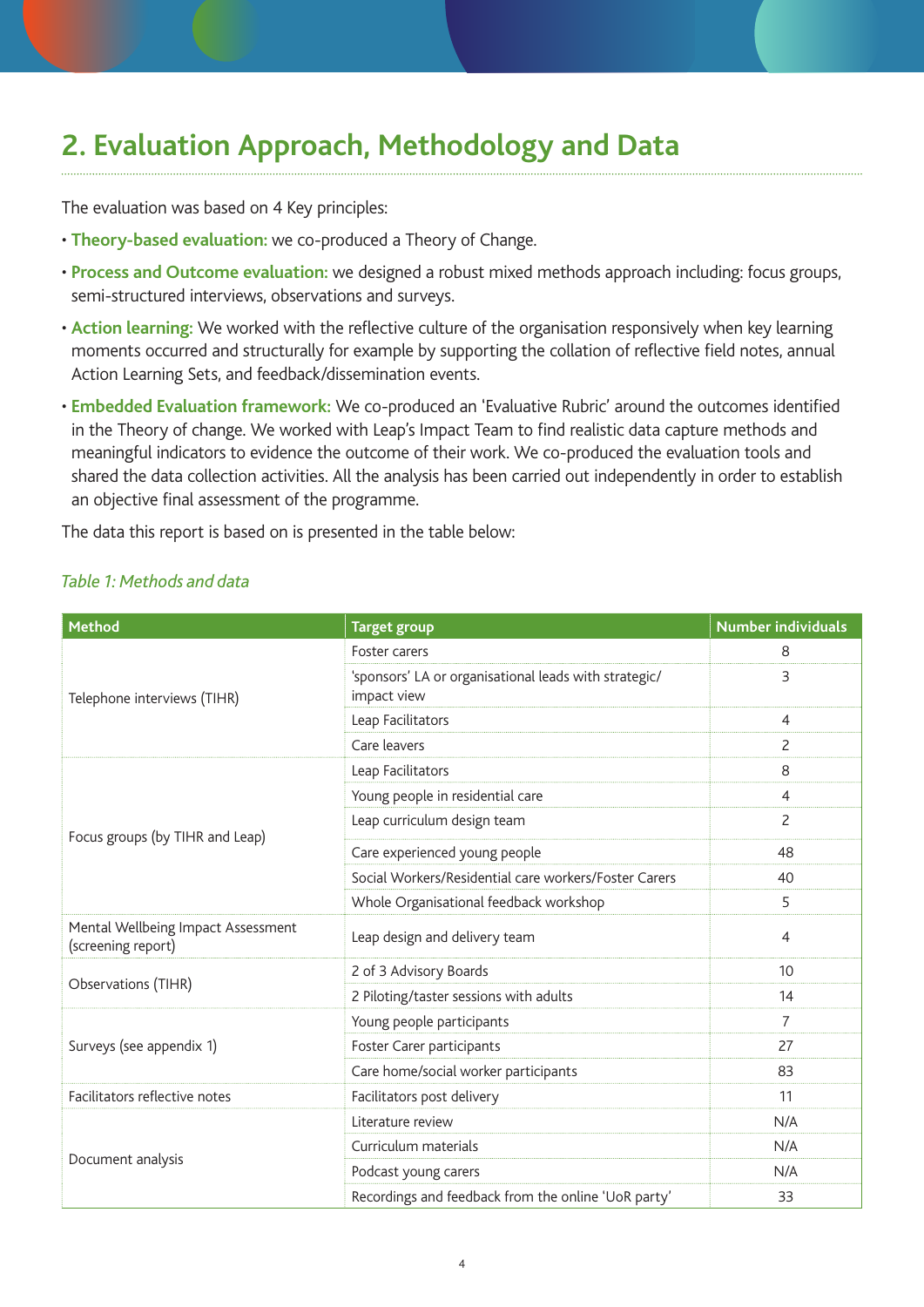# **3. UoR programme delivery**

UoR was delivered over two years and six months. The curriculum adaptations are discussed in the process section. Table 2 sbelow summarises the progress and adaptations against the original plans.

#### *Table 2: Evaluation of Under Our Roof Activities*

| <b>Evaluation of Under Our Roof Activities</b>                                                                                                                                                            |                                                                                                                                                                                                                                                                                                                                                                                                       |
|-----------------------------------------------------------------------------------------------------------------------------------------------------------------------------------------------------------|-------------------------------------------------------------------------------------------------------------------------------------------------------------------------------------------------------------------------------------------------------------------------------------------------------------------------------------------------------------------------------------------------------|
| <b>Programme Activity</b>                                                                                                                                                                                 | <b>Progress and Adaptations</b>                                                                                                                                                                                                                                                                                                                                                                       |
| Phase 1 Months 1-12                                                                                                                                                                                       |                                                                                                                                                                                                                                                                                                                                                                                                       |
| Recruitment of Programme Lead and Programme Officer<br>and the Advisory Panel                                                                                                                             | Completed                                                                                                                                                                                                                                                                                                                                                                                             |
| Four advisory panels                                                                                                                                                                                      | 1 and interim communication with expert members                                                                                                                                                                                                                                                                                                                                                       |
| Ecosystem analysis and engage major opinion formers                                                                                                                                                       | Analysis completed some engagement around trauma and in localities.                                                                                                                                                                                                                                                                                                                                   |
| Deliver 12 focus groups with 60 looked after young people<br>and 12 focus groups with 60 adults establish needs                                                                                           | Focus groups and taster sessions with young people living in<br>residential or foster care ( $n=40$ ) and their care givers ( $n=48$ )                                                                                                                                                                                                                                                                |
| Develop bespoke curriculums based on the specific needs<br>of young people and their carers                                                                                                               | Completed and continued into phase 2 with bespoke iterations                                                                                                                                                                                                                                                                                                                                          |
| Run one pilot programme with 8 young people in foster<br>care and 14 foster carers and pilot with 4 young people in<br>a residential children's home, and 8 residential children's<br>home workers        | From a fostering agency 11 foster carers participated.Residential<br>children's home 4 young people and 13 care workers participated.                                                                                                                                                                                                                                                                 |
| Share preliminary findings                                                                                                                                                                                | Interim Report published. Summary to funders and Blog.                                                                                                                                                                                                                                                                                                                                                |
| Phase 2 12-24 months                                                                                                                                                                                      |                                                                                                                                                                                                                                                                                                                                                                                                       |
| Four advisory panels                                                                                                                                                                                      | 1 and interim communication with expert members                                                                                                                                                                                                                                                                                                                                                       |
| Develop and refine the programme model and curriculum                                                                                                                                                     | Complete with major adaptations to address Covid 19 social distancing                                                                                                                                                                                                                                                                                                                                 |
| Pilot programme with 8 young people in foster care and<br>14 foster carers                                                                                                                                | Programme adapted to focus on adults. Four young people from the<br>residential care setting that was engaged and a group of 3 care leavers<br>became coproducers of curriculum approach and dissemination. Pilot<br>with 6 foster carers                                                                                                                                                             |
| Pilot programme with 4 young people in a residential<br>children's home, and 8 residential children's home<br>workers                                                                                     | 15 care workers. In addition, Leap created the Facilitators<br>Development Programme and was able to work with one local<br>system more intensively than had been originally planned.<br>See above for involvement of care experienced young people                                                                                                                                                   |
| Refine the curriculum                                                                                                                                                                                     | Continual iterations for bespoke groups                                                                                                                                                                                                                                                                                                                                                               |
| Rollout with six to 10 children's homes or<br>foster agencies                                                                                                                                             | 5 organisations participated and 1 cohort of Care Leavers.<br>This comprised of a total of 117 people                                                                                                                                                                                                                                                                                                 |
| Share learning from delivery with key stakeholders                                                                                                                                                        | Dissemination spanned phase 2 and 3. These were a range of online<br>reports and videos engaging care experienced young people and<br>the sector                                                                                                                                                                                                                                                      |
| <b>Phase 3</b>                                                                                                                                                                                            |                                                                                                                                                                                                                                                                                                                                                                                                       |
| Prepare and launch a manual in different formats as a best<br>practice guide to working successfully in the care sector<br>and delivering effective conflict management training<br>using Leap techniques | A manual was not produced. The approach taken has been focus<br>on raising awareness about conflict in the care system. This<br>includes a series of 6, 30 minute podcasts <sup>4</sup> coproduced with care<br>experienced young adults reflecting on conflict in the care system,<br>and an animation <sup>5</sup> that highlights the key learning and in particular<br>the need to support carers |
| Hold a care sector event targeted at key stakeholders                                                                                                                                                     | Successful well attended UoR House Party                                                                                                                                                                                                                                                                                                                                                              |
| Produce and disseminate an external evaluation report                                                                                                                                                     | Current report finding a solid proof of concept of programme.                                                                                                                                                                                                                                                                                                                                         |

4 1 podcast was complete at the time of reporting

<sup>5</sup> Under Our Roof - Programme Animation - YouTube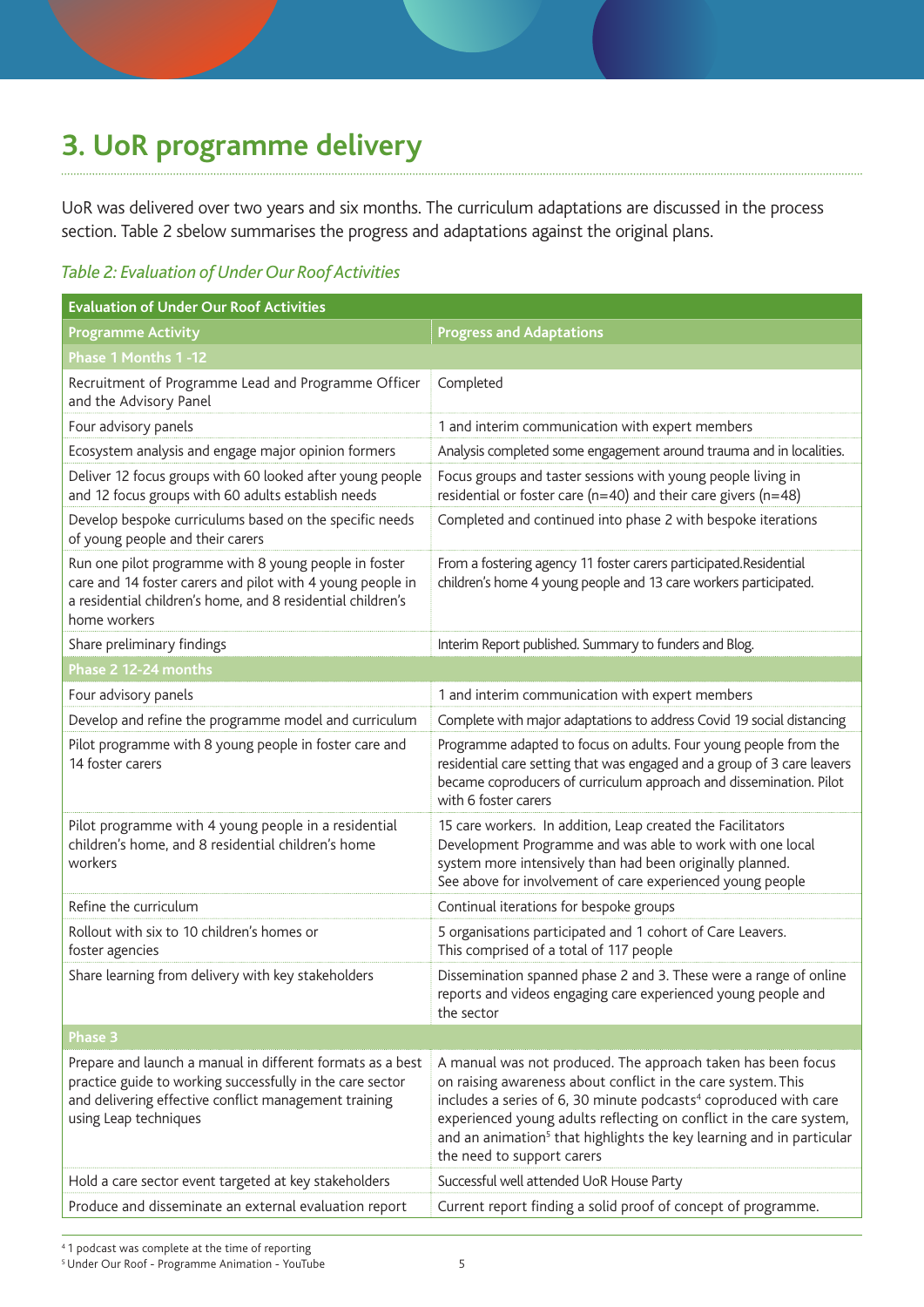## **Dosage and modalities**

Following a year of data collection, engagement and piloting the UoR programme was refined and delivered in bespoke ways that responded to the needs of the different organisations Leap worked with. COVID 19 social distancing measures forced the programme delivery to an online modality. Including the pilots Leap delivered to 45 foster carers, 24 social workers, 61 residential care workers and 15 young people. The types of delivery were as follows:

#### *Table 3: Delivery types*

| Course Type                                                                                                                                               | <b>Dosage</b>      | Delivery modality |
|-----------------------------------------------------------------------------------------------------------------------------------------------------------|--------------------|-------------------|
| Course aimed at adult carers                                                                                                                              | 2 full days        | Face to Face      |
| Course aimed at adult carers                                                                                                                              | 6 x half day       | Face to Face      |
| Follow up post training                                                                                                                                   | $\frac{1}{2}$ day  | Face to Face      |
| Facilitators Development Programme aimed at adult carers (an innovation responding<br>to the need for embedded work to encourage a conflict aware system) | 5 full days        | Face to Face      |
| Course aimed at adult carers (Covid response)                                                                                                             | $6 \times 90$ mins | Virtual           |
| Follow up Workshops aimed at adult carers (Covid response) follow up to previous training                                                                 | 90 mins            | Virtual           |
| Course aimed at Care Leavers (Covid Response)                                                                                                             | $6 \times 90$ mins | Virtual           |

All of the delivery involved many hours of wrap around engagement, follow up communication and some optional bespoke coaching.

In total, 159 individuals began the programme and 143 completed it. Two cohorts of residential care workers and foster carers further completed a follow-up workshop or follow-up sessions. The overall attrition rate was 10%. The attrition rate of 13.3% is especially low for programmes that target young people.<sup>6</sup> The breakdown per type of participant is shown in Table 4.

#### *Table 4: Attendance per type of participant*

| Recruited<br><b>Group</b> |     | Completed | <b>Attrition rate</b> |  |  |
|---------------------------|-----|-----------|-----------------------|--|--|
| <b>Foster Carers</b>      |     |           | 13.5%                 |  |  |
| Residential Care workers  |     |           | 8.1%                  |  |  |
| Social workers            |     |           | ገ%                    |  |  |
| Young people              |     |           | 13.3%                 |  |  |
| Total                     | 159 |           | 10.1%                 |  |  |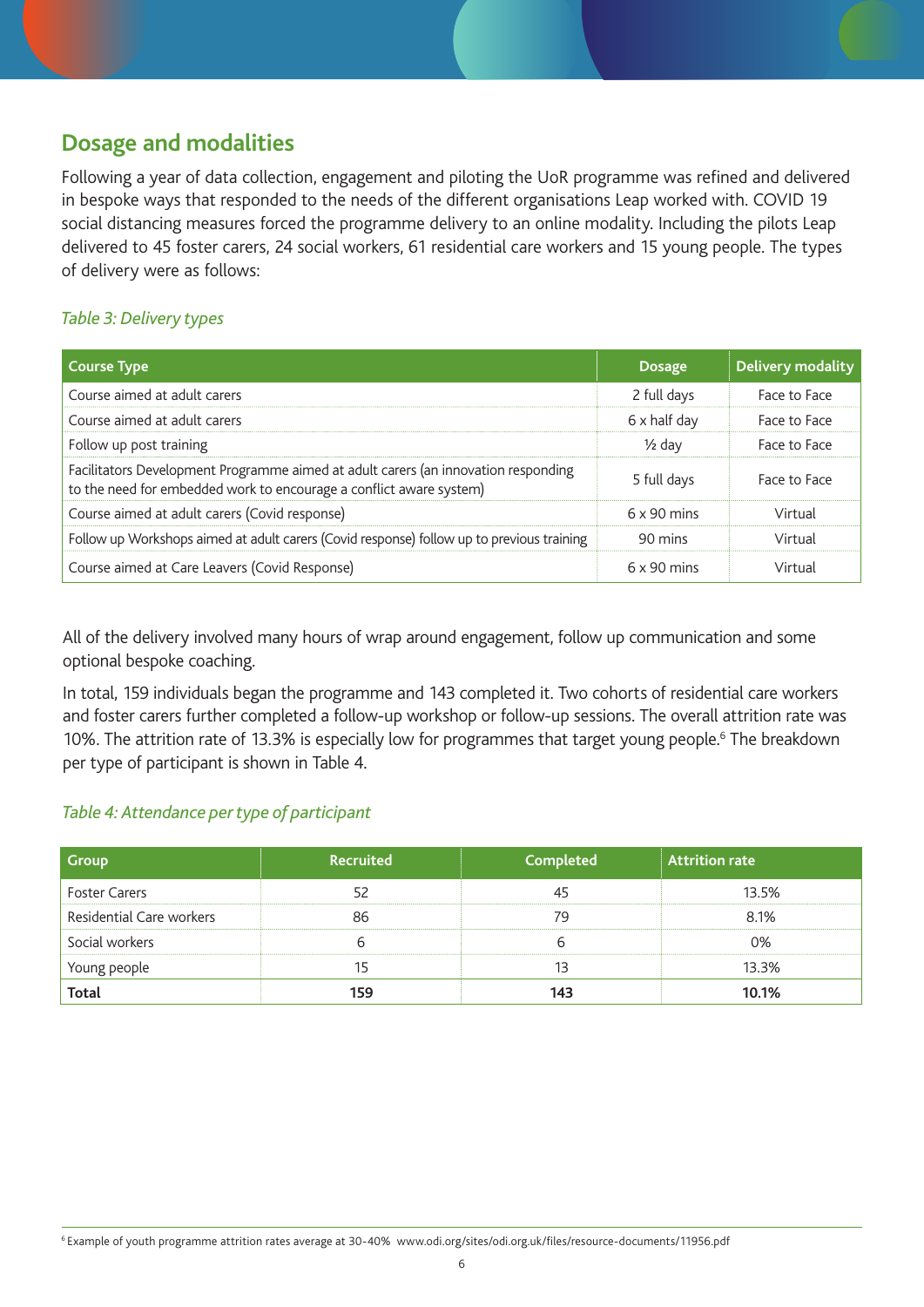# **4. Theory of Change**

In phase one of the programme, we coproduced a Theory of Change for Leap's long-term objective to support placement stability of young people in care (see Figure 1). Underpinning this outcome are a series of other long-term outcomes that cover positive change in relationships, embedded use of conflict management strategies, stability, skills, confidence, and wellbeing. Short (immediately post training) to medium-term (3-6 months) outcomes required to produce such changes were defined ranging from having an improved understanding of conflict to feeling valued in role as a care worker. These in turn were mapped against the necessary inputs and outputs.

Areas of outcomes were considered for all participants: care experienced young people and care workers (social workers, foster carers, residential care workers). In addition, system outcomes were mapped for Leap, the care system, for policy influencing and in having an 'effective and established monitoring and evaluation system in place'. The systems level ToC was an important part of the programme and the organisation in its desire to learn, improve and demonstrate impact.

# **5. Process Evaluation**

This section describes the process of the programme. It covers the evidence-based design, how the voices of care experienced young people and carers influenced the programme, the early evidence of outcomes and the key adaptations made through an action learning approach.

## **Evidence based design**

Although there are many examples of children thriving in care, and (in some areas) they do have better outcomes than children in need, $7$  care experienced young people are still disadvantaged compared to their peers.<sup>8</sup> Key challenges for care systems today are financial constraints, increased need, gaps in coordination and child centred permanency planning, support for foster carers and staff in residential care settings.<sup>9</sup> The result is placement instability that leads to greater inequalities in health, social care, education, and employment outcomes for care experienced young people. In addition, young people in the care system are more vulnerable to exploitation through gang involvement, and child sexual exploitation.<sup>10</sup> The rationale for UoR was based on the hypothesis that by improving awareness and the management of conflict in the care system, relationships would improve and thus have a positive impact on placement stability and the longer-term outcomes.

Leap based their approach on a review of literature, expert interviews and focus group research. This covered the needs of children in care, poor attachment, and trauma in relation to the delivery of conflict management training. This was used to adapt the conflict training delivery approach and materials.

A Mental Wellbeing Impact Assessment (MWIA)<sup>11</sup> screening was carried out in the piloting phase to consolidate this learning and to support the programme to orientate its activities towards improved wellbeing in the broadest sense. This considered the potential positive and negative impacts on the young people and adult carers using the scoping tool of the MWIA. The assessment identified a number of potential positive impacts and some negative ones.<sup>12</sup>

[<sup>7</sup> assets.publishing.service.gov.uk/government/uploads/system/uploads/attachment\\_data/file/884758/CLA\\_Outcomes\\_Main\\_Text\\_2019.pdf](https://assets.publishing.service.gov.uk/government/uploads/system/uploads/attachment_data/file/884758/CLA_Outcomes_Main_Text_2019.pdf) 

<sup>8</sup> [clok.uclan.ac.uk/14634/1/promoting-wellbeing-children-in-care-messages-from-research.pdf](http://clok.uclan.ac.uk/14634/1/promoting-wellbeing-children-in-care-messages-from-research.pdf)

<sup>9</sup> [learning.nspcc.org.uk/research-resources/2015/achieving-emotional-wellbeing-looked-after-children-whole-system-approach](http://learning.nspcc.org.uk/research-resources/2015/achieving-emotional-wellbeing-looked-after-children-whole-system-approach)

assets.publishing.service.gov.uk/government/uploads/system/uploads/attachment\_data/file/932821/Coram-i\_-\_Tavistock.pdf

<sup>10</sup> [assets.publishing.service.gov.uk/government/uploads/system/uploads/attachment\\_data/file/863323/HOCountyLinesGuidance\\_-\\_Sept2018.pdf](https://assets.publishing.service.gov.uk/government/uploads/system/uploads/attachment_data/file/863323/HOCountyLinesGuidance_-_Sept2018.pdf) 11 www.tavinstitute.org/news/mental-well-being-impact-assessment

<sup>&</sup>lt;sup>12</sup> A summary of the Domains and Protective Factors for Wellbeing is contained in appendix 1.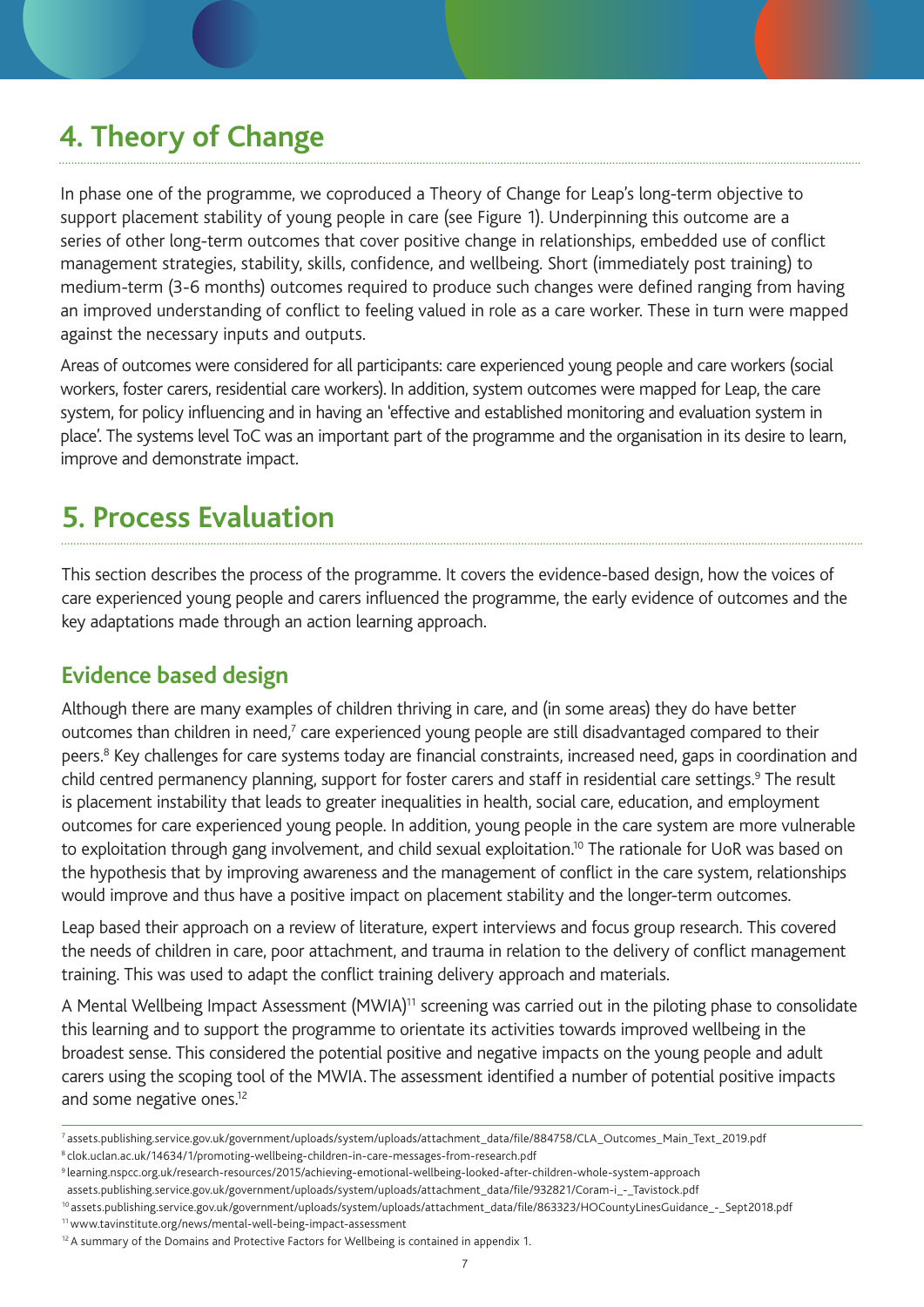#### *Figure 1: Leap UoR Theory of Change*

**Young Person Training Participant Timeline–**

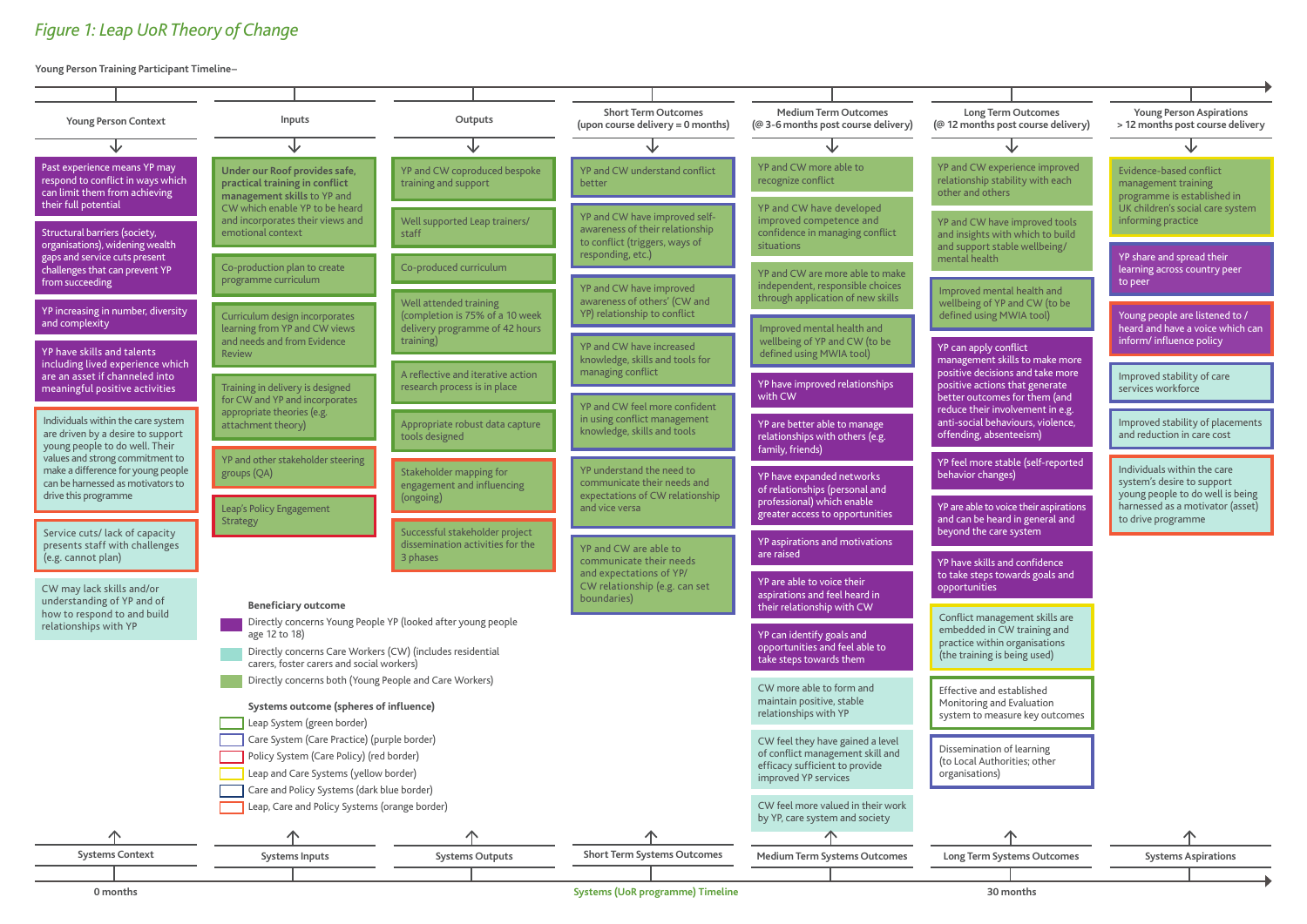## *Table 5: Mental Wellbeing Impact Assessment screening factors (2018 pilot phase)*

| <b>Protective Factor for</b><br><b>Wellbeing</b>                 | <b>Negative</b><br>or Positive | <b>Summary of issue</b>                                                                                                                                                                                                                                                                                                                                                                                                                                                                                                                                        |
|------------------------------------------------------------------|--------------------------------|----------------------------------------------------------------------------------------------------------------------------------------------------------------------------------------------------------------------------------------------------------------------------------------------------------------------------------------------------------------------------------------------------------------------------------------------------------------------------------------------------------------------------------------------------------------|
| <b>A sense of Control</b>                                        | Positive                       | When the boundaries of care are imposed, young people lose sense<br>of control. Carers and professionals develop over-risk managing in the<br>system. Participants of the training will gain conflict management skills<br>that aim to give both young people and adult's choice and a sense of<br>control over negotiating the boundaries of care. They will gain agency to<br>change their behaviours, as well as other domains of their lives and work.                                                                                                     |
| <b>Belief in own</b><br>capabilities and self<br>determination   | Positive                       | This strengths-based project will have a positive impact on<br>participants' ability and confidence to make choices and take<br>responsibility for their own decisions and behaviours.                                                                                                                                                                                                                                                                                                                                                                         |
| <b>Arts and creativity</b>                                       | Positive                       | Leap's training has arts, play and creativity at the heart of the design.<br>This is achieved through games, exercises.                                                                                                                                                                                                                                                                                                                                                                                                                                        |
| <b>Emotional well-</b><br>being (overall long<br>term)           | Positive &<br>Negative         | The project will not be providing any counselling but does recognise<br>emotional difficulties may arise. Leap are already seeking advice on<br>poor attachments and the impact of the training. This remains a key<br>area to monitor and mitigate for in the design.                                                                                                                                                                                                                                                                                         |
| Ability to understand,<br>think clearly and<br>function socially | Positive                       | In giving skills to manage conflict the project aims directly to improve<br>the participants' ability to understand, think and function socially.                                                                                                                                                                                                                                                                                                                                                                                                              |
| <b>Having a valued role</b>                                      | Positive &<br>Negative         | Positive Impact. Young people are actively involved in the design and<br>delivery. The future project model may be peer facilitation, as young<br>people are trained, they will be offered the opportunity to become<br>trainers, and the opportunity to influence care practice and the wider<br>system at large.<br>Negative Impact. There is potential risk that young people may not<br>be able to see the value of their work and involvement. Young people<br>may also feel disheartened if no tangible difference is seen as a result<br>of their work. |
| <b>Activities that bring</b><br>people together                  | Positive                       | The programme aims to bring adults and young people together<br>uniquely to understand conflict together and facilitate a space for<br>connectedness throughout the programme.                                                                                                                                                                                                                                                                                                                                                                                 |
| <b>Conflict resolution</b>                                       | Positive                       | The core aim of Leap and the UoR programme is to promote<br>awareness of conflict and how to manage it in a healthy way.                                                                                                                                                                                                                                                                                                                                                                                                                                       |
| <b>Cohesive</b><br>communities                                   | Positive                       | The training offers skills to work through difference and diversity and<br>improve of awareness of self in relation to society. Also builds on<br>corporate parenting agenda making the system aware of its need to<br>work with conflict creatively.                                                                                                                                                                                                                                                                                                          |
| <b>Trust and safety</b>                                          | Negative                       | This is an area where monitoring and mitigation in the development<br>is needed. The young people are requested to share with adults in the<br>training - Are they really safe in this context? Is confidence assured?                                                                                                                                                                                                                                                                                                                                         |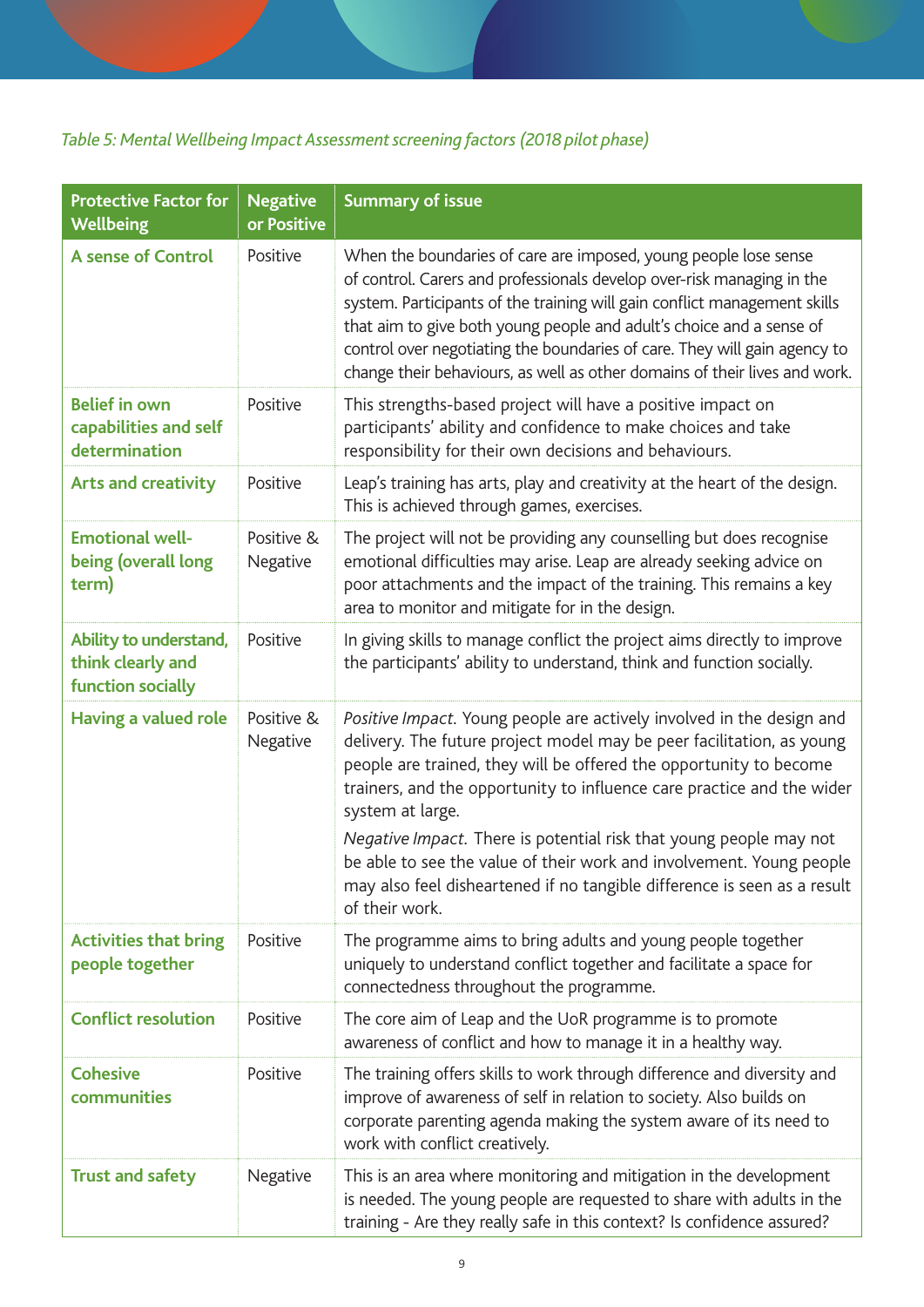## **The influence of the voices of young people and their care givers**

In phase 1 Leap used a combination of experiential taster sessions and focus groups to understand how the game/drama-based approaches would work with care experienced young people and their carers (social workers, residential care workers and foster carers). These reached young people in care (n=40) and their care givers (n=48). Leap collated reflections throughout and used these in their design work. In addition, notes from the focus groups and facilitators reflective notes were analysed independently by the evaluation and themes were generated with a thematic content analysis process. These themes are presented below as 'sky scapes'. The stormy sky areas represent areas of entrenched problems for the delivery of the UoR project. The cloudy skies, barriers that the project can potentially influence and the sunshine-sky area represents enabling 'weather conditions'. The second sky scape represents the view following the adaptations based on the learning.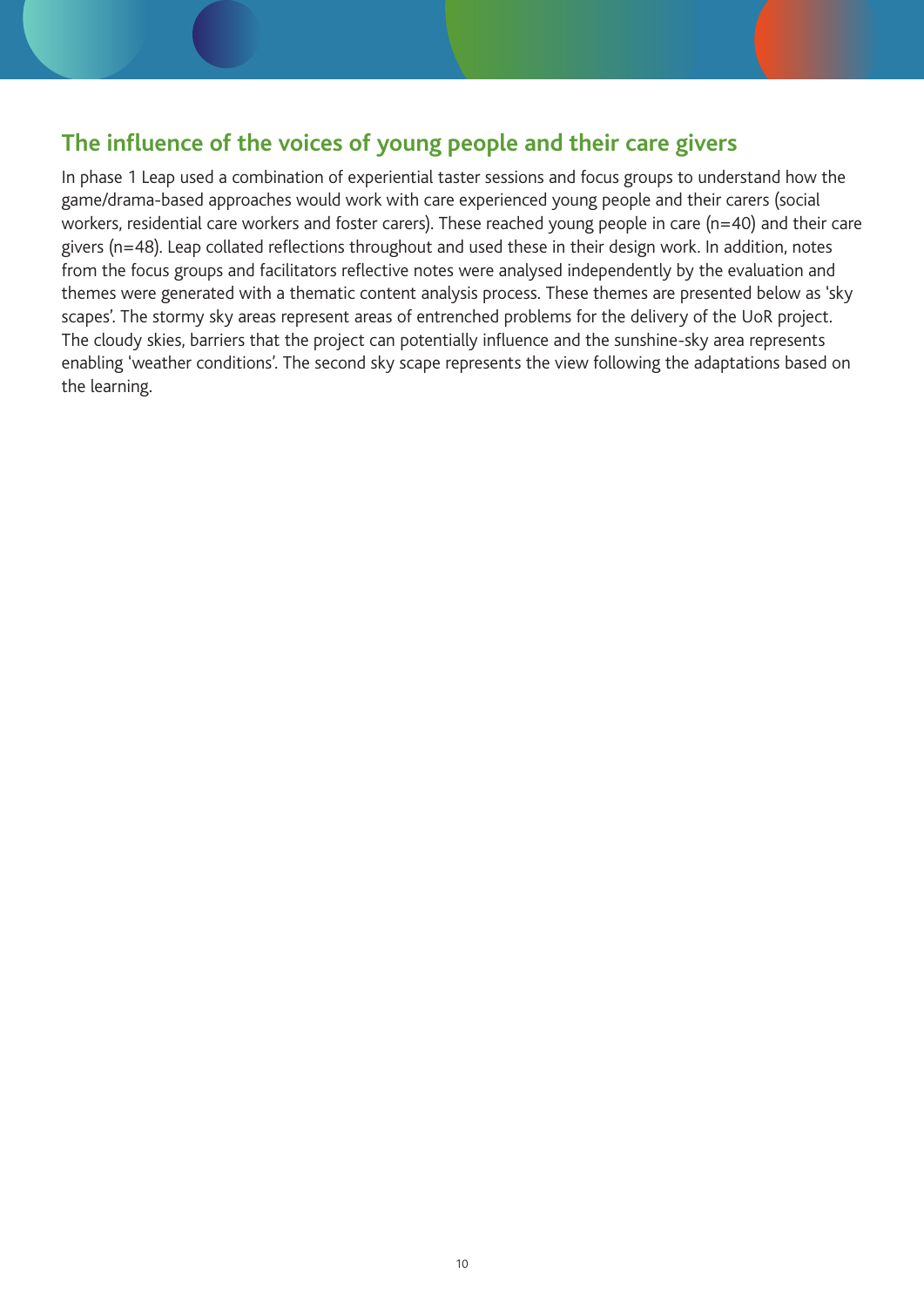

#### **The view from UoR window after phase 1 The view from UoR window after adaptations**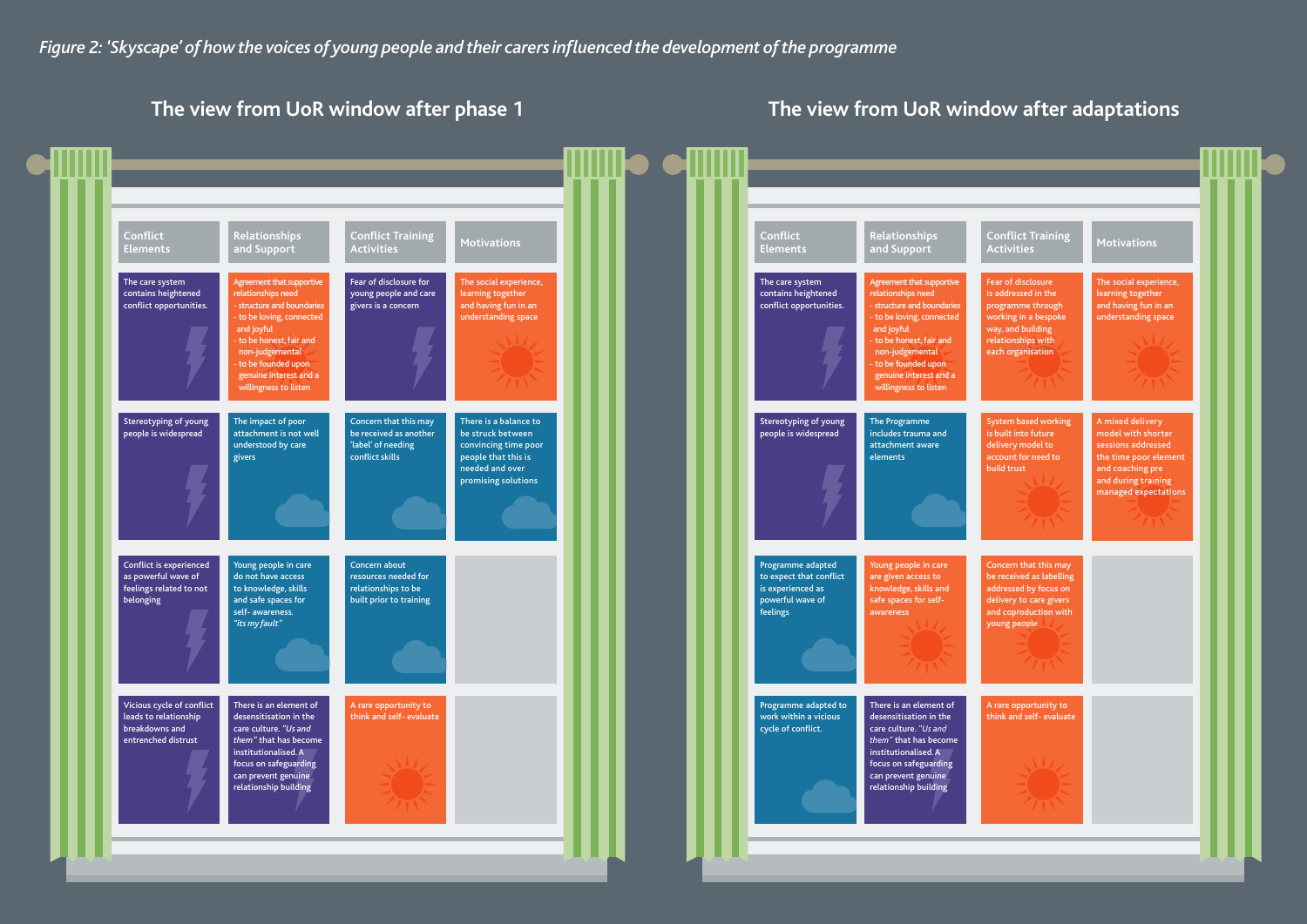**Care system creates heightened opportunities for conflict:** There are many restrictions on young people's lives and excessive interaction with professionals and a perceived lack of privacy. In addition residential care staff said that young people can become the recipients of many different ideas/messages from a range of professionals *"Young people often get asked the same thing multiple times by multiple people"* (Residential care worker).

Care experienced young people can experience conflict as a powerful wave of feelings related to not belonging. Because of this it was felt that the training could be too triggering of difficult emotions and lead to disruption *"the group may become volatile vocally"* (Foster carer). On the other hand its was seen as an opportunity to address this *"As children in care we are often singled out and isolated putting us in conflict situations and this gives us the opportunity to deal with situations in a better way"* (Young person).

**Relationships and support in the care system needs to be strengthened:** There is a lack of safe reflective space for young people to process their experiences and conflicts day to day. There is a level of desensitisation in the care system towards conflict (as if escalation is expected). The longer-term impacts of poor attachment in early life are not well understood by all care givers and in the wider society. For example, a representative of a care leavers organisation said that part of the problem is the inappropriate responses from carers labelling behaviour as deviant as opposed to being addressed as traumatic response. This was raised prominently by young people: *"we get angry, we want carers and other adults to have more training in how to understand how different people's minds work, particularly young people in care" "Half the time it feels like no one has told them what we have been through, they don't understand".* Residential care workers also noted that budget cuts had limited the training available for staff.

However, it was also noticed by Leap that within the piloting phase there was a great will to learn and the ingredients for strong relationships and support are agreed. In response, taking a whole team, organisational approach became the focus of Phase two.

**Barriers to conflict training jointly with adults and young people:** Although there was support from adult carers for young people attending the training and they could often see the potential benefits of sharing the training together *"This would be a great course for young people. It would help them understand that everyone faces conflict and everyone deals with it differently"* (Foster carer), there were concerns about confidentiality and disclosure between adults and young people in the same sessions. The longer-term impacts of poor attachment in early life are not well understood by all care givers and in the wider society. It was seen just as much of a risk that adults would feel too exposed in their relationship to conflict and that it would thus be a barrier *"if one party not willing/honest"* (Foster carer), *"Have to be careful what you share- can be used against you"* (Residential care worker). Similarly young people consulted were worried that potentially *"carers would use the exercises in a negative way outside the training room"* (Young person). The facilitators found that there was a need to invest highly in relationship building and to know the young people in order to work safely with them, they also shifted to coproduction with young people.

**Motivation to attend the training:** The fun element of the activities was appreciated as was having a rare space to reflect on the personal relationship to conflict and to be with others *"Hearing experiences from othersyou're not alone"*, *"to have fun with other people in similar situations"* (Foster Carers). The investment in time required to attend the sessions was considered a barrier.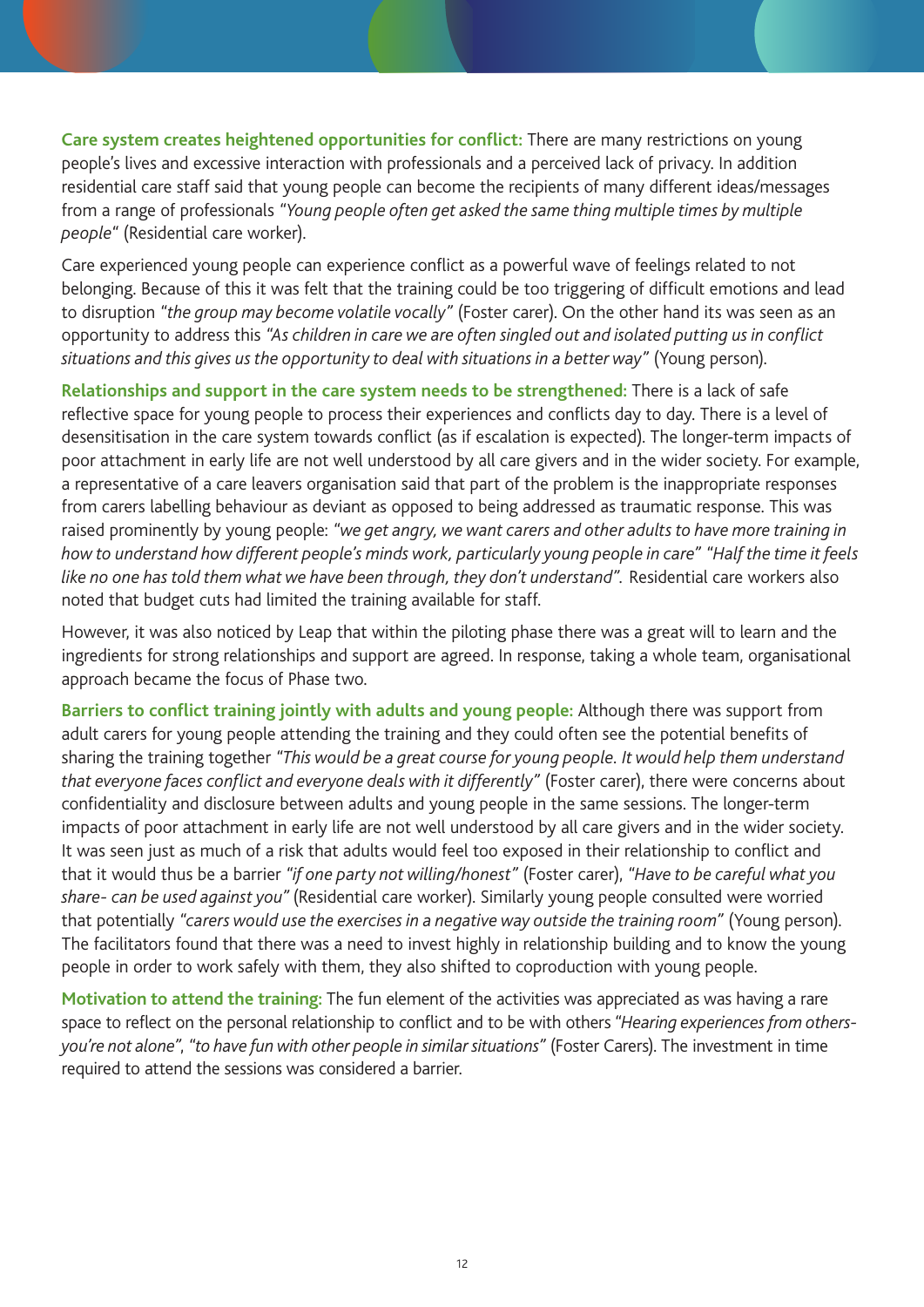## **Early indication of outcomes**

In phase one the UoR Programme was piloted in one residential children's home and one fostering agency. At the residential children's home four young people living at the home and 13 care workers participated and at the fostering agency 11 foster carers. Post-course evaluation forms showed a positive increase in participants understanding of conflict, conflict management, relationships/social support, and their future goals which was statistically significant for most items ( $p < .05$ ).<sup>13</sup> For example, while at the start of the training about half of the participants were unsure about their understanding and ability to recognise conflict at the end most participants felt more confident about their understanding of conflict. Wellbeing<sup>14</sup> of the majority of the participants (7 out of 10 who completed the scale) increased over the course of the programme.

Course participants were also followed up 6 months after the end of the programme with a follow-up form to assess the long-term outcomes of the programme.<sup>15</sup> Overall, the positive changes between the start and the end of the programme were sustained for both young people and care workers for conflict management, relationships, and future goals. Young people reported positive feedback to long-term outcomes such as stability and raising voice. Similarly, care workers showed positive responses to long-term outcomes such as forming and maintaining relationships with children and impact on practice in home.

*"I really enjoyed the programme, I thought it gave us some useful tools and ideas to go through with some of the young people. Thought it was positive for the young people too. Thought it was fantastic."* (Residential Care Worker)

## **Action Learning, Iterative design, and key adaptations**

The embedded reflective culture of the organisation enabled the programme staff to learn and respond quickly and work iteratively and creatively. Blocks and Drivers were identified through the evaluation of phase 1 and presented and worked through in an Action Learning Set.

## **Force-field analysis**

The diagram represents the shift in 'forces of the field' based on the 'baseline' of data from Phase 1 and in the dotted outline where through the work or other variables the forces that block and drive the progress shifted to by the end of the programme. Also in dotted lines are new drivers and blockers that presented themselves in Phase 2 and largely remain part of the new context for UoR going forward. Ingrained or out of control blockers denote contextual conditions the project needed to 'work with' rather than focus energy on changing. On the other extreme 'established drivers' denote positive conditions for the project to harness/align with and suggested area for collaboration/engagement in future iterations. The blocks and drivers to 'sort out' and 'push on' represent areas that needed attention in order for the programme to progress. Thus, positive movement in 'can sort out' and 'can push on' represents positive progress of the programme from phase one to two.

<sup>&</sup>lt;sup>13</sup> Only young people and care workers completed the post-course evaluation form, no foster carer did. The P value means that there is a less than 5% chance that the effect did happen by chance. Therefore, the finding can be generalised to the wider population.

<sup>&</sup>lt;sup>14</sup> Measured by the Short Warwick–Edinburgh Mental Wellbeing Scale

<sup>&</sup>lt;sup>15</sup> Two young people and 8 care worker completed the follow-up form.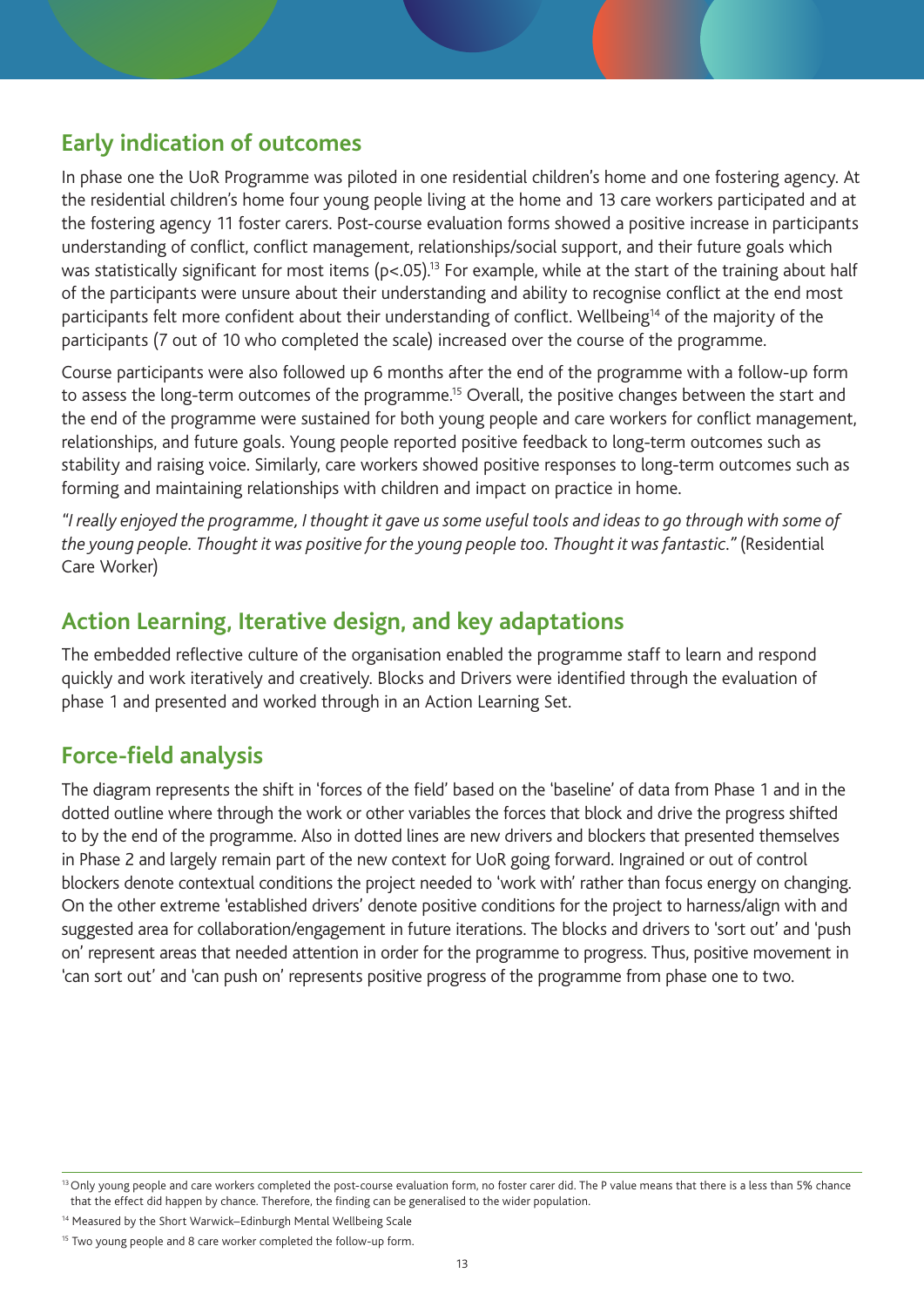*Figure 3: Force Field Analysis showing how blockers and drivers shifted from research/piloting to delivery phases* 



| <b>SHORT HAND</b>                                          | MEANING                                                                                                                                                                                                                        |
|------------------------------------------------------------|--------------------------------------------------------------------------------------------------------------------------------------------------------------------------------------------------------------------------------|
| Vicious cycle<br>of conflict                               | Vicious cycle of conflict where causes<br>of conflict are re-experienced during<br>conflict leading to relationship<br>breakdowns and entrenched distrust.                                                                     |
| Negative conflict<br>landscape                             | Care system creates heightened<br>opportunities for conflict for a young<br>person. Too many restrictions.<br>Excessive interaction with<br>professionals. Lack of privacy.                                                    |
| Agreed ingredients<br>for supportive<br>relationships      | Clear agreement on the ingredients for<br>a supportive relationship for YP:<br><b>Structure and boundaries</b><br>Loving, connected and joyful<br>Honest and fair<br>Interested and listening<br>Inclusive and non-judgemental |
| Negative<br>Stereotyping                                   | Young people in care are subject to<br>widespread negative stereotyping.                                                                                                                                                       |
| Us and Them                                                | There is an element of desensitisation<br>in the care culture. "Us and them" and<br>institutionalisation of care givers "stuck<br>in their ways" A focus on safeguarding<br>can prevent genuine relationship building.         |
| Poor Attachment<br>awareness                               | The impact of Poor Attachments in<br>early life on the rest of your life are not<br>well understood by all care givers and<br>wider in society.                                                                                |
| Poor<br>self-awareness<br>opportunities                    | Young people in care do not have access<br>to knowledge, skills and safe spaces for<br>self awareness. "its my fault".                                                                                                         |
| Fear of disclosure                                         | Fear of disclosure for young people<br>especially with care givers. Concerns<br>about this from care givers too.                                                                                                               |
| Time and<br>resources to<br>build quality<br>relationships | Concern that relationships need to be<br>built prior to training and this will only<br>be possible with people who they can<br>relate to (care aware).                                                                         |
| Labelling                                                  | Concern that this may be received as<br>another label of needing conflict skills.                                                                                                                                              |
| Self-evaluation<br>valued                                  | A rare opportunity to think and<br>self-evaluate.                                                                                                                                                                              |
| Learning together<br>is fun                                | For young people and foster carers the<br>social experience, learning together and<br>fun in an understanding space is a draw.                                                                                                 |
| Convince and<br>manage                                     | There is a balance to be struck between<br>convincing time poor people that this<br>is needed and over promising.                                                                                                              |
| Training emotionally<br>difficult                          | Elements of the training are challenging<br>and trigger difficult emotions.                                                                                                                                                    |
| Evidence base for<br>wellbeing                             | Mental Wellbeing Impact Assessment<br>screening results positive.                                                                                                                                                              |
| Support for carers                                         | Deficit of emotional support for carers.                                                                                                                                                                                       |
| CLA <sup>16</sup> Policy focus                             | over this period there has been an<br>increase focus on supporting care<br>givers and building trust to support<br>improvement.                                                                                                |
| COVID 19 impact                                            | Needs of vulnerable populations likely<br>to increase with economic recession<br>and deepening public service austerity.                                                                                                       |
| Virtual Learning                                           | The necessity for virtual learning<br>adaptations to delivery resulted in<br>learning abut the increased access<br>opportunities for participants.                                                                             |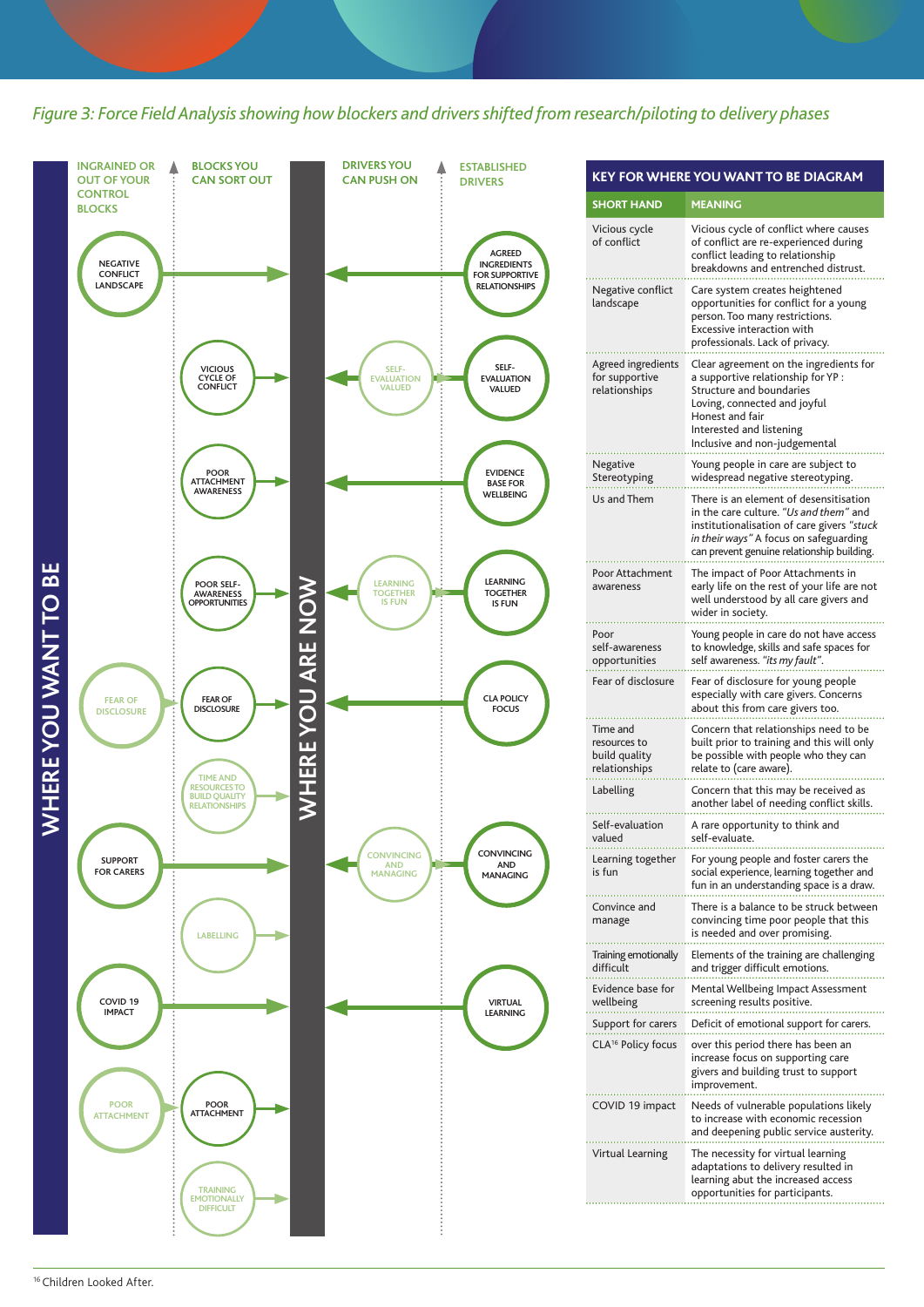The team discussed the perspectives from the angles of the MWIA screening, the voices of young people and carers and the identified blockers and drivers in an ALS. A number of adaptations were discussed and later actioned. The adaptations were:

**Trauma informed working:** *"Don't make false promises" "Don't put a time scale on what we have to achieve" "Don't set up an expectation of too many outcomes" "provide space to get away from the group and support when someone does leave and a way to get back" "explain what and why you are doing before and after"*  (quotes from care experienced young people following a taster session)

During the piloting phase Leap adapted their approach to training to take into account the particular relationship to conflict that a young person living in care may have. Facilitators noticed in piloting with young people that there was a lot of triggering of difficult feelings around talking about conflict. For example, in an early session observed by the evaluators a facilitator in the post event debriefs reflected how a seemingly harmless joke he had made had created a flash of anger and vulnerability in a care experienced young woman. Advice was taken from experts on vicarious trauma in organisational settings and Leap later began to align their work with the principles of PACE to take account of potential childhood trauma and poor attachments. In addition, activities were developed based on a social pedagogy approach.<sup>17</sup> The core materials were adapted to avoid surfacing of direct experience in care or family settings.

Rules around participation were also changed so that young people could participate in ways that were comfortable to them. For example, taking time out when ever needed was allowed, use of mobile phones to avoid difficult feelings arising suddenly was allowed. *"They were all on their phones. The adult said 'I will tell them to get off the phone' we understood the phone as a barrier for safety. We acknowledged with them what the phones provided, and we let them. Slowly they came into the circle and went back to the 'phone hiding.*  We stopped work when attention dropped. We used the behaviour we were seeing to learn together". (Leap UoR Facilitator). More time than planned was offered by the facilitators to build a relationship of trust. *"We couldn't parachute in, the longer time frame allowed them to see that they and their experience is a tool not just reflection"* (Leap UoR Facilitator).

**From receivers of service to coproducers of service:** In the piloting phase there was a lot of investment in consulting on the provision of conflict management directly to young people in care in groups and in mixed carer and young people groups. This proved challenging in 3 key ways:

- 1. For both young people and their carers it was felt that working together created issues of feeling safe and working in confidence and issues of unequal power dynamics. In residential care settings the numbers in each group home are very low two to four which is not so conducive to dynamic group work. It was also felt that care workers also are often forced into the role of gatekeepers to young people through the demand for 'children's voice' in consultation exercise.
- 2. For young people working as a peer group there was a feeling of another burden of exposure to professional adults and some stigma attached to the notion of being in care and being offered a training on conflict (as if to problematise the young person's behaviour as a negative stereotype).
- 3. Leap facilitators noticed that core skills around conflict awareness required building in the care settings and that to embed these skills between the adults would model the behaviour for the young people and create lasting cultural change. Indeed, in an early consultation event with care experienced young people a young person pointed out that often it is not always the young person but the adult (social worker, foster carer, or residential care worker) that is the source of a conflict and needs this training.

As a result, Phase 2 of the programme switched to a focus on training adults in the care system with care experienced young people being regarded as coproducers of materials.

<sup>&</sup>lt;sup>17</sup> PACE is an established parenting approach that supports children who have experience neglect or abuse and aims to create safe spaces and relationships. PACE stands for Playfulness, Acceptance, Curiosity and Empathy. Social pedagogy is the theory and practice of holistic education and care.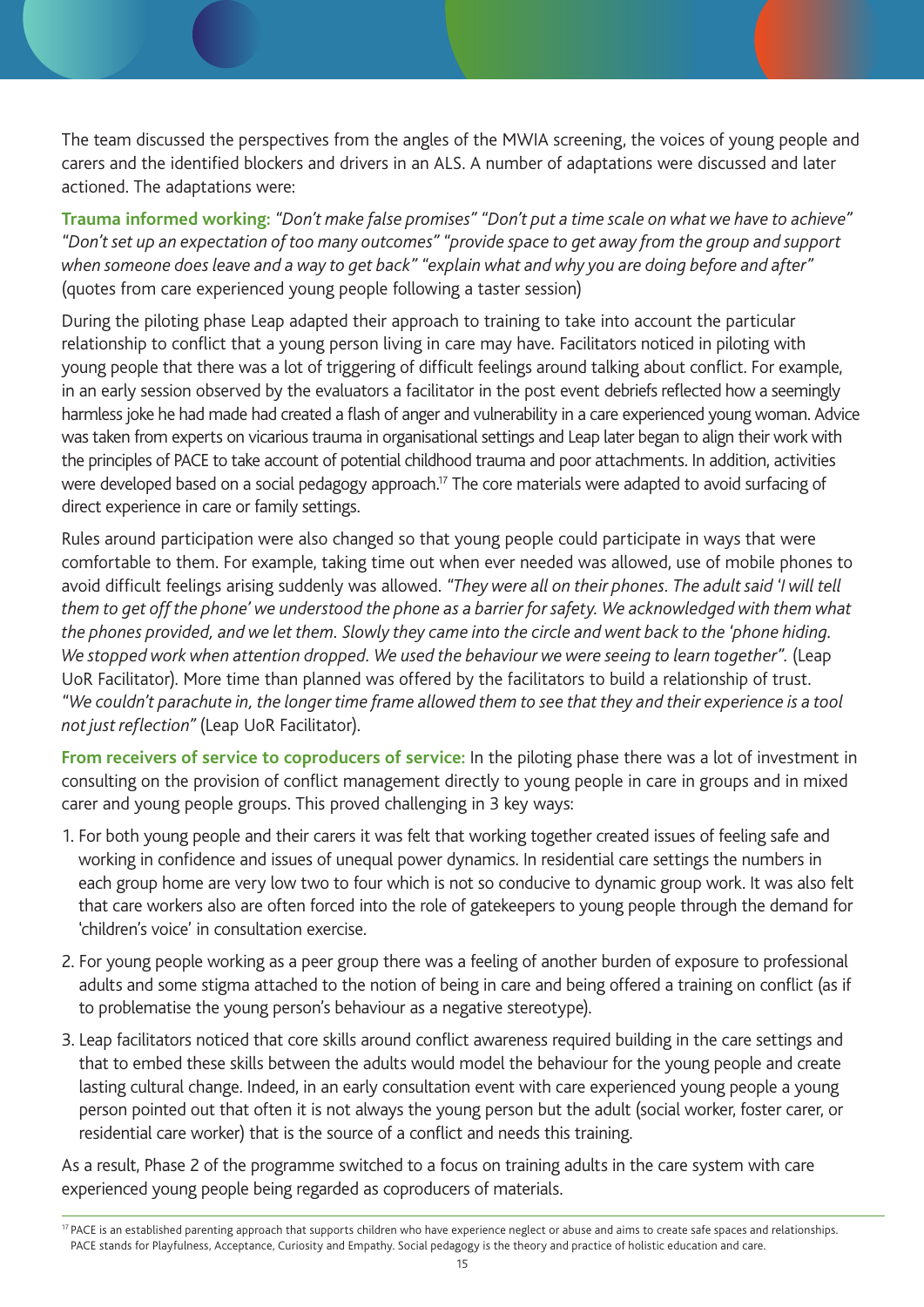**System Based Approach:** In an Action Learning Set, Leap considered focussing resources in one or two organisations that they had built a relationship with to effect lasting change. Leap were able to partly implement this ' Systems - Based Approach' in Phase 2 in order to build on the relationships and early exposure to the approach with one residential care provider. This was in order to have a longer-term relationship and bespoke interventions that could be delivered with sensitivity to staff and resident home dynamics. This led to the development of the idea of working with an embedded consultant approach in future offers using a Facilitator Development Programme (train the trainers), whereby micro-shifts in individual behaviour would occur in key staff and spread though peer support and eventually create a tipping point for systemic change. In this provider system, Leap worked with the operations team and executive staff as well as the care workers. This also enabled the facilitators to work more sensitively with young people on their terms. This ranged from ad hoc chats on visits to more formal work through an established group of care leavers.

**Response to COVID 19 social distancing:** presented a particular challenge to the programme as it adapted to online delivery and responded to an environment where there was likely to be an increase in conflict which services are limited, and residential and foster care settings are under the strain of lockdown. The Programme was able to respond to this by delivering accessible shorter online sessions. As the possibility of working face to face becomes possible again it is intended that the programme will use a blended model to balance accessibility with optimum conditions for experiential and relational working.

## **The Development of the curriculum**

Leap was established in 1987 and works with game based creative fun activities to deliver self-awareness training and strategies to manage conflict. There are a number of activities that are constantly evolving in response to contexts they are working in. UoR delivered materials adapted from the key Leap publications 'Playing with Fire' and 'Working with gangs'.18 All of these materials are intended to be adapted to circumstances and needs. Materials fall into the broad themes of: Group formation and ground rules, Communication and listening, Coping strategies, Power, Self-Awareness in relation to conflict, Reparation and recovery, Mediation and Change, Endings and transitions.

The curriculum was continuously revised in response to feedback in facilitator workshops and was sometimes adapted in the 'here and now' in response to the needs presented on the day. Other elements were more intentionally introduced such as in phase two Leap introduced the PACE principles to adult participants and refreshed them in their own practice through intentional focus. They also included an information session on key elements of trauma in conflict situations in the delivery.

There were also some key adaptations to virtual delivery during Covid social distancing as game based activities had to be adapted to delivering virtually. For example an icebreaker 'The sun shines on anyone who' that encourages participants to share information about themselves and explore similarities and differences was delivered as 'Spin it to Win it' where instead of the last person standing without a chair sharing a characteristic the last person to sit back down on their chair shares next. The activity 'Conflict Line Up' (where in face-to-face delivery participants place themselves in physical proximity to their usual response to conflict on a spectrum based on fight or flight response) was delivered through an interactive whiteboard and discussion. Six 90 min sessions were provided instead of short day or half day sessions.

<sup>18</sup> www.scie-socialcareonline.org.uk/working-with-gangs-and-young-people-a-toolkit-for-resolving-group-conflict/r/a11G00000017u68IAA and Broadwood, j., Pitcher, N., Haslam, C., Fine,N., and Macbeth,F. (2011) Playing with Fire Training for Those Working with Young People in Conflict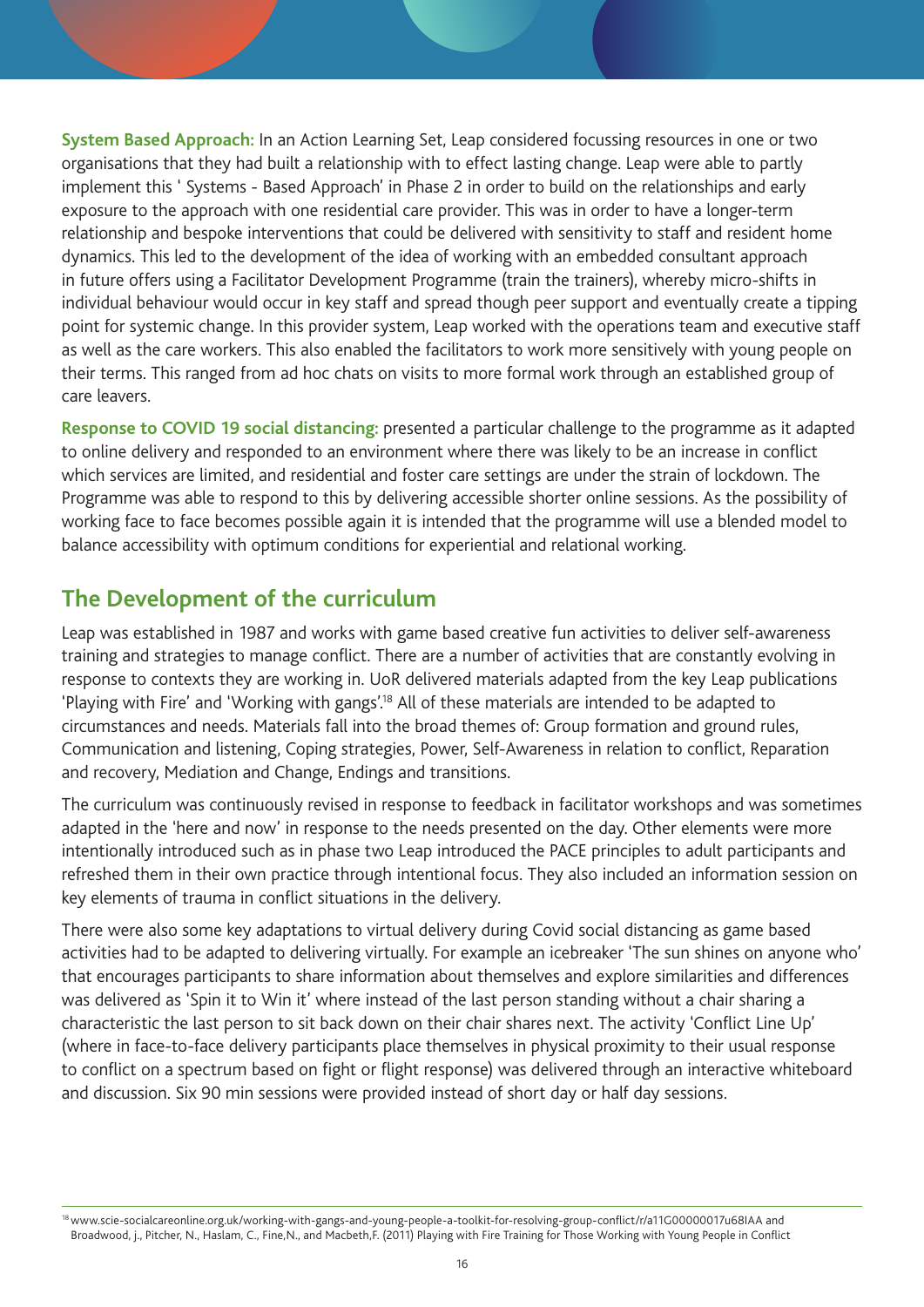## **Experience of the delivery**

Feedback on the programme was extremely positive in phase 1 as well as phase two, according to postcourse evaluation forms. In phase one the vast majority of care workers<sup>19</sup> and young people (93%) enjoyed the programme. All felt able to participate fully in the course, thought the materials and subject was relevant to them and thought the facilitators delivered the programme well. In phase two, the programme was experienced similarly positive.<sup>20</sup> The vast majority (95%) enjoyed the course and nearly all (98%) felt able to participate fully in the course. Nearly all (98%) further thought the materials and subject was relevant to them and all thought the facilitators delivered the programme well. There was no difference between care workers and foster carers.

*"[…] I found the weekly sessions, full of useful and interesting content. 'X' and 'Y' are friendly, engaging, and knowledgeable facilitators who always made you feel welcome, valued, and included. I would definitely sign up for another Leap course with 'X' and 'Y'."* (Foster carer)

*"Being able to leave work behind and look at conflict outside of the usual environment, with two excellent facilitators and a group of people I felt really comfortable with"* (Care worker)

As most of the delivery changed to online sessions in phase 2, the majority of participants found the digital format engaging and interactive (88%)<sup>21</sup> and felt able to connect with the trainers and other participants (92%).<sup>22</sup>

## **Result of iterative learning and adaptations**

By the end of phase two there was a different picture of forces 'blockers and drivers' that had resulted from a successful iterative learning process emerging in a new COVID 19 impacted landscape of new challenges (see figure 3 Blockers and Drivers). All the drivers you can push on had become established drivers in the adaptation of the materials and delivery approach of UoR. Two new drivers appeared: cultural readiness and virtual learning advantage. The former evidenced by the early systems level indications discussed in the following outcomes evaluation and the later via the opportunity offered through necessity by the COVID 19 social distancing rules. A new entrenched driver is 'Covid needs' the need created by increased social isolation and economic disadvantage risks for care experienced young people.

<sup>&</sup>lt;sup>19</sup> Only based on feedback on the residential care home pilot, no forms from the fostering agency were collected.

<sup>&</sup>lt;sup>20</sup> Based on feedback from fourteen deliveries including online and face-to-face delivery as well as the facilitator development programme and follow-up sessions with care workers (N=45-94).

 $21$  Based on feedback on ten courses delivered online (N=66).

 $22$  Based on feedback on two courses delivered online (N=12).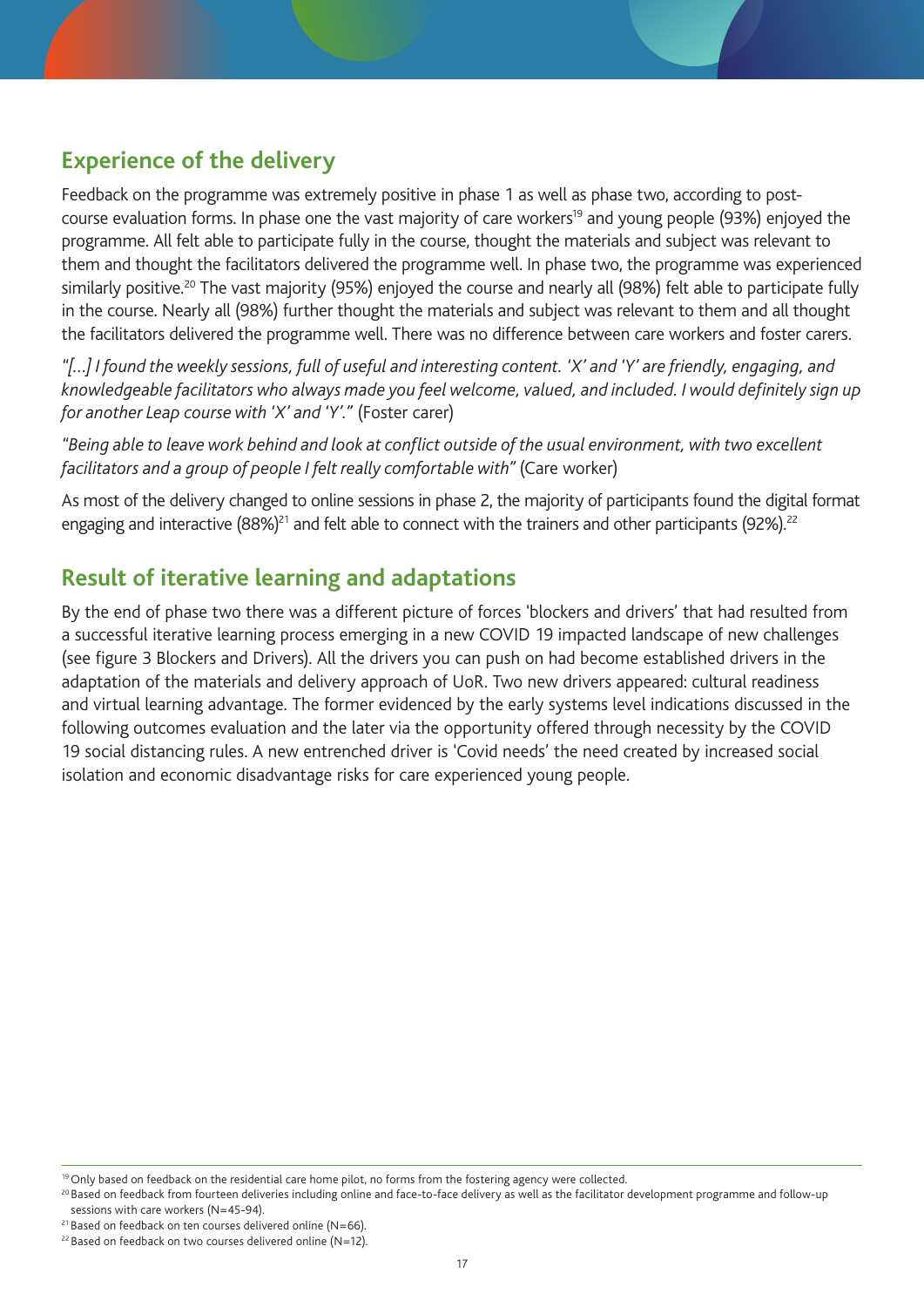# **6. Outcomes Evaluation**

The data for the outcomes evaluation were collated in Phase two of Programme which was the main delivery phase with 15 courses delivered at six different organisations/local authorities. Courses were delivered to foster carers, social workers, care workers as well as care leavers. Apart from the Under Our Roof conflict course, this also included the facilitator development programme, the care leaver co-production as well as follow-up training for two residential sites.

### **Outcome 1: Improved conflict management**

Improved conflict management was measured by several items in the post-course evaluation forms. Participants were asked to rate their conflict management skills and knowledge on a scale from 1 to 5 where 5 represents high/good skills at start and the end of the course. Overall, the majority of participants improved their understanding of conflict. Figure 4 displays the proportion of participants who perceived their understanding of conflict as good at the start and then at the end of the course.<sup>23</sup> For example, at the beginning of the course 43% felt they are aware of their relationship to conflict. At the end of the course all attendees thought so. The change in the rating of items in relation to understanding of conflict was statistically significant for all items (p<.05) and the effect size can be considered as large.

Both foster carer and professional care workers (including residential care staff and social workers) show a statistically significant increase for all items. However, care workers tend to have a good understanding of conflict before the course. The largest difference between foster carers and care workers is shown for the first item 'Understanding of conflict' – while 63% of care workers already had a good understanding of conflict at the start of the course only 44% of foster carers reported this. These differences between foster carers and care workers were not statistically significant (p>.05). All three care leavers who completed the form agreed that they have improved their understanding of conflict.



#### *Figure 4: Perception of understanding of conflict at the start and the end of the course*

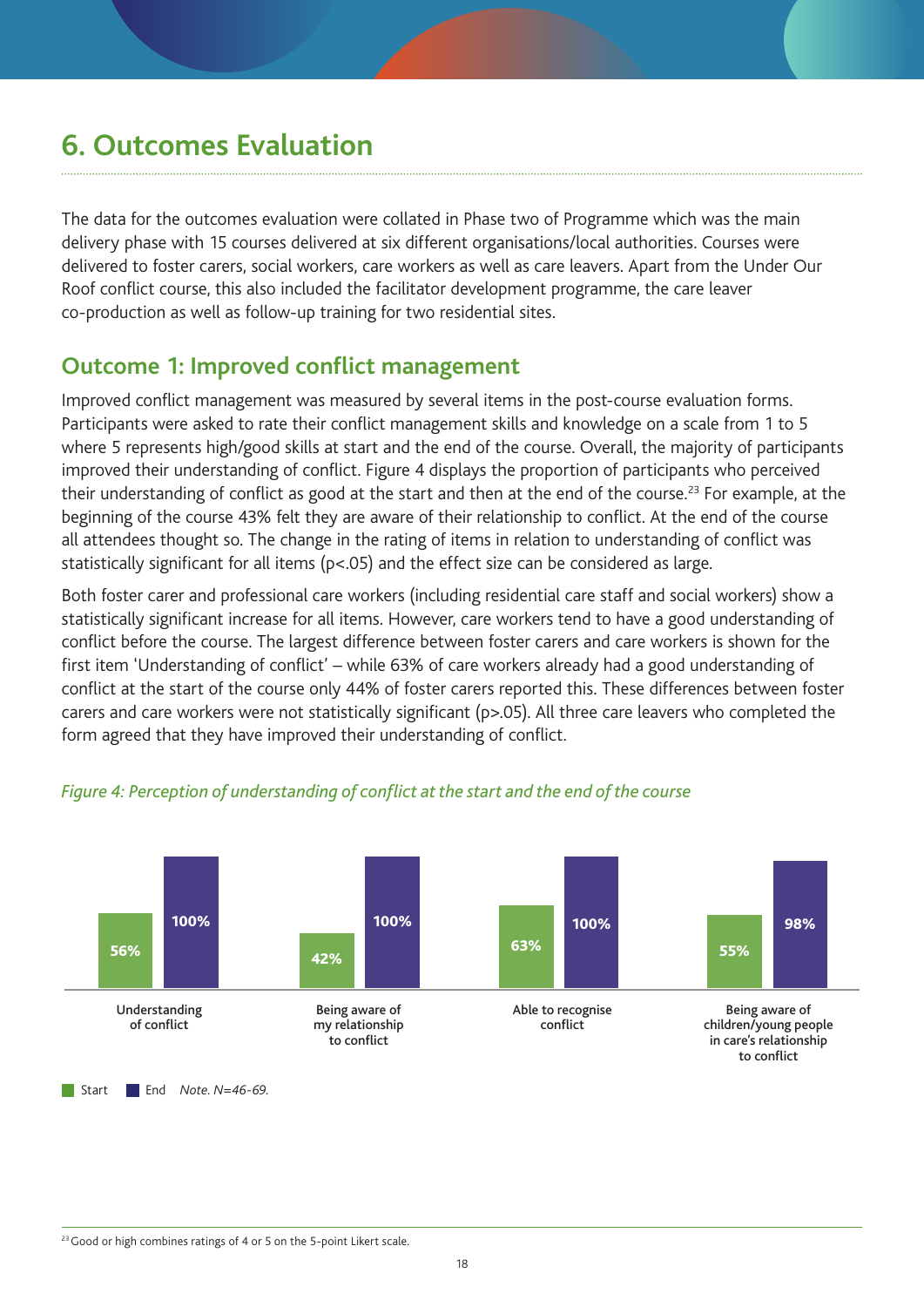Conflict management was further measured with four additional items. The majority of participants demonstrated an increase in conflict management skills and confidence. The difference in the rating of skills and confidence between start and end was statistically significant for all four items (p<.05) and the effect size can be considered as large. For example, while 42% felt they know about tools and skills to manage conflict at the start of the course nearly all participants (99%) thought so at the end of the course. Participants explained why they feel more confident as part of the post-course forms, as for example this care worker:

*"I certainly feel more confident in managing conflict having undertaken the training because of the practicality, simplicity, clarity of the models that have been demonstrated."*  (Residential care worker)

*"I thought I don't enjoy confrontations and rather escape it and that I'm not a fighter at all. But the programme helped me to understand that there is a middle way. If there is a conflict I do stand my ground"* (Foster Carer)





*"I have learned that you can't control people, you need to let them make their own mistakes, and you can only guide them and be there."* (Foster Carer)

Again, the change in the proportion of participants reporting high skills/confidence was statistically significant for care workers and foster carers separately as well (p<.05). Interestingly, care workers and foster carers had slightly different start proportions, even though not statistically significant (p>.05). In line with the direction of these differences related to understanding of conflict, the majority reported high confidence and skills before the course. The only exception to this was knowing about tools and skills to manage conflict – while 40% of care workers thought they already knew about tools and skills, nearly half (48%) of foster carers thought so.

In addition to the post-course evaluation forms of care workers and foster carers, all three care leavers who completed the form agreed that they felt more confident to deal with conflict situations in their lives. Qualitative data<sup>24</sup> indicated an improved understanding of one's own relationship to conflict. This ranged from thinking for the first time about emotional responses to conflict to how one deals with conflict management.

*"I tend to say you, but I should really say I"*  (Residential care worker)

*"It was also a lot about thinking about my past and my childhood and being able to say sorry." (*Foster Carer)

<sup>24</sup> The qualitative data were not enough to reach saturation of themes but give a clear indication of the outcome being present in the lives of some of the participants. They are presented here as quotes to support the other findings.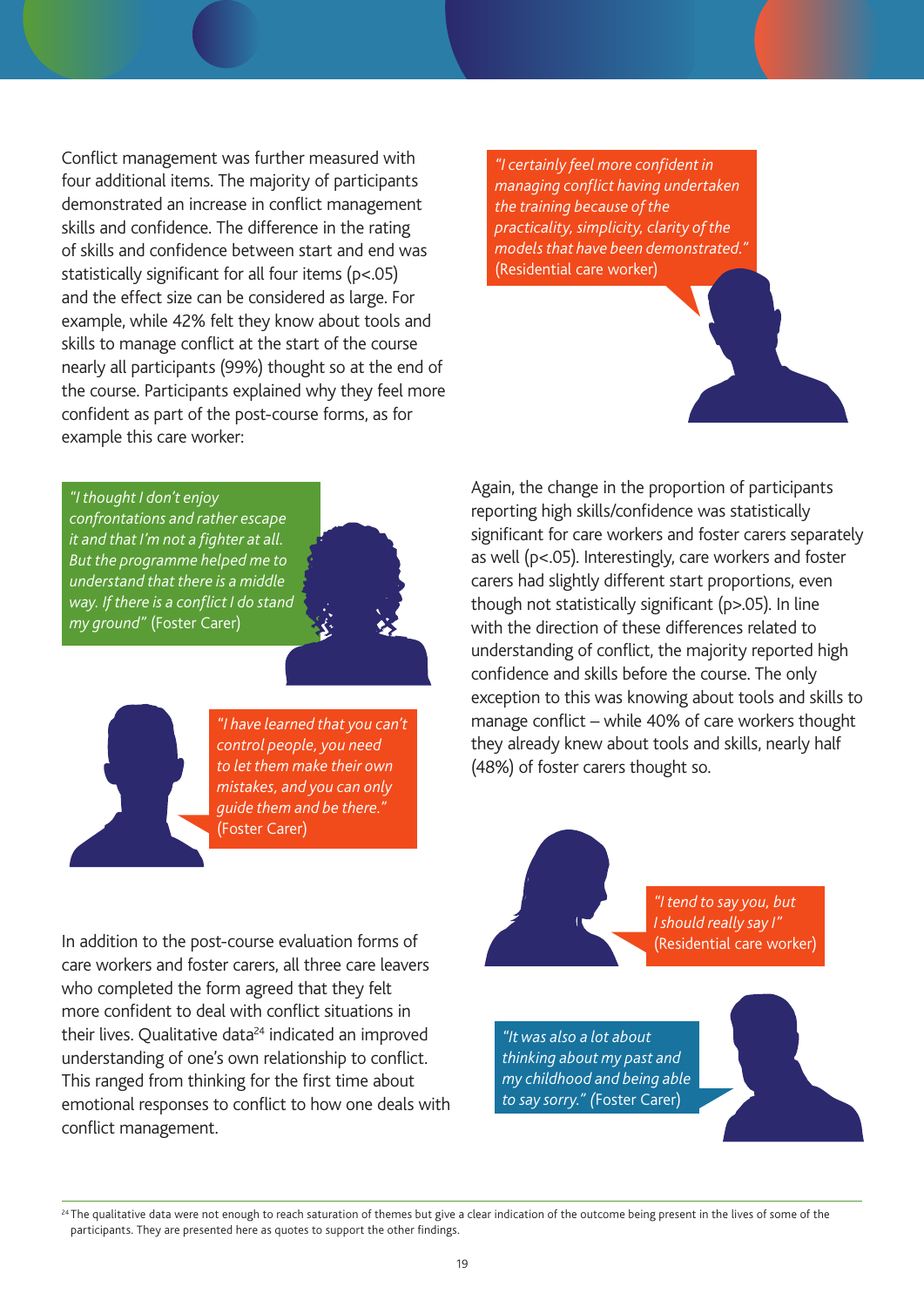

#### *Figure 5: Perception of conflict management at the start and the end of the course*



According to the post-course evaluation forms across nine delivery cohorts, participants improved their relationships with children in care and were more able to communicate their needs with children in care. The difference in the rating from start to end was statistically significant (p>.05). This was also the case when comparing the ratings of foster carers and care workers separately (p>.05). Again, there was a small but not statistically significant difference between start ratings - while 62% of care workers thought they are able to communicate their needs to children in care, 75% of foster carers felt able to do that at the start of the course.

*"when the child has been excluded from school and I read the letter from the teacher instead of getting very upset, I have listened first and stayed calm."* (Foster Carer)



*"I am being assessed for autism. I find the unsaid rules of interaction difficult. It was great to analyse my own reactions and have a formula that I can apply to real life situations. I felt calm inside to deal with conflict in the future. I talk a lot. They helped me to think about being mindful about taking up space and speaking from the I." (Care Leaver)*

### *Figure 6: Perception of relationships at the start and the end of the course*



needs to my children in care

with my children in care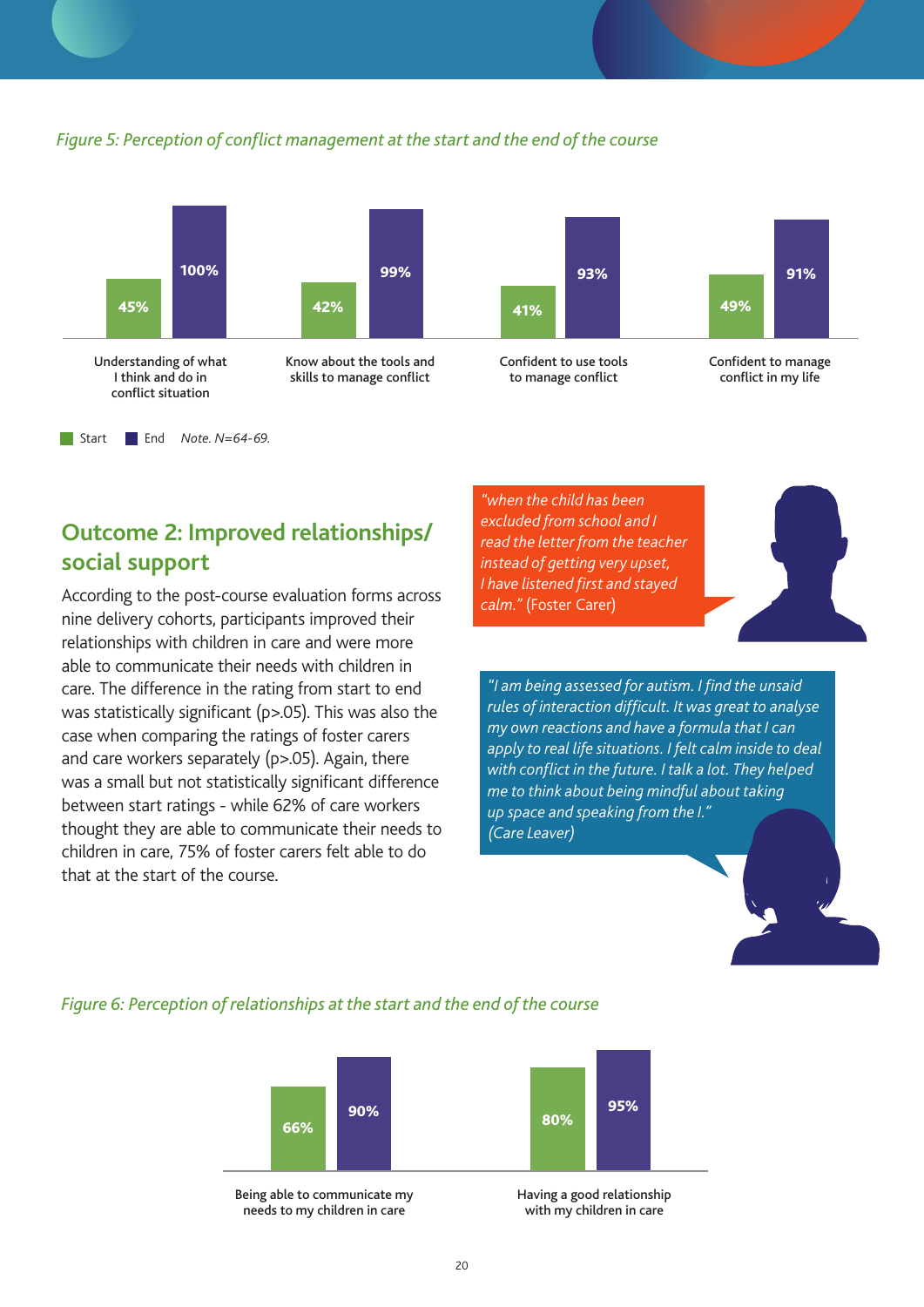The feedback forms of the two follow-up online workshops with the two residential sites included three other items about participants relationships in the teams and their understanding of how to support each other. As displayed in Figure 7 the majority of care workers agreed that they felt more connected with the team as well as have greater knowledge of tools to support others and themselves as a result of the workshop.

*"This area has improved and my relationship with the team feels really strong. Leap has helped us as it has been a positive shared experience."*  (Residential care worker)

#### *Figure 7: Relative frequencies of items related to team relationships and skills*

Feel more connected with my teams/others

Have a greater understanding of the needs/values that drive behaviour in both myself and others

> Become more aware of tools I can use to support myself and others



*Note. N=14.* 

In addition to the post-course evaluation forms of care workers and foster carers, all three care leavers who completed the form agreed that they have improved their relationships with the adults leading the project.

Qualitative data also confirmed participants were seeing positive changes in their relationships as a result of the training. This ranged from a general behavioural change such as communicating feeling clearly rather than responding defensively, to specific examples of where a conflict had started and been actively managed.

*"he sometimes screams very horribly like 'I hate you' etc. and he doesn't understand his own emotions. Before I have always tried to calm him down but that has made it worse sometimes even. So in the training they have suggested to tell him that I understand but that I don't hate him. So I have tried that and that really worked for him, that made him think about it." (*Foster Carer)

*"I used to be very worried and was trying to protect the children from everything. I was very careful and trying to monitor them. However now, I speak to her in a different way. I give her the responsibility to understand her own actions." (*Foster Carer)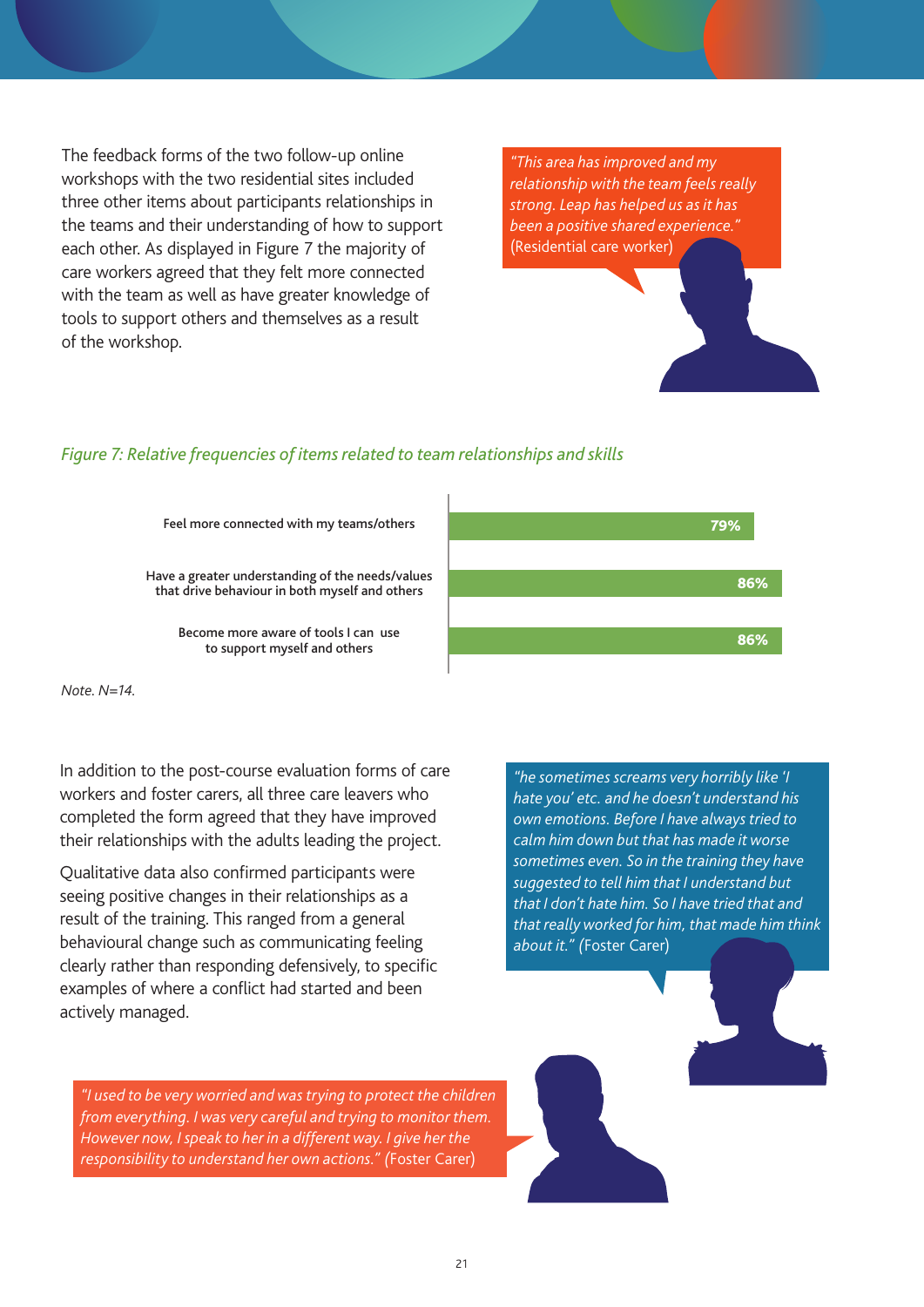

*"I am more verbal about my feelings, instead of insulting someone I own my feelings. I used to assume they know what they are doing, and they know they having a bad impact."* (Care Leaver)

*"So I'm trying not to impose on him, but trying to support him and respect whatever he does. It is about being caring while giving him the space he needs. Generally it feels calmer."* (Foster Carer)

*"I have always had conflict with my sister and friends. The training helped me to see how I respond, I'm the person who doesn't do anything. Not to assume they don't like but maybe hold a space in my mind that they are going through something I don't know. It helped me to see I internalise too much,. In the past I might stop talking to the person, I am now more relaxed about it. I will now pick it up with them in a more rounded way."* (Care Leaver) *"I felt like firing off but I stepped back and* 

*thought 'he's had a drink'. He did then apologise after a break. The point is I took a breath and thought 'he just doesn't know our relationship or my history'. I would have lost my temper before."*  (Care Leaver)

## **Outcome 3: Improved decision making/goals**

Participants further reported an increase in their ability to make decisions. The difference from start to end of the programme was statistically significant across all adults (p<.05). This difference in the rating was statistically significant for both care workers and foster carers, separately (p<.05). At the start 64% reported that they were able to make their own decisions, this improved to 94% at the end (out of 64 care workers and foster carers).

## **Outcome 4: Improved wellbeing**

Improved wellbeing was measured via two different methods as part of the evaluation forms i) the validated measure the Short Warwick–Edinburgh Mental Wellbeing Scale (SWEMWBS)<sup>25</sup> was administered at the start of the course ii) three adjusted retrospective questions require participants to reflect on changes over the period of the programme at the end of the programme, for instance in relation to their wellbeing. Instead of asking 'how did you feel at the start of the programme' and 'how are you feeling now', retrospective questions asks 'to what extent did you change in the way you feel over the course of the programme'.<sup>26</sup>

Comparing SWEWBS scores for the 15 care workers and foster carers with complete scores showed an increase in the level of wellbeing across the individuals. However, this difference was not statistically significant ( $p=14$ ). As Figure 8 demonstrates, wellbeing among this cohort is higher than in the general population according to a study of 2011. For eight participants in this sample the wellbeing improved over the course, for five it decreased and for two it stayed the same.

<sup>25</sup> www.corc.uk.net/outcome-experience-measures/short-warwick-edinburgh-mental-wellbeing-scale

<sup>&</sup>lt;sup>26</sup> There were more delivery cohorts where only start scores were collected, hence, these are not included in the analysis.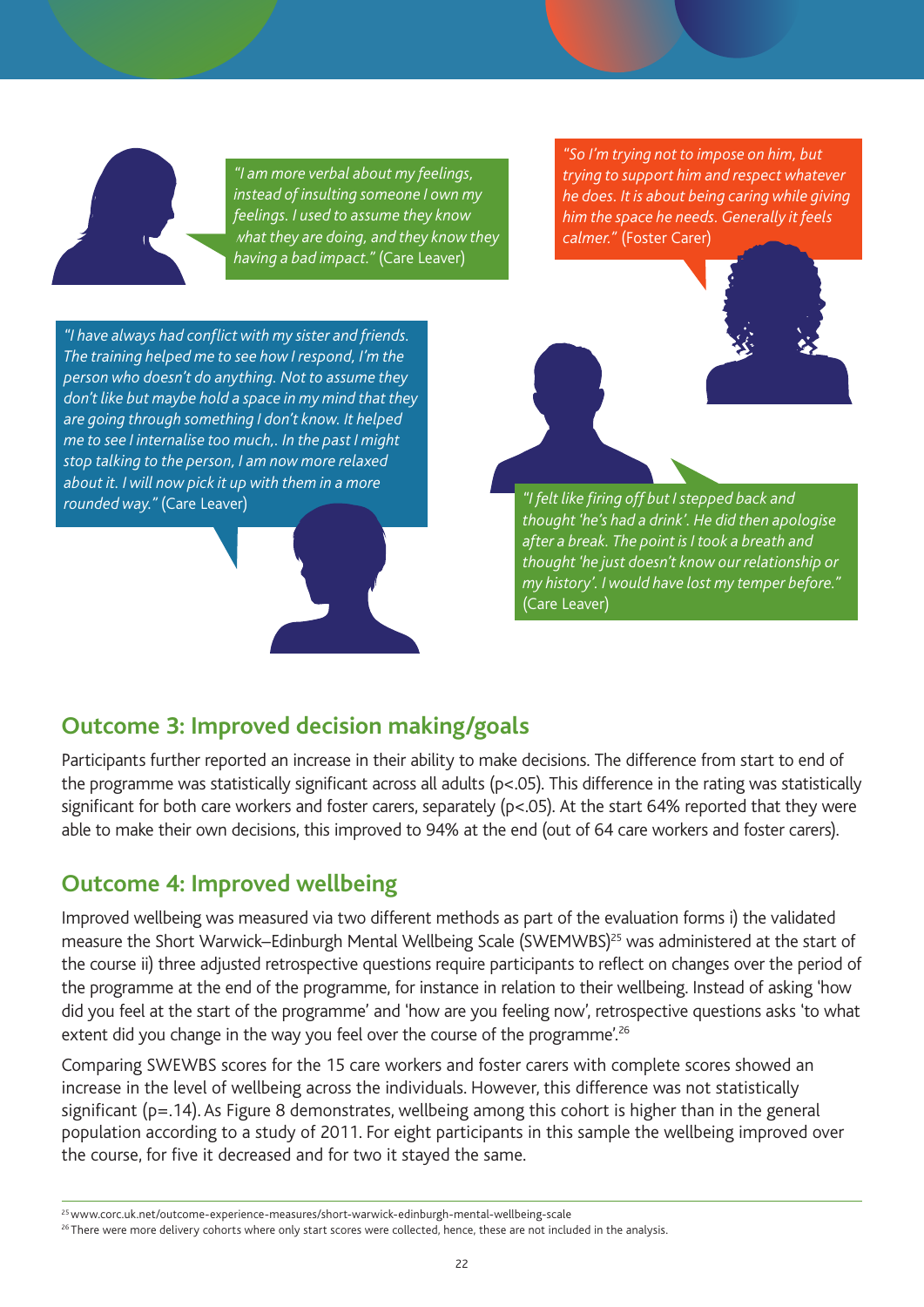#### *Figure 8: SWEMWBS mean scores*



*Note. N=15; error bars represent 95% confidence intervals.*

*"I'm really glad I came on this course [..] it makes you realise you are not alone in what you are going through"*  (Foster Carer)

The follow-up forms from three delivery cohorts using retrospective statements asking them to indicate if they for example 'feel more optimistic about the future' shows that the majority of participants reported a positive change in wellbeing (Figure 9). For example, 79% agreed that they feel more able to deal with problems.

#### *Figure 9: Relative frequencies of items related to wellbeing*



*Note. N=19.* 

Wellbeing of care workers and foster carers is related to their feeling of being valued. Responses to the post-course forms further demonstrated a statistically significant improvement in the perception of feeling valued by children in care across nine delivery cohorts (p<.05). Around two thirds (63%) felt valued by their children in care at the start of the course while 81% felt this way at the end. This difference was statistically significant for both care workers and foster carers while care workers felt more valued at the beginning already.

One care leaver mentioned several times the positive impact of the training on her sense of wellbeing.



*"The emotional side of being a care leaver is not discussed enough. We need this because we don't have people who love and care about us. We need people to help develop our emotional resilience."* Another member of the same cohort remarked on the sense of belonging and connection it gave her *"It helped me out to be in the group because I live by myself and I don't have family. The check ins were good to be in and be with a group and to see that some people have similar experiences to me."* (Young person)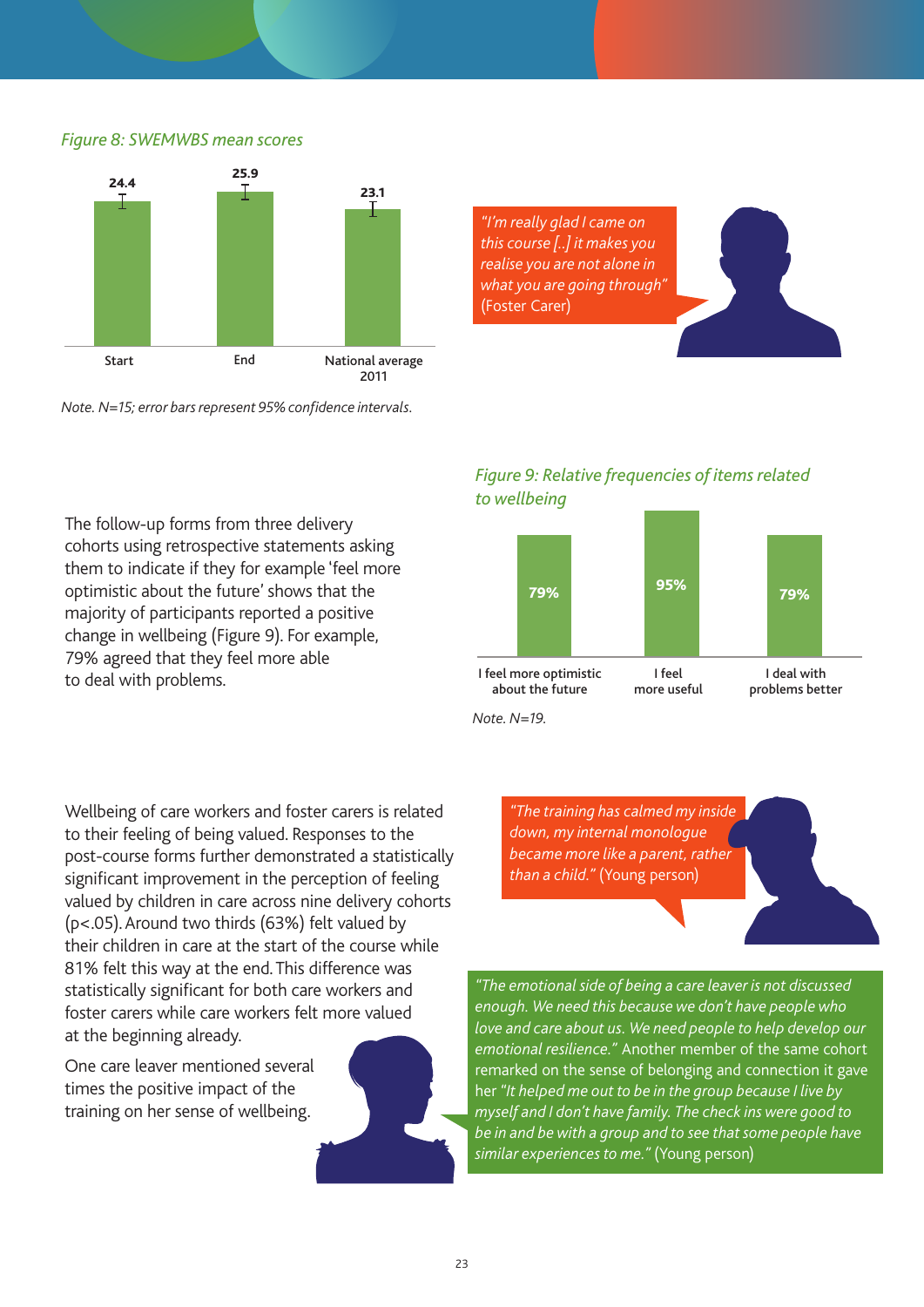## **Outcome 5: Raising voice**

Because the programme changed direction in Phase 2 to focus on care givers it was difficult to find impact on the intended outcome area of 'raising voice' for young people. The future intentions of the intervention in the care system is still open to working directly with Care Experienced Young People, particularly care leavers. One care leaver who participated in the virtual training during the summer 2020 and remained engaged through the dissemination phase described a clear impact on this area:

*"I don't like talking or sharing but the programme with the check ins and breakouts it made me open up and speak more. I'm more open now as a person. In the group you feel safe. And doing that with that group has made me feel more comfortable in doing something similar in the future."* (Young person)

In addition, the programme made efforts to give opportunities for the voice of care experienced young people to be heard. This happened from the piloting period, in the codesign of the materials and delivery techniques as and when young people fed back in formal and informal opportunities. As part of the care leaver podcast project, all three young people who completed the form stated that they were treated as an equal member of the team and that they felt their opinions and suggestions were heard by the adults leading the project.

## **Outcome 6: Improved stability of placements**

It was not possible to assess at this stage. However, the underpinning outcome of improved relationships was evidenced. Following the logic of the Theory of Change we can hypothesise that if this conflict management approach becomes embedded into a system, this would be a preventative measure against placement breakdown.

In the future when more work has taken place in a part of a system e.g., with a residential care provider or teams of social workers and foster carers it could be possible to compare the placement stability indicators collected for the statutory data returns and compare those with Leap interventions in their system with those without. This could be undertaken 1 and 2 years after the start of the intervention. Historical data can also be used.

### **Outcome 7: Wider effects**

The Facilitator development programme was one route of having a wider reach of the methods and outcomes established on an individual level. Feedback from participants showed that all have developed their facilitation skills and support for others to manage challenging behaviour (see Figure 10). Nearly all also felt confident to facilitate activities in their workplace. However, only 4 out of the 8 care workers who completed the form stated that they were clear about how to integrate facilitation into the workplace.

*"There is more empathy within teams."* (Residential care worker) *"Difficult conversations and unspoken things were now said, and the conversations were had."*  (Residential care worker)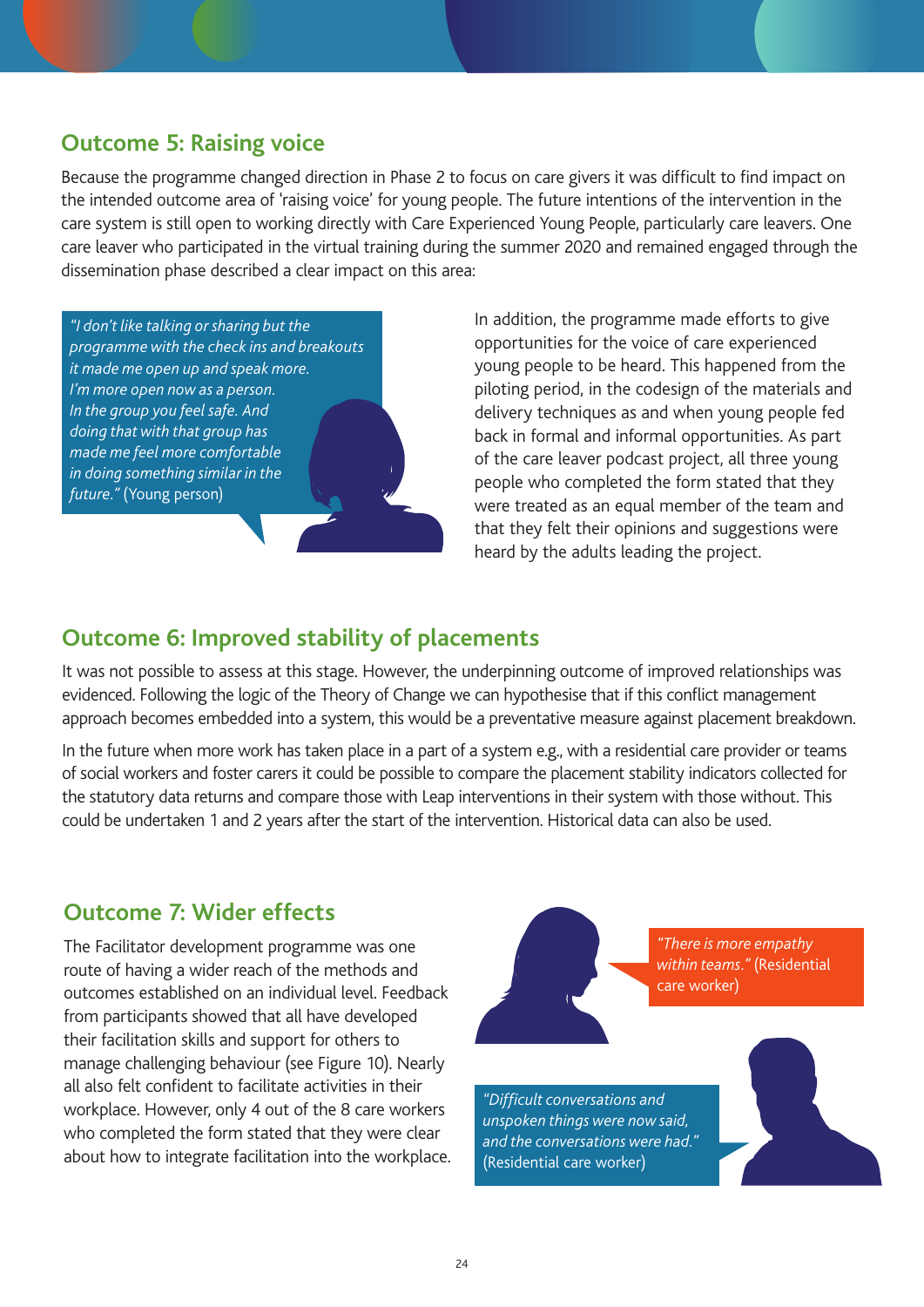#### *Figure 10: Facilitator Development Programme outcomes*



*Note. N=8.* 

**On system level** one of the long-term outcomes of UoR was that conflict management skills are embedded in care worker training and practice within organisations. Qualitative data shows that there is the intention of local authorities, fostering agencies and residential care homes where phase 2 training has taken place to continue the UoR training. Financial constraints were the main barrier realising this ambition at this stage. The residential care home in which significant training has taken place with care workers reported later that there was an increased understanding and awareness of conflict. Even though it was acknowledged that conflict management is still work in progress it was felt that across the organisation conflict is spoken more openly about since working with Leap. However, they did express concerns about sustainability because of staff churn and the pressures of everyday work pushing them back into old ways of working. Overall, it is too early to be conclusive about sustainable outcomes on system level.

> *"They are much more able to talk about conflict, there are still challenging situations but then people will raise it and are not ganging up on one person for example. So Leap has created an environment where it's safe to speak about problems."* (Residential care manager)

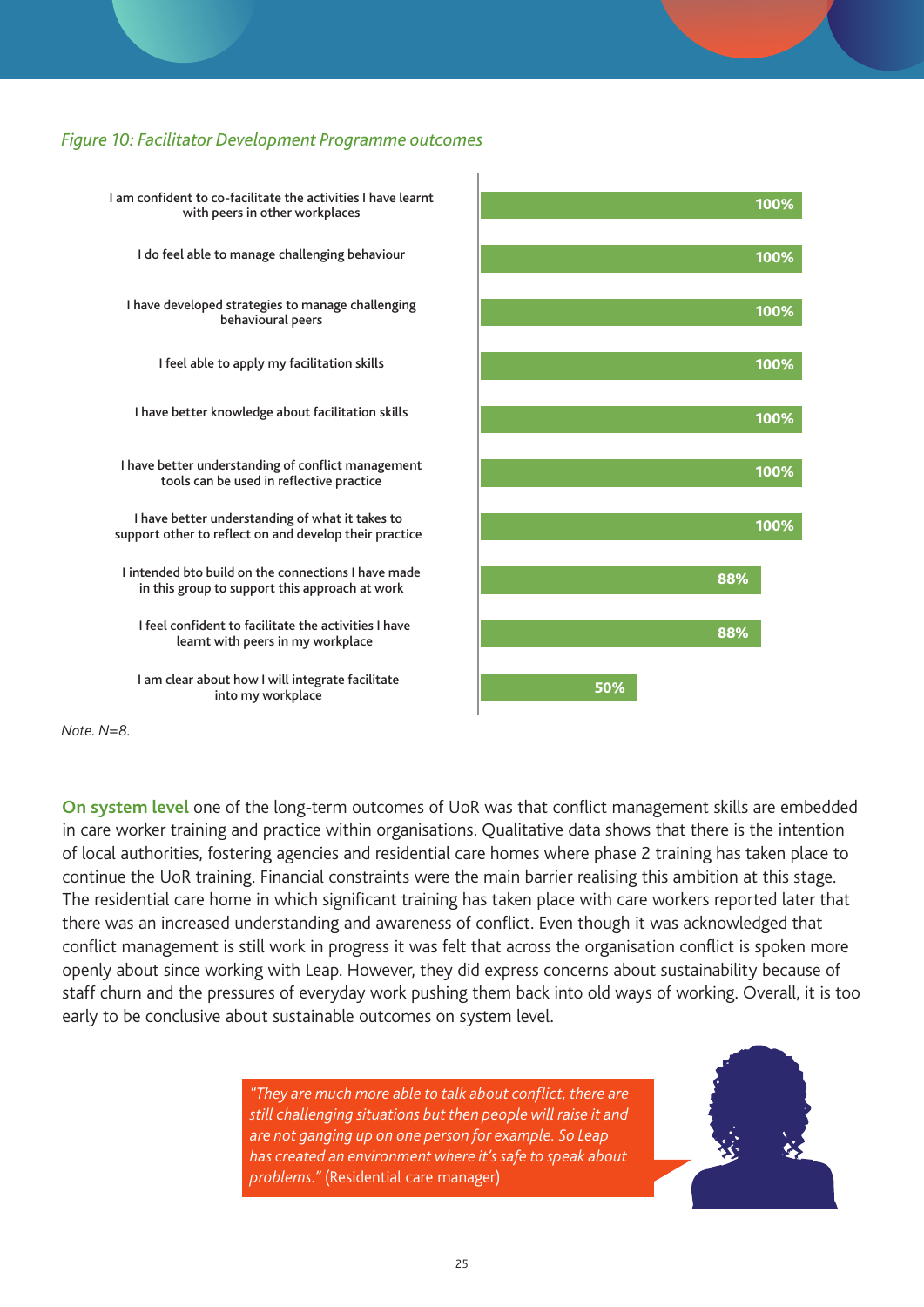# **7. Production of resources and dissemination**

## **Production of resources**

Leap has redesigned its established tool kit of activities and delivery process to be trauma informed and flexible to the different needs of different configurations of care systems that can be found in the UK. This is a relational intervention to be delivered by Leap's specialist trainers and those trained in their approach. Leap did not produce a care sector manual in this programme.

There is work in progress to coproduce a series of 30 minute podcasts with a group of eight care leavers. The evaluation was able to interview two who told us that they felt it has great potential as an ongoing project to address the specific needs of care experienced young people and that *"they will listen to us because we are care leavers"*. They have completed one podcast which was still being edited at the time of this final report. The care leavers felt the project needed more investment in order to market successfully to care experienced young people and they also felt that as well as disseminating what was learnt on the training it would be a good opportunity to address wider relationship issues that are difficult for care experienced young people such as sexual exploitation and racial discrimination.

## **Dissemination**

There have been several dissemination activities. These were a range of online reports and videos engaging care experienced young people and the sector.<sup>27</sup> There were three group events: one engagement event at the beginning of Phase two, one reflective event targeted at one organisation where a larger amount of delivery was implemented and one wider dissemination event to the children's social care sector.

The engagement event was attended by 23 people representing local authority children's services, providers, and voluntary sector organisations. The event aimed to inform potential partners about the free offer of training from Leap, share the learning from Phase 1 and for Leap to learn more about the sectors priorities and interests.

A feedback workshop took place with a residential care provider that had been involved in the programme from Phase one through to commissioning further wider systems work. The aim of this was to report back on the key findings from the evaluation to give an overview of the wider 'Under Our Roof Programme'. This was important in acknowledging the contribution of the organisation to the learning for the sector. Seven staff and one young person attended the 90-minute session.

The wider care sector dissemination event 'Leap's House party' was delivered online as an interactive event. Following a brief overview of the programme all participants had the chance to visit four rooms to learn about different aspects of Under our Roof. This included hearing from two care leavers about conflict and their podcasts they coproduced as part of the programme, getting to know more about the development of Under our Roof from the project manager, learning about what it takes to create sustainable change for individuals, groups, and organisations from two trainers as well as hearing about the findings of this independent evaluation. Overall, 46 individuals attended the event, 21 of these were external to Leap staff,

27 www.leapconfrontingconflict.org.uk/news/21-feb-2020/caring-those-care-sector

www.leapconfrontingconflict.org.uk/Phase%20two%20of%20Leap%27s%20young%20people%20in%20care%20programme

www.leapconfrontingconflict.org.uk/news/UnderourRoof\_WhatHaveWeLearntFeb2019

www.leapconfrontingconflict.org.uk/news/nationalcareleaversweek www.leapconfrontingconflict.org.uk/Online%20Support%20for%20young%20people%20in%20care%20and%20carers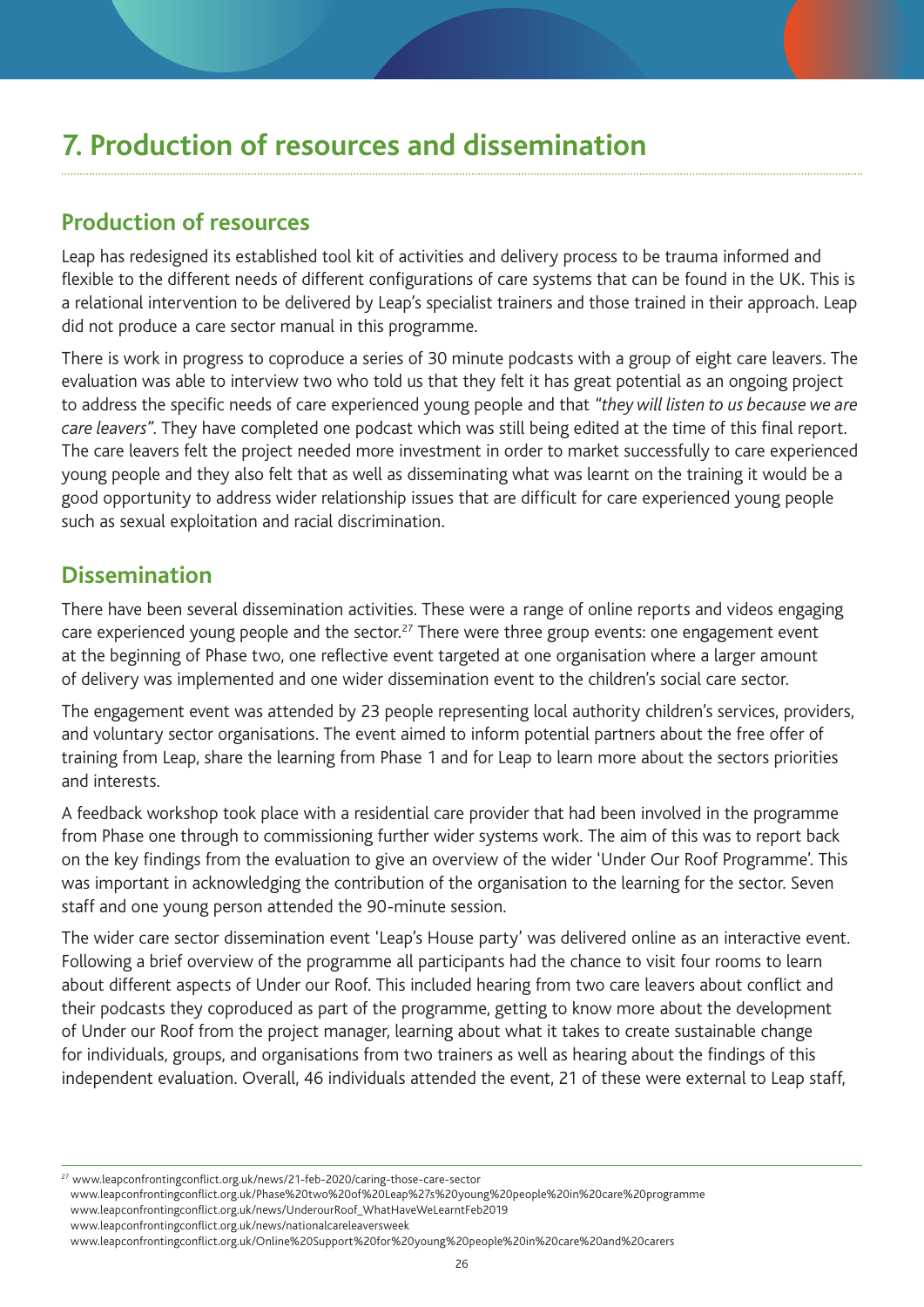facilitators, and young people participants. These represented current and potential funders, local authority services, providers commissioners, and voluntary sector organisations. The event received very positive feedback.28 Attendees reported to have learned many useful things (16%), something new and useful (65%) or that many ideas were familiar, but conflict management provides a new lens (19%). All attendees further thought that Leap's approach has the potential to improve outcomes for care-experienced children and young people and that it could support residential care staff, social workers, and foster carers to better manage conflict. In line with that the majority (74%) stated that they would definitely recommend this approach in care settings, while 26% would recommend it with some clarifications.

## **Policy Influencing**

Policy influencing is a wider and longer-term aim of UoR. In this period the programme has not reached the stage of policy influencing but there is considerable potential to do this in this area. We would advise Leap to keep abreast of policy frameworks and begin by grounding their outcome clusters of the programme onto the current policy framework for children's social care. The following table can be used to create the basis for this. The frameworks used for the below table are drawn from: La Valle, Hart, Holmes, and Pinto (2019)<sup>29</sup> (Framework 1) and FitzSimons and McCracken (2020)<sup>30</sup> (Framework 2).

<sup>&</sup>lt;sup>28</sup> Feedback is based on a post-event form that was completed by 31 attendees.

<sup>29</sup> www.education.ox.ac.uk/wp-content/uploads/2019/07/CSCS-Outcomes-Framework-July-2019.pdf

whatworks-csc.org.uk/research/outcomes-framework-for-research

<sup>30</sup> https://assets.publishing.service.gov.uk/government/uploads/system/uploads/attachment\_data/file/937041/Childrens\_Social\_Care\_Innovation\_Programme\_ Round\_Final\_Report.pdf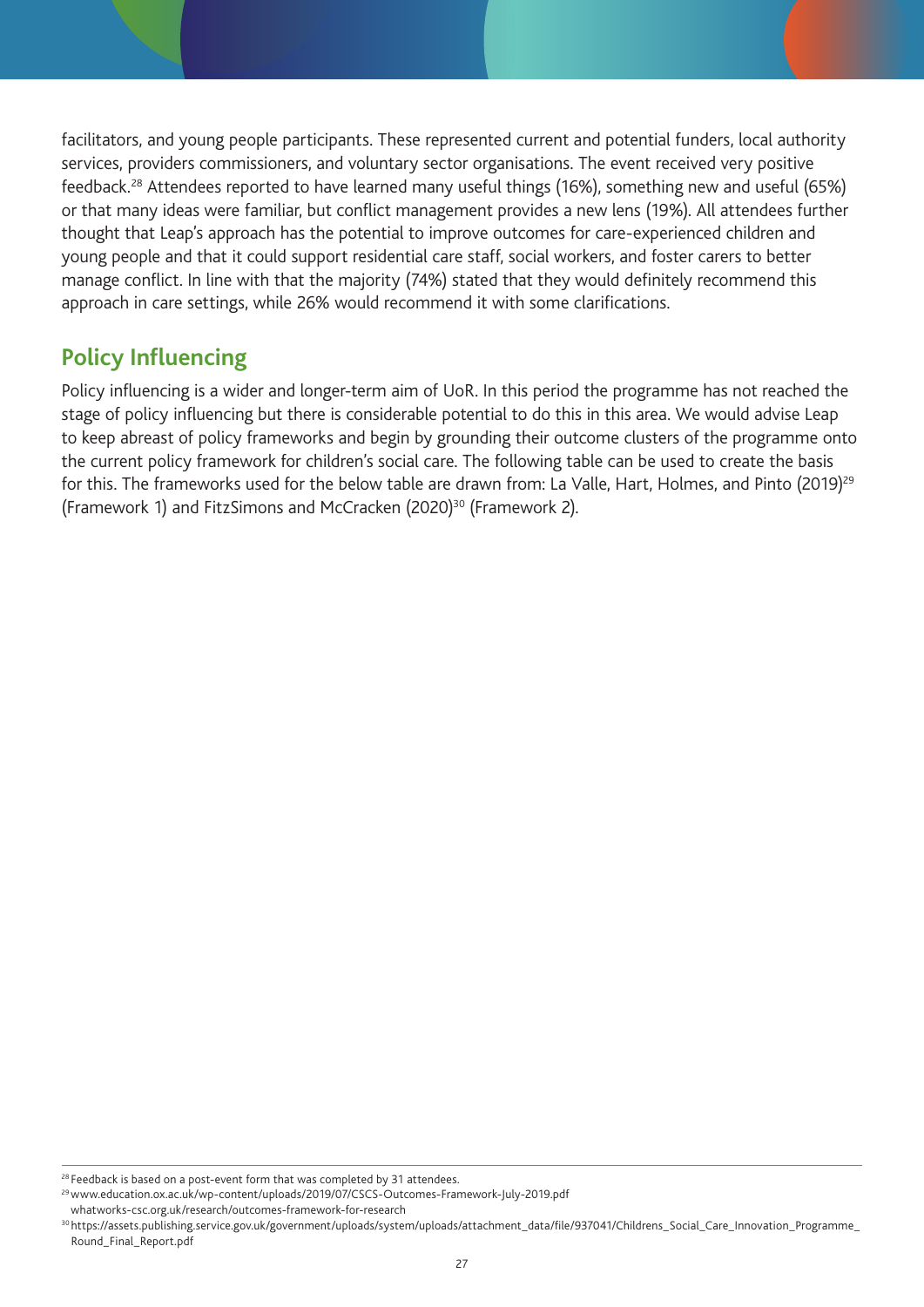## *Table 6: Policy influencing*

| <b>Target</b>                                 | <b>Policy frameworks outcomes</b>                                                                                                                                                                                                                      | Leap UoR Outcomes that support these                                                                                                                                                                                                    |
|-----------------------------------------------|--------------------------------------------------------------------------------------------------------------------------------------------------------------------------------------------------------------------------------------------------------|-----------------------------------------------------------------------------------------------------------------------------------------------------------------------------------------------------------------------------------------|
|                                               | Children have their mental health needs met<br>(framework 1, p.53)<br>Improved wellbeing (framework 2, p.18)                                                                                                                                           | Improved mental health and wellbeing of CW                                                                                                                                                                                              |
| Care<br>experienced<br>young person           | Children trust staff and have a stable and supportive<br>relationship with them (framework 1, p.47)<br>Improved relationships (framework 2, p.18)                                                                                                      | YP understand the need to communicate their needs<br>and expectations of CW relationship and vice versa<br>YP have improved relationships with CW<br>YP and CW experience improved relationship<br>stability with each other and others |
|                                               | Children involved in identifying their needs and<br>planning their support                                                                                                                                                                             | YP are able to voice their aspirations and feel heard in<br>their relationship with CW                                                                                                                                                  |
|                                               | Children and Young people feel better support<br>(framework 2, p.18)                                                                                                                                                                                   |                                                                                                                                                                                                                                         |
|                                               | Children think services are responding to their needs<br>(framework 1, p.48)                                                                                                                                                                           | YP are able to voice their aspirations and can be heard<br>in general and beyond the care system                                                                                                                                        |
|                                               | Children are settled and happy where they live<br>(framework 1, p.51)<br>Improved resilience (framework 2, p.18)                                                                                                                                       | YP feel more stable                                                                                                                                                                                                                     |
|                                               | Achieving stability and permanence (framework 1, p.52)<br>Improved stability (framework 2, p.18)<br>Children in care have more stable placements and<br>fewer missing episodes. (framework 2, p.18)                                                    | Improved stability of placements and reduction in<br>care cost                                                                                                                                                                          |
|                                               | Children make good progress in their behavioural,<br>emotional, and social development (framework 1, p.10)                                                                                                                                             | YP can identify goals and opportunities and feel able<br>to take steps towards them<br>YP have skills and confidence to take steps towards<br>goals and opportunities                                                                   |
| Family                                        | Have high wellbeing and satisfaction with both their<br>current role and career opportunities (framework 2, p.18)<br>Experience better outcomes in mental health<br>(framework 2, p.19)                                                                | Improved mental health and wellbeing of CW                                                                                                                                                                                              |
|                                               | Feel supported by and have better relationships with<br>services (framework 2, p.18)                                                                                                                                                                   | CW feel more valued in their work by YP, care system<br>and society                                                                                                                                                                     |
|                                               | Stable workforce at different levels (framework 1, p. 42)<br>Is more satisfied and stable, with improved turnover,<br>agency, and sickness rates (framework 2, p.18)                                                                                   | Improved stability of workforce (e.g., improved<br>relationships between staff)                                                                                                                                                         |
| <b>Children's</b><br>services<br>professional | Workforce with the right skills (framework 1, p. 42)<br>Has the right mix and level of skills (framework 2, p. 18)<br>Are well trained and have the understanding and<br>skills they need Has the right mix and level of skills<br>(framework 2, p.19) | Conflict management skills are embedded in CW<br>training and practice within organisations (the<br>training is being used)                                                                                                             |
|                                               | Commitment to social work values and ethics<br>(framework 1, p. 41)<br>Motivated workforce (framework 1, p. 42)                                                                                                                                        | Individuals within the care system's desire to support<br>young people to do well is being harnessed as a<br>motivator (asset) to drive the programme.                                                                                  |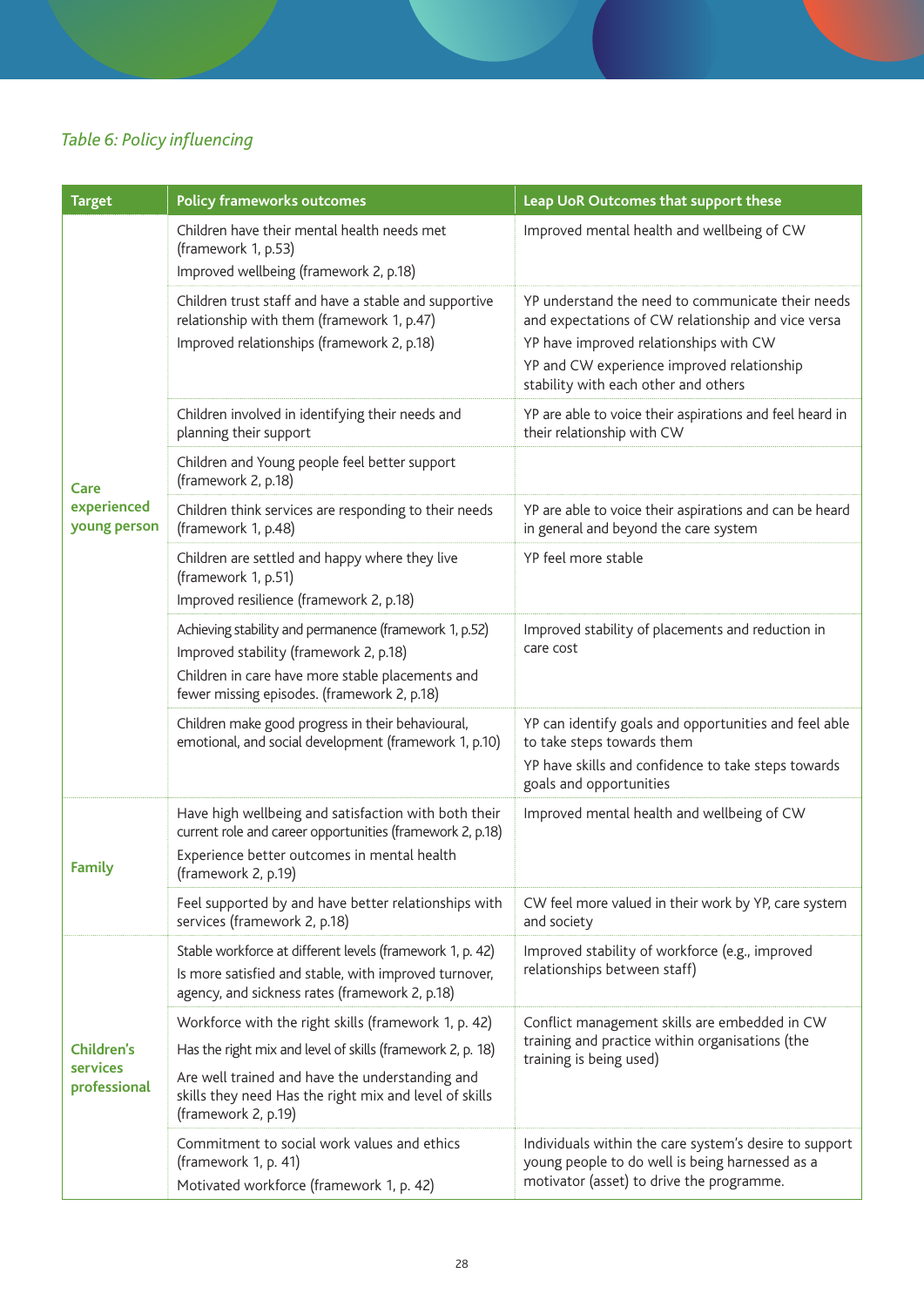# **8. Limitations of the evaluation**

There were two main limitations of the evaluation related to the methodology and sample size. First of all, most outcomes were quantitatively measured with post-course evaluation forms asking participants to rate how they felt in relation to a number of statements at the start and the end of the programme. In comparison to pre- and post-measures, retrospective pre-post questionnaire only meet the criteria of Level 1 on the Maryland-scale which is a five level scale to rank evidence according to the robustness of the methodology applied. Only the SWEMWBS was administered as a pre- and post-scale. However, the sample size was relatively small. The second main limitation is the small number of qualitative follow-up interviews conducted with participants. Furthermore, follow-up interviews were not carried out with social workers. Future monitoring of the programme recommendations are discussed in the recommendations.

# **9. Conclusion**

At the end of the Programme overall Leap has delivered its intended outputs (with required adaptations). Short-term learning objectives for participants are evidenced and the qualitative evidence is strongly indicative of success in achieving medium term outcomes. Further delivery with commitment to robust data collection and analysis are required to evidence longer term outcomes.

The evidence for the intended outcomes of UoR Programme is indicative of a promising practice. The programme was ambitiously conceived of as a pilot, followed by a wider roll out and a period of dissemination. The two years has been invested working closely and sensitively with the care systems to develop a suite of core activities that can be adapted to local contexts. UoR has achieved a solid 'Proof of Concept' stage leading to a Facilitator Development Programme that has been coproduced with care experienced young people.

The COVID 19 social distancing restrictions created the opportunity to embrace an online platform which had many advantages in terms of accessibility. A future blended model will have to be piloted and evaluated. We expect that further iterations will be required before a model of UoR methodology is consolidated. Continual systematic collection of data and analysis is required by the organisation to show statistically significant impact of long-term impact on the stability of placement and life outcomes for care experienced young people.

## **Achievement against critical pathway.**

Following phase one, and the establishment of a Theory of Change, a simpler critical pathway was identified to identify priorities for action and evaluation for phase two. The critical pathway was identified by determining the most crucial aspirations Leap sought to achieve and then working backwards to work out which long-term to shortterm outcomes needed to be achieved first. This was then linked to the necessary inputs and outputs. Overall, the programme delivered all the critical outputs, all of the short-term outcomes and some of the medium-term outcomes. Following the logic of the Theory of Change longer term outcomes are possible with later follow up.

### **Sustainability.**

At this point it is unclear how sustainable the outcomes for participants are in the longer term. Leap are aiming to mitigate the possible negative impact of staff churn and local context change in the systems they have worked in by offering 'refresher sessions' and continuing relationships with the organisations. However, the new economic pressures (arising from the COVID 19 pandemic) on public services and on the prospects for vulnerable families are likely to paint challenges to care systems and their ability to sustain a positive and creative attitude to working with conflict.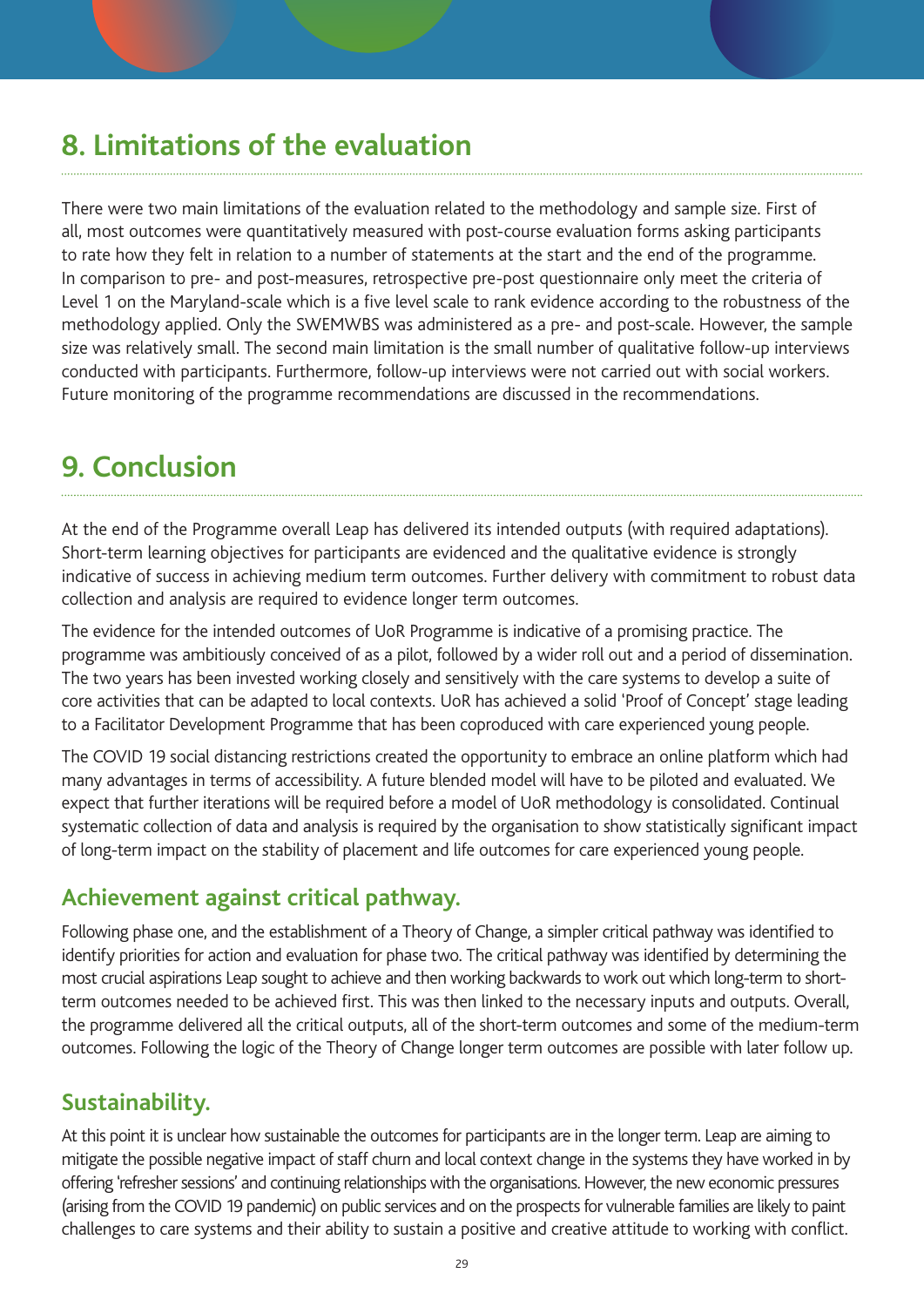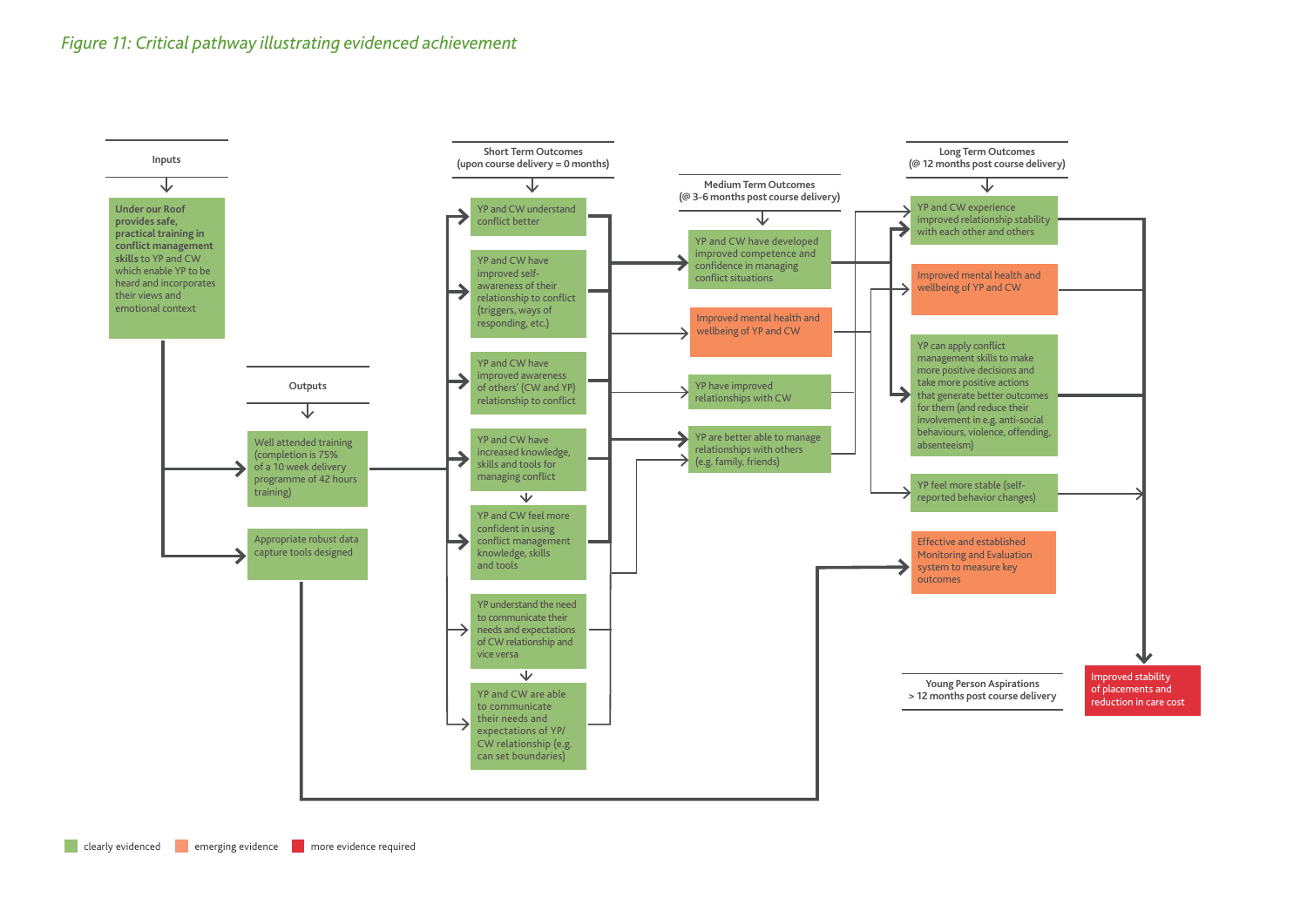# **10. Recommendations**

## **For delivery**

- 1. Without a manual the UoR Facilitators could be offered a briefing on trauma informed adaptation of the activities and processes. Otherwise, there is a risk that this knowledge is carried within individuals and not embedded in the organisation as staff are replaced and as new facilitators are inducted if the programme delivery grows.
- 2. In phase 2 Leap shifted focus to a system-based approach. This was both in recognition of the value of working relationally and the need to concentrate resource in an area to increase dosage to observe stronger outcomes. We recommend a continuation of this in the delivery going forward with the approach of 'embedded consultancy' working inside children's social care organisations as critical friends, training teams and facilitators to increase wider culture change through creating the potential for 'tipping points'. This fits with a 'New science paradigm' of systems change opposed to linear models. This is suitable for working in complex systems especially those with a care giving task as they can be penetrated by vicarious trauma at all levels.<sup>31</sup> A New Science paradigm can be summarised with these key ideas drawn from Margaret Wheatley management consultant.<sup>32</sup> These may be useful to future programme management of UoR:
	- **The whole is greater than the sum of the parts and is emergent**. This draws attention to the way a whole system has a quality of its own and is never quite complete. This is a bit like how a culture is something far more than a collection of individuals interacting. This kind of orientation in the future work will help the delivery team consider less surfaced parts of care system culture such as vicarious trauma and the defenses against anxiety these give rise to.
	- The idea of **perturbance and energy** *"pokes"* that can drive change opposed to a planned systemic change programme. This means that a small action can release temporary change and repeated experiments can create a tipping point. This supports the approach of Leap to work relationally with teams that embrace the change and to work from the team level upwards when has been the access point.
	- With this way of working, there is **no right or wrong**. Everything is valuable data such as hunches and intuition in relation to values and shared purpose.
	- **All parts of the system are 'fractals'** each part of the system has the same character as the whole therefore change can start anywhere without the necessity of 'a whole system approach'. This idea supports the value of working small, experimenting, and building relationships. One does not need a 'whole system' full buy-in to trigger change in a whole system.
- 3. Although Leap moved from the intended joint adult and young person combined model to one focussed on adult carers, it is clear from the small amount of data gathered from young people involved that the programme had benefits. Going forward we would recommend that Leap continue the focus of systembased work and start with the adults but still work directly with the young people when opportunities present themselves.
- 4. The programme had intended to produce a tool kit or manual for delivery in children's social care settings. We believe that this would be a valuable resource of similar use to the Gangs tool kit to youth workers. In addition, some of the work UoR achieved in adapting to virtual delivery would be of much use in its potential to deliver valuable skills to wider audiences for less cost.

<sup>32</sup> www.margaretwheatley.com/articles/largescalechange.html www.margaretwheatley.com/articles/unplannedorganization.html

<sup>31</sup> www.researchgate.net/publication/242223206\_Caring\_for\_the\_Caregiver\_Avoiding\_and\_Treating\_Vicarious\_Trauma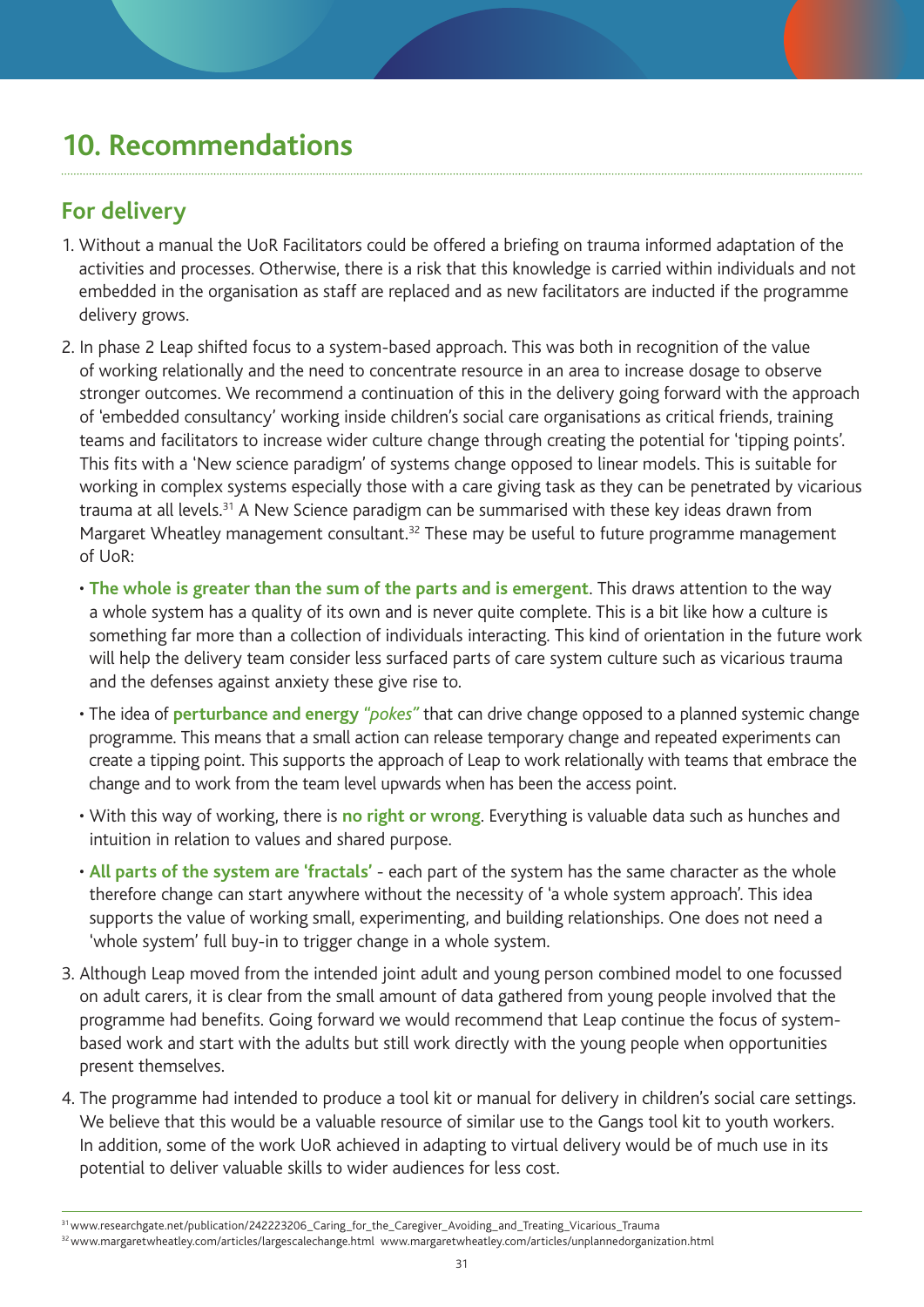5. Given the importance of trust and relationship building in the delivery of the programme, the model of training adult professionals, followed by the Facilitator's Development Programme would be a good priority for working in the children's social care sector. Ideally the training would be manualised and include the evaluation tools so that both the local system and Leap can collate and review outcome data and track longer term impact.

## **For building an evidence base**

- 6. We found that the evaluation activities were affected by a necessary tension within the organisation between evidencing impact and driving progress and protecting participants from the burden of data collection (this is present for good reason in many organisations that work with vulnerable people). Delivery teams do not necessarily hold the expertise or the value of systematically collecting robust outcomes data as this is not their primary task. However, this evaluation has found resistance to the use of some tools and access to participants for follow up evaluation (because of the burden of data collection). This happened with the request to survey young people with appropriate short validated scales, the offer of templates to collect reflections and focus group quotes in phase 1, requests to interview young people directly or observe activities that involved young people and lack of take up of a quick postdelivery facilitators ratings tool and focus group semi structured design. This needs to be recognised as an organisational need and held within the impact team. Here we highlight the need to mitigate the risk of not making the most of opportunities to collect data to build an evidence base, potential cost benefits analysis and a move beyond a 'proof of concept'.
- 7. The delivery team and the impact team began some work on resolving this conflict with innovative ways of collecting data that we would recommend developing and testing statistically. This was the design of a game based SWEMWBS activity could be a valuable contribution to the sector and wider.

# **11. An Evaluation Framework and Toolkit**

TIHR worked in an embedded evaluation methodology to be cost effective and 'embed' the evaluation process within the organisation so that it can continue monitoring the outcomes when the evaluators leave. As such an outcomes framework and toolkit were cocreated.

In order to triangulate the data from the different methods we used a practical evaluative framework known as 'Rubrics'.<sup>33</sup> This was used to make evaluative statements about the effectiveness of the programme, its processes, its short and medium-term impacts and potential long-term impacts. This involves drawing up a list of criteria against each intended outcome, for the strength/appropriateness of the data, and then finally allocating a scale of performance: poor, adequate, good, very good and excellent.

The rubric has been developed over the course of the evaluation to provide a sense making framework and an evidence base for the 'story' of the intervention. The final product is a practical M&E tool for continuous use and adaptation by Leap to collate an evidence base as the programme is rolled out in different contexts.

The tool kit includes the surveys in the appendix, and observation tools that can be adapted for different iterations of future delivery.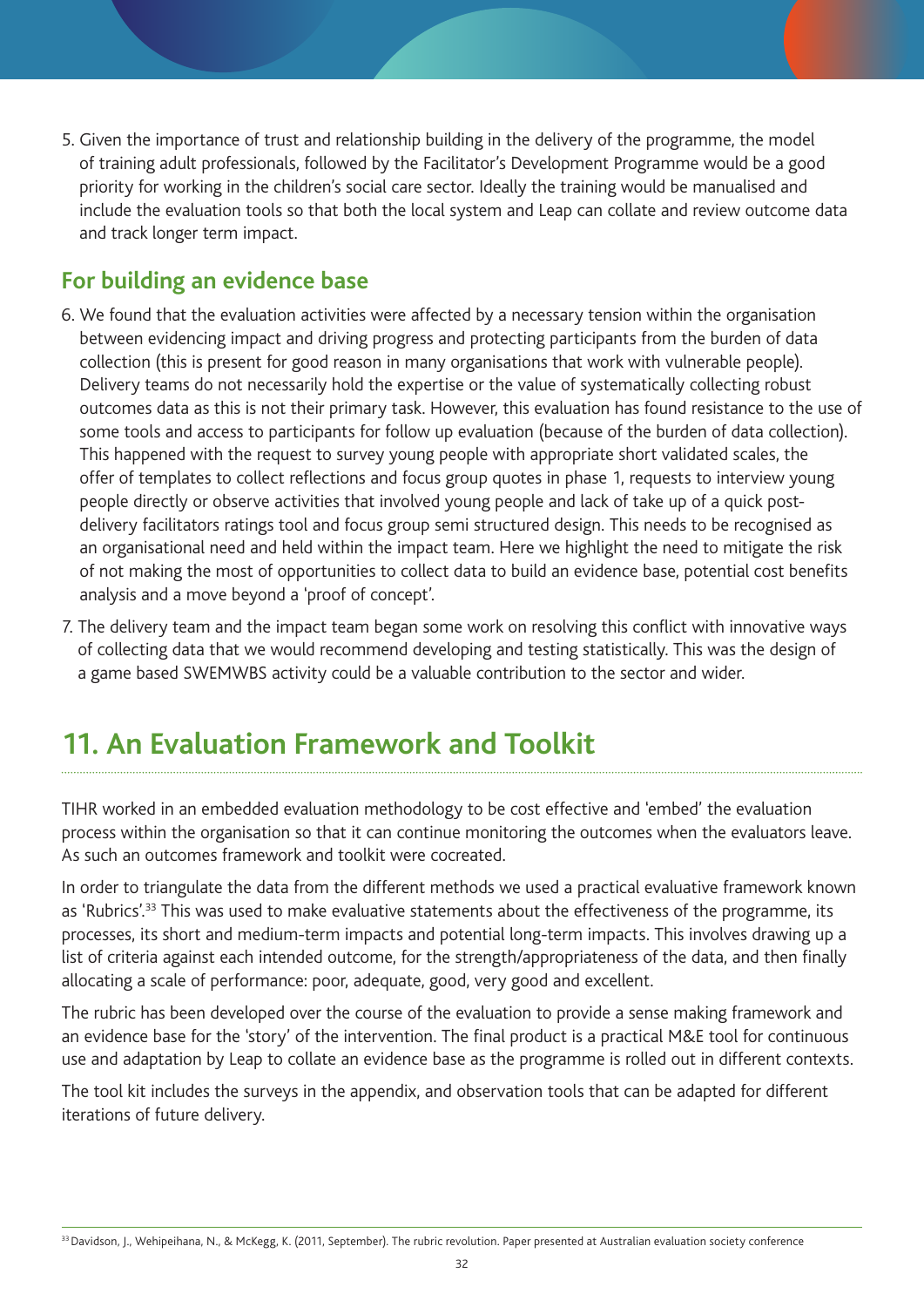## *Table 7: The seven outcomes clusters of the evaluative rubric*

| <b>Outcome cluster</b>                        | <b>Criteria</b>                                                                                                                                     |  |  |  |  |  |  |
|-----------------------------------------------|-----------------------------------------------------------------------------------------------------------------------------------------------------|--|--|--|--|--|--|
|                                               | YP and CW understand conflict better                                                                                                                |  |  |  |  |  |  |
|                                               | YP and CW have improved self-awareness of their relationship to conflict (triggers, ways of responding, etc.)                                       |  |  |  |  |  |  |
|                                               | YP and CW have improved awareness of others' (CW and YP) relationship to conflict                                                                   |  |  |  |  |  |  |
|                                               | YP and CW have increased knowledge, skills, and tools for managing conflict                                                                         |  |  |  |  |  |  |
| <b>Outcome 1:</b>                             | YP and CW feel more confident in using conflict management knowledge, skills, and tools                                                             |  |  |  |  |  |  |
| <b>Improved conflict</b><br>management        | YP and CW more able to recognize conflict                                                                                                           |  |  |  |  |  |  |
|                                               | YP and CW have developed improved competence and confidence in managing conflict situations                                                         |  |  |  |  |  |  |
|                                               | CW feel they have gained a level of conflict management skill and efficacy sufficient to provide<br>improved YP services                            |  |  |  |  |  |  |
|                                               | YP can apply conflict management skills to make more positive decisions and take more positive actions<br>that generate better outcomes for them    |  |  |  |  |  |  |
|                                               | YP understand the need to communicate their needs and expectations of CW relationship and vice versa                                                |  |  |  |  |  |  |
|                                               | YP and CW are able to communicate their needs and expectations of YP/CW relationship (e.g., can set<br>boundaries)                                  |  |  |  |  |  |  |
| <b>Outcome 2:</b>                             | YP have improved relationships with CW                                                                                                              |  |  |  |  |  |  |
| <b>Improved</b><br>relationships/             | YP are better able to manage relationships with others (e.g., family, friends)                                                                      |  |  |  |  |  |  |
| social support                                | CW more able to form and maintain positive, stable relationships with YP                                                                            |  |  |  |  |  |  |
|                                               | YP have expanded networks of relationships (personal and professional) which enable greater access to<br>opportunities                              |  |  |  |  |  |  |
|                                               | YP and CW experience improved relationship stability with each other and others                                                                     |  |  |  |  |  |  |
|                                               | YP and CW are more able to make independent, responsible choices through application of new skills                                                  |  |  |  |  |  |  |
| <b>Outcome 3:</b><br><b>Improved decision</b> | YP aspirations and motivations are raised                                                                                                           |  |  |  |  |  |  |
| making/goals                                  | YP can identify goals and opportunities and feel able to take steps towards them                                                                    |  |  |  |  |  |  |
|                                               | YP have skills and confidence to take steps towards goals and opportunities                                                                         |  |  |  |  |  |  |
|                                               | Improved mental health and wellbeing of CW                                                                                                          |  |  |  |  |  |  |
| <b>Outcome 4:</b><br><b>Improved</b>          | Improved mental health and wellbeing of YP                                                                                                          |  |  |  |  |  |  |
| wellbeing                                     | CW feel more valued in their work by YP, care system and society                                                                                    |  |  |  |  |  |  |
|                                               | YP and CW have improved tools and insights with which to build and support stable wellbeing/mental health                                           |  |  |  |  |  |  |
|                                               | YP are able to voice their aspirations and feel heard in their relationship with CW                                                                 |  |  |  |  |  |  |
| <b>Outcome 5:</b>                             | YP are able to voice their aspirations and can be heard in general and beyond the care system                                                       |  |  |  |  |  |  |
| <b>Raising voice</b>                          | YP share and spread their learning across country peer to peer                                                                                      |  |  |  |  |  |  |
|                                               | YP are listened to /heard and have a voice which can inform/ influence policy                                                                       |  |  |  |  |  |  |
| <b>Outcome 6:</b>                             | Improved stability of placements and reduction in care cost                                                                                         |  |  |  |  |  |  |
| <b>Improved Stability</b><br>of Placements    | YP feel more stable                                                                                                                                 |  |  |  |  |  |  |
|                                               | Improved stability of workforce (e.g., improved relationships between staff)                                                                        |  |  |  |  |  |  |
|                                               | Conflict management skills are embedded in CW training and practice within organisations (the training<br>is being used)                            |  |  |  |  |  |  |
| <b>Outcome 7:</b>                             | Effective and established M&E system to measure key outcomes                                                                                        |  |  |  |  |  |  |
| <b>Wider effects</b>                          | Dissemination of learning (to Local authorities; other organisations)                                                                               |  |  |  |  |  |  |
|                                               | Evidence -based conflict management training programme is established in UK children's social care<br>system informing practice.                    |  |  |  |  |  |  |
|                                               | Individuals within the care system's desire to support young people to do well is being harnessed as a<br>motivator (asset) to drive the programme. |  |  |  |  |  |  |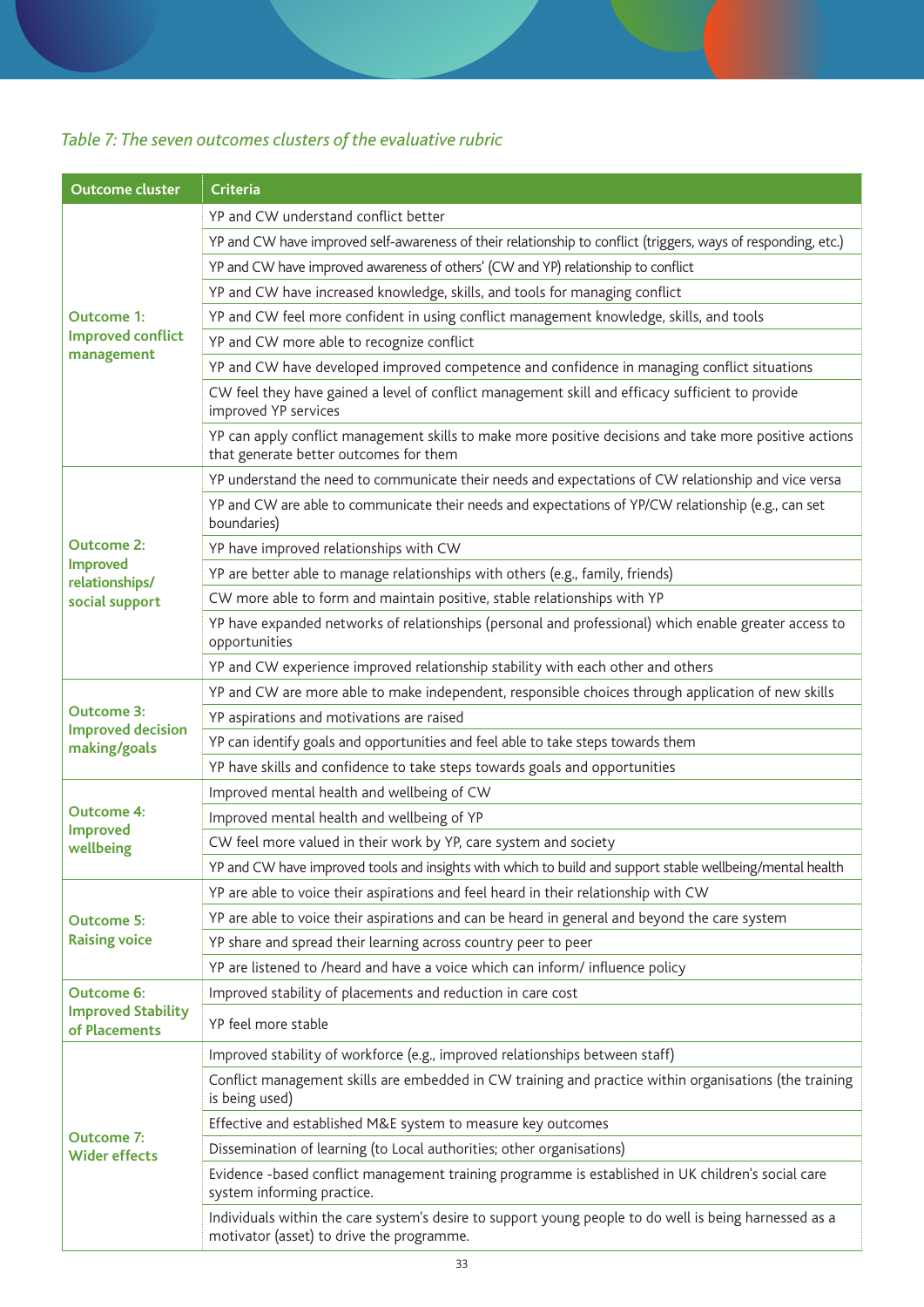# **Appendix 1: Surveys**

## Post-course evaluation forms – **Young people**

### **Under Our Roof**

| Participant initials:                                                                                       |                                            | Date of birth: |  | Leap PO initials: |       | Today's date: |          |                      |  |
|-------------------------------------------------------------------------------------------------------------|--------------------------------------------|----------------|--|-------------------|-------|---------------|----------|----------------------|--|
| What did you think of the course?<br>Please tell us if you agree or disagree with the following statements. |                                            |                |  | Strongly<br>Agree | Agree | Not Sure      | Disagree | Strongly<br>Disagree |  |
| I enjoyed the course                                                                                        |                                            |                |  |                   |       |               |          |                      |  |
| I felt I was able to participate fully in the course                                                        |                                            |                |  |                   |       |               |          |                      |  |
| The materials and subject matter were relevant to me                                                        |                                            |                |  |                   |       |               |          |                      |  |
| The trainers delivered the course well                                                                      |                                            |                |  |                   |       |               |          |                      |  |
| What was the most useful part of the training?                                                              |                                            |                |  |                   |       |               |          |                      |  |
|                                                                                                             | What exercise was the most useful for you? |                |  |                   |       |               |          |                      |  |
| Do you have any comments or suggestions for how Leap could be improved?                                     |                                            |                |  |                   |       |               |          |                      |  |
| Do you feel able to apply conflict management skills in your day to day life? If yes, how?                  |                                            |                |  |                   |       |               |          |                      |  |

#### For each statement below **please circle:**

#### One score from 1 to 5 for where you think you were at the **start of the Leap programme** &

One score from 1 to 5 for where you think you are **now**, at the end of the course. **1 is low and 5 is high**

|                                                                                                                                                                                                                                                          | At the START of the course<br>$\rightarrow$ 5 = high<br>$1 = low$<br>$1 = low$ |                |                |                |   |              | NOW at the end of the course<br>$\rightarrow$ 5 = high |                |                |   |
|----------------------------------------------------------------------------------------------------------------------------------------------------------------------------------------------------------------------------------------------------------|--------------------------------------------------------------------------------|----------------|----------------|----------------|---|--------------|--------------------------------------------------------|----------------|----------------|---|
| I have an understanding of conflict                                                                                                                                                                                                                      | 1                                                                              | $\overline{2}$ | 3              | $\overline{4}$ | 5 | 1            | $\overline{2}$                                         | 3              | $\overline{4}$ | 5 |
| I am aware of my relationship to conflict                                                                                                                                                                                                                | $\mathbf{1}$                                                                   | $\overline{c}$ | $\overline{3}$ | $\overline{4}$ | 5 | $\mathbf{1}$ | $\overline{c}$                                         | 3              | $\overline{4}$ | 5 |
| I am able to recognise conflict                                                                                                                                                                                                                          | 1                                                                              | $\overline{2}$ | 3              | $\overline{4}$ | 5 | $\mathbf{1}$ | $\overline{2}$                                         | 3              | $\overline{4}$ | 5 |
| I have an understanding of what I think and do in conflict situations                                                                                                                                                                                    | $\mathbf{1}$                                                                   | $\overline{2}$ | $\overline{3}$ | $\overline{4}$ | 5 | $\mathbf{1}$ | $\overline{c}$                                         | $\overline{3}$ | $\overline{4}$ | 5 |
| Tell me a little more about this. Examples of change.                                                                                                                                                                                                    |                                                                                |                |                |                |   |              |                                                        |                |                |   |
| I am aware of care worker's relationship to conflict                                                                                                                                                                                                     | 1                                                                              | $\overline{c}$ | $\overline{3}$ | $\overline{4}$ | 5 | 1            | $\overline{c}$                                         | $\overline{3}$ | $\overline{4}$ | 5 |
| I know about the tools and skills to manage conflict                                                                                                                                                                                                     | 1                                                                              | $\overline{2}$ | 3              | $\overline{4}$ | 5 | $\mathbf{1}$ | $\overline{c}$                                         | 3              | $\overline{4}$ | 5 |
| I am confident in using the tools and skills to manage conflict                                                                                                                                                                                          | $\mathbf{1}$                                                                   | $\overline{c}$ | $\overline{3}$ | $\overline{4}$ | 5 | $\mathbf{1}$ | $\overline{c}$                                         | 3              | $\overline{4}$ | 5 |
| I am confident to deal with conflict situations in my life situations                                                                                                                                                                                    | $\mathbf{1}$                                                                   | $\overline{2}$ | $\overline{3}$ | $\overline{4}$ | 5 | $\mathbf{1}$ | $\overline{2}$                                         | $\overline{3}$ | $\overline{4}$ | 5 |
| Tell me a little more about this. Examples of change.                                                                                                                                                                                                    |                                                                                |                |                |                |   |              |                                                        |                |                |   |
| I have a good relationship with my key care worker                                                                                                                                                                                                       | $\mathbf{1}$                                                                   | $\overline{c}$ | 3              | $\overline{4}$ | 5 | 1            | $\overline{c}$                                         | 3              | $\overline{4}$ | 5 |
| I have a good relationship with other workers in the home                                                                                                                                                                                                | $\mathbf{1}$                                                                   | $\overline{2}$ | $\overline{3}$ | $\overline{4}$ | 5 | $\mathbf{1}$ | $\overline{2}$                                         | 3              | $\overline{4}$ | 5 |
| I know that I need to let my care worker know what expectations and<br>needs I have of the relationship with her/him                                                                                                                                     | $\mathbf{1}$                                                                   | $\overline{2}$ | 3              | $\overline{4}$ | 5 | 1            | $\overline{2}$                                         | 3              | $\overline{4}$ | 5 |
| I am able to communicate my needs to my care worker                                                                                                                                                                                                      | $\mathbf{1}$                                                                   | $\overline{2}$ | 3              | $\overline{4}$ | 5 | $\mathbf{1}$ | $\overline{c}$                                         | $\overline{3}$ | $\overline{4}$ | 5 |
| I can manage relationships with others                                                                                                                                                                                                                   | 1                                                                              | $\overline{c}$ | $\overline{3}$ | $\overline{4}$ | 5 | 1            | $\overline{c}$                                         | 3              | $\overline{4}$ | 5 |
| Tell me a little more about this. Examples of change. What was it about Leap that helped or didn't help?                                                                                                                                                 |                                                                                |                |                |                |   |              |                                                        |                |                |   |
| I have goals that I would like to achieve in my life                                                                                                                                                                                                     | $\mathbf{1}$                                                                   | $\overline{2}$ | 3              | $\overline{4}$ | 5 | 1            | $\overline{2}$                                         | 3              | $\overline{4}$ | 5 |
| I feel motivated to achieve my goals                                                                                                                                                                                                                     | $\mathbf{1}$                                                                   | $\overline{2}$ | 3              | $\overline{4}$ | 5 | $\mathbf{1}$ | $\overline{2}$                                         | 3              | $\overline{4}$ | 5 |
| I feel able to make my own decisions                                                                                                                                                                                                                     | $\mathbf{1}$                                                                   | $\overline{c}$ | $\overline{3}$ | $\overline{4}$ | 5 | $\mathbf{1}$ | $\overline{c}$                                         | $\overline{3}$ | $\overline{4}$ | 5 |
| I feel heard by my key care worker                                                                                                                                                                                                                       | $\mathbf{1}$                                                                   | $\overline{c}$ | $\overline{3}$ | $\overline{4}$ | 5 | $\mathbf{1}$ | $\overline{c}$                                         | $\overline{3}$ | $\overline{4}$ | 5 |
| Tell me a little more about this. Examples of change. What was it about Leap that helped or didn't help?<br>What other support would you like at the moment? [Leap progression, knowing about Leap's other courses, joining our Youth Involvement Group] |                                                                                |                |                |                |   |              |                                                        |                |                |   |
|                                                                                                                                                                                                                                                          |                                                                                |                |                |                |   |              |                                                        |                |                |   |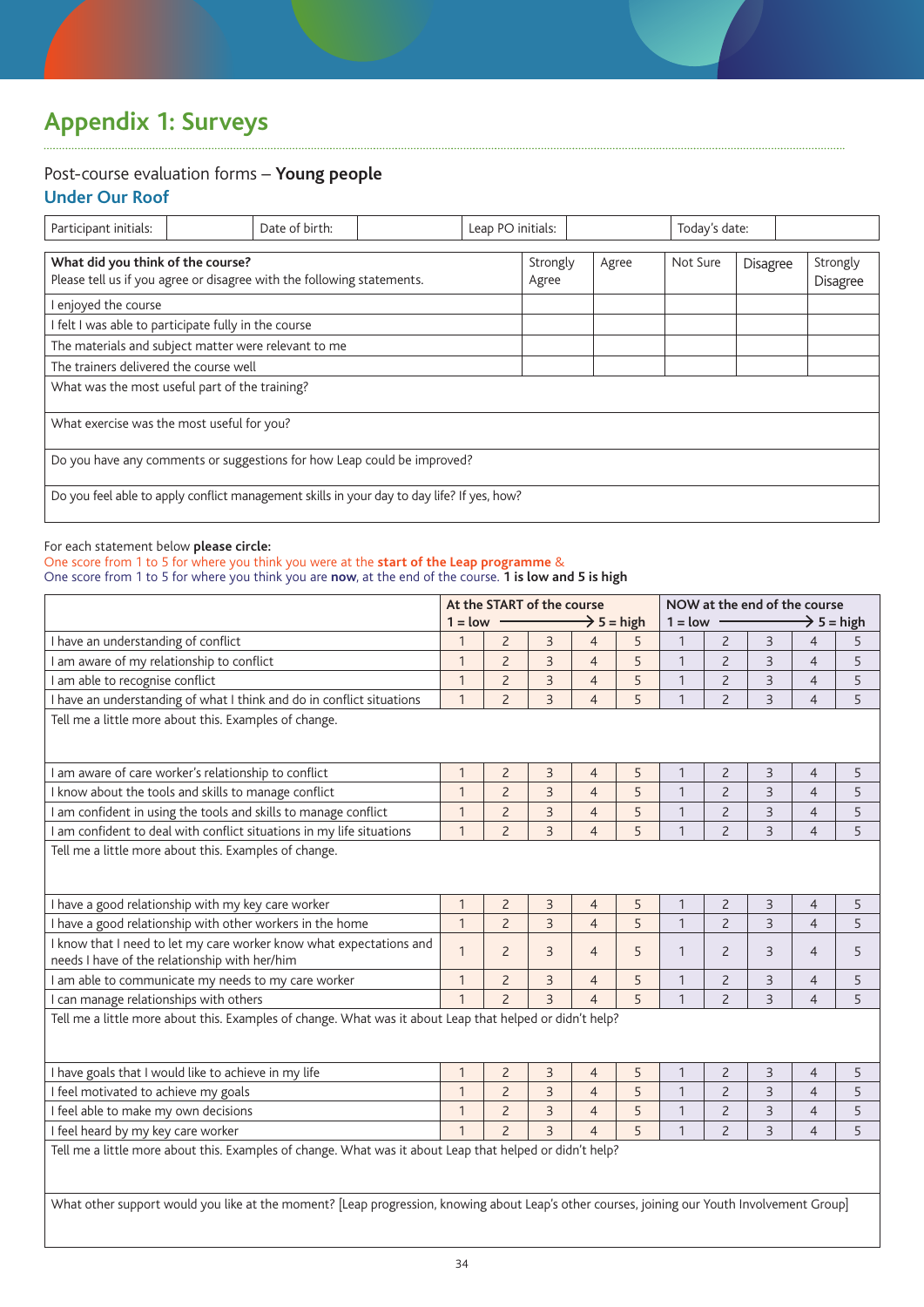### Post-course evaluation forms – **Foster carer Under Our Roof**

| Participant initials:                                                                                       |  | Date of birth: |  | Leap PO initials: |       |          | Today's date: |                             |  |
|-------------------------------------------------------------------------------------------------------------|--|----------------|--|-------------------|-------|----------|---------------|-----------------------------|--|
| What did you think of the course?<br>Please tell us if you agree or disagree with the following statements. |  |                |  | Strongly<br>Agree | Agree | Not Sure | Disagree      | Strongly<br><b>Disagree</b> |  |
| enjoyed the course                                                                                          |  |                |  |                   |       |          |               |                             |  |
| I felt I was able to participate fully in the course                                                        |  |                |  |                   |       |          |               |                             |  |
| The materials and subject matter were relevant to me                                                        |  |                |  |                   |       |          |               |                             |  |
| The trainers delivered the course well                                                                      |  |                |  |                   |       |          |               |                             |  |
| I have made new connections with other foster carers                                                        |  |                |  |                   |       |          |               |                             |  |
| What was the most useful part of the training?                                                              |  |                |  |                   |       |          |               |                             |  |
|                                                                                                             |  |                |  |                   |       |          |               |                             |  |
| What exercise was the most useful for you?                                                                  |  |                |  |                   |       |          |               |                             |  |
|                                                                                                             |  |                |  |                   |       |          |               |                             |  |
| Do you have any comments or suggestions for how Leap could be improved?                                     |  |                |  |                   |       |          |               |                             |  |
|                                                                                                             |  |                |  |                   |       |          |               |                             |  |
| Do you feel able to apply conflict management skills in your day to day life? If yes, how?                  |  |                |  |                   |       |          |               |                             |  |
|                                                                                                             |  |                |  |                   |       |          |               |                             |  |

#### For each statement below **please circle:**

One score from 1 to 5 for where you think you were at the **start of the Leap programme** & One score from 1 to 5 for where you think you are **now**, at the end of the course. **1 is low and 5 is high.**

|                                                                                                                                              | At the START of the course<br>$\rightarrow$ 5 = high<br>$1 = low$ |                          |                |                          |   | $1 = low$      |                |                | NOW at the end of the course | $\rightarrow$ 5 = high |
|----------------------------------------------------------------------------------------------------------------------------------------------|-------------------------------------------------------------------|--------------------------|----------------|--------------------------|---|----------------|----------------|----------------|------------------------------|------------------------|
| I have an understanding of conflict                                                                                                          | $\mathbf{1}$                                                      | $\overline{c}$           | $\overline{3}$ | $\overline{4}$           | 5 | $\mathbf{1}$   | $\overline{2}$ | 3              | $\overline{4}$               | 5                      |
| I am aware of my relationship to conflict                                                                                                    | $\mathbf{1}$                                                      | $\overline{c}$           | $\overline{3}$ | $\overline{4}$           | 5 | $\mathbf{1}$   | $\overline{2}$ | $\overline{3}$ | $\overline{4}$               | 5                      |
| I am able to recognise conflict                                                                                                              | 1                                                                 | $\overline{c}$           | $\overline{3}$ | $\overline{4}$           | 5 |                | $\overline{c}$ | 3              | $\overline{4}$               | 5                      |
| I have an understanding of what I think and do in conflict situations                                                                        | $\overline{1}$                                                    | $\overline{c}$           | $\overline{3}$ | $\overline{4}$           | 5 | $\overline{1}$ | $\overline{c}$ | 3              | $\overline{4}$               | 5                      |
| Tell me a little more about this. Examples of change.                                                                                        |                                                                   |                          |                |                          |   |                |                |                |                              |                        |
| I am aware of my foster child(ren) relationship to conflict                                                                                  | 1                                                                 | $\overline{c}$           | 3              | $\overline{4}$           | 5 |                | $\overline{c}$ | 3              | 4                            | 5                      |
| I know about the tools and skills to manage conflict                                                                                         | $\mathbf{1}$                                                      | $\overline{c}$           | $\overline{3}$ | $\overline{4}$           | 5 | $\mathbf{1}$   | $\overline{c}$ | $\overline{3}$ | $\overline{4}$               | 5                      |
| I am confident in using the tools and skills to manage conflict                                                                              | 1                                                                 | $\overline{2}$           | $\overline{3}$ | $\overline{4}$           | 5 | 1              | $\overline{2}$ | 3              | $\overline{4}$               | 5                      |
| I am confident to deal with conflict situations in my life                                                                                   | 1                                                                 | $\overline{c}$           | $\overline{3}$ | $\overline{4}$           | 5 |                | $\overline{c}$ | $\overline{3}$ | $\overline{4}$               | 5                      |
| Tell me a little more about this. Examples of change.                                                                                        |                                                                   |                          |                |                          |   |                |                |                |                              |                        |
| I have a good relationship with my foster child(ren)                                                                                         |                                                                   | $\overline{c}$           | 3              | $\overline{4}$           | 5 |                | 2              | 3              | 4                            | 5                      |
| I am able to communicate my needs to my foster child(ren)                                                                                    | $\mathbf{1}$                                                      | $\overline{c}$           | $\overline{3}$ | $\overline{4}$           | 5 | $\mathbf{1}$   | $\overline{c}$ | $\overline{3}$ | $\overline{4}$               | 5                      |
| I have relationships with other foster carers                                                                                                | 1                                                                 | $\overline{c}$           | $\overline{3}$ | $\overline{4}$           | 5 | $\mathbf{1}$   | $\overline{2}$ | $\overline{3}$ | $\overline{4}$               | 5                      |
| Tell me a little more about this. Examples of change. What was it about Leap that helped or didn't help?                                     |                                                                   |                          |                |                          |   |                |                |                |                              |                        |
| I feel able to make my own decisions                                                                                                         | 1                                                                 | $\overline{2}$           | 3              | $\overline{4}$           | 5 |                | $\overline{c}$ | 3              | $\overline{4}$               | 5                      |
| I feel valued by my foster child(ren)                                                                                                        | $\mathbf{1}$                                                      | $\overline{\phantom{0}}$ | $\overline{3}$ | $\overline{\mathcal{L}}$ | 5 | 1              | $\overline{c}$ | $\overline{3}$ | $\overline{4}$               | 5                      |
| Tell me a little more about this. Examples of change. c was it about Leap that helped or didn't help?                                        |                                                                   |                          |                |                          |   |                |                |                |                              |                        |
| What other support would you like at the moment? [Leap progression, knowing about Leap's other courses, joining our Youth Involvement Group] |                                                                   |                          |                |                          |   |                |                |                |                              |                        |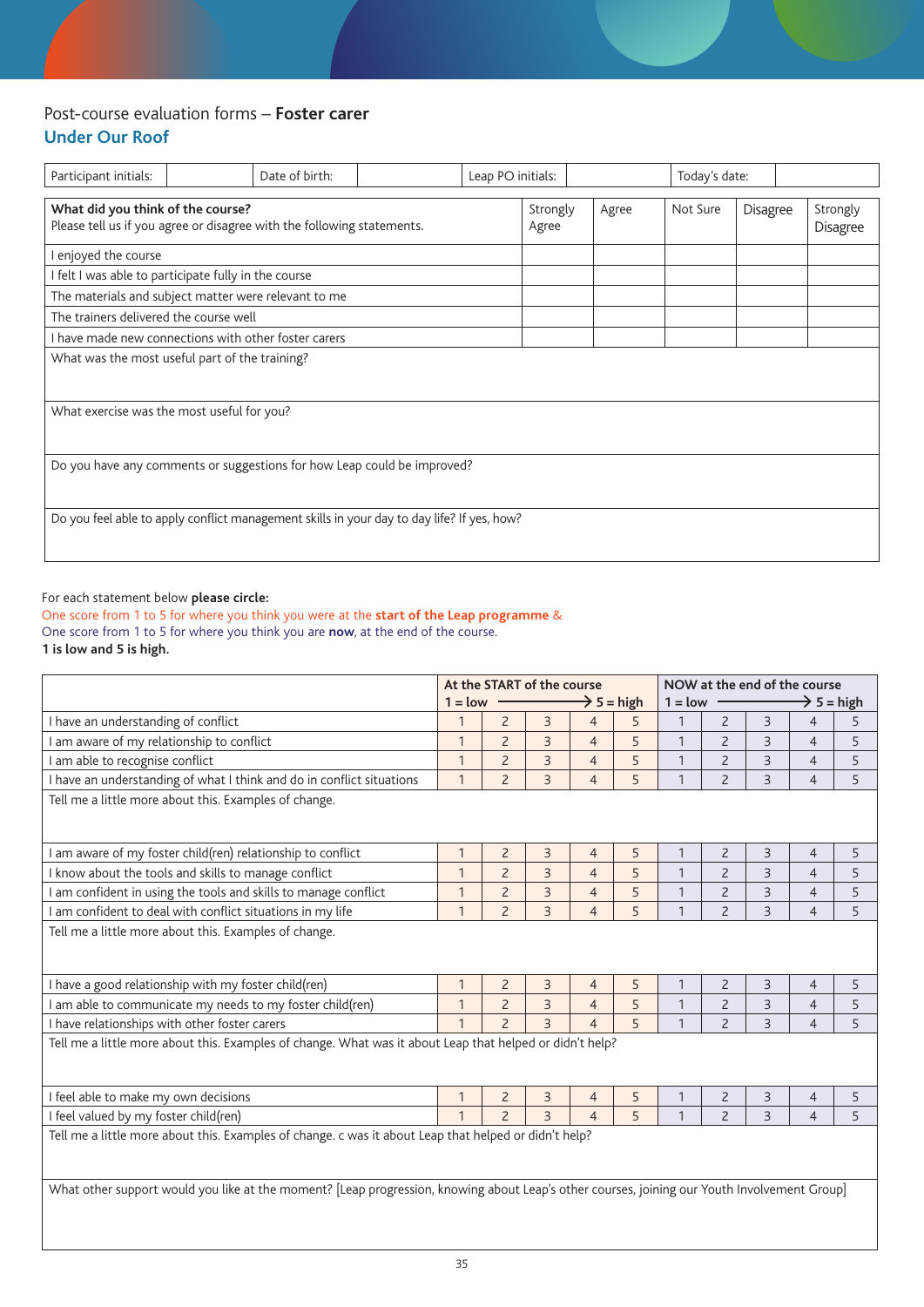### Post-course evaluation forms – **Care worker Under Our Roof**

| Participant initials:                                                                      | Date of birth: | Leap PO initials: |          |       | Today's date: |          |                 |
|--------------------------------------------------------------------------------------------|----------------|-------------------|----------|-------|---------------|----------|-----------------|
|                                                                                            |                |                   |          |       |               |          |                 |
| What did you think of the course?                                                          |                |                   | Strongly | Agree | Not Sure      | Disagree | Strongly        |
| Please tell us if you agree or disagree with the following statements.                     |                |                   | Agree    |       |               |          | <b>Disagree</b> |
| I enjoyed the course                                                                       |                |                   |          |       |               |          |                 |
| I felt I was able to participate fully in the course                                       |                |                   |          |       |               |          |                 |
| The materials and subject matter were relevant to me                                       |                |                   |          |       |               |          |                 |
| The trainers delivered the course well                                                     |                |                   |          |       |               |          |                 |
| What was the most useful part of the training?                                             |                |                   |          |       |               |          |                 |
|                                                                                            |                |                   |          |       |               |          |                 |
| What exercise was the most useful for you?                                                 |                |                   |          |       |               |          |                 |
|                                                                                            |                |                   |          |       |               |          |                 |
| Do you have any comments or suggestions for how Leap could be improved?                    |                |                   |          |       |               |          |                 |
|                                                                                            |                |                   |          |       |               |          |                 |
|                                                                                            |                |                   |          |       |               |          |                 |
|                                                                                            |                |                   |          |       |               |          |                 |
|                                                                                            |                |                   |          |       |               |          |                 |
| Do you feel able to apply conflict management skills in your day to day life? If yes, how? |                |                   |          |       |               |          |                 |

#### For each statement below **please circle:**

#### One score from 1 to 5 for where you think you were at the **start of the Leap programme** &

One score from 1 to 5 for where you think you are **now**, at the end of the course. **1 is low and 5 is high.**

|                                                                                                                                              | At the START of the course<br>$\rightarrow$ 5 = high<br>$1 = low$ |                          |                |                |   | $1 = low$    |                |                | NOW at the end of the course<br>$\rightarrow$ 5 = high |   |
|----------------------------------------------------------------------------------------------------------------------------------------------|-------------------------------------------------------------------|--------------------------|----------------|----------------|---|--------------|----------------|----------------|--------------------------------------------------------|---|
| I have an understanding of conflict                                                                                                          | 1                                                                 | $\overline{c}$           | 3              | $\overline{4}$ | 5 | 1            | $\overline{c}$ | 3              | $\overline{4}$                                         | 5 |
| I am aware of my relationship to conflict                                                                                                    | 1                                                                 | $\overline{c}$           | $\overline{3}$ | $\overline{4}$ | 5 | $\mathbf{1}$ | $\overline{c}$ | 3              | $\overline{4}$                                         | 5 |
| I am able to recognise conflict                                                                                                              | 1                                                                 | $\overline{2}$           | $\overline{3}$ | $\overline{4}$ | 5 | $\mathbf{1}$ | $\overline{2}$ | 3              | $\overline{4}$                                         | 5 |
| I have an understanding of what I think and do in conflict situations                                                                        | $\mathbf{1}$                                                      | $\overline{c}$           | $\overline{3}$ | $\overline{4}$ | 5 | $\mathbf{1}$ | $\overline{2}$ | $\overline{3}$ | $\overline{4}$                                         | 5 |
| Tell me a little more about this. Examples of change.                                                                                        |                                                                   |                          |                |                |   |              |                |                |                                                        |   |
|                                                                                                                                              |                                                                   |                          |                |                |   |              |                |                |                                                        |   |
| I am aware of children/young people in care's relationship to conflict                                                                       | $\mathbf{1}$                                                      | $\overline{c}$           | $\overline{3}$ | $\overline{4}$ | 5 | 1            | $\overline{2}$ | 3              | $\overline{4}$                                         | 5 |
| I know about the tools and skills to manage conflict                                                                                         | 1                                                                 | $\overline{c}$           | $\overline{3}$ | $\overline{4}$ | 5 | 1            | $\overline{c}$ | 3              | $\overline{4}$                                         | 5 |
| I am confident in using the tools and skills to manage conflict                                                                              | $\mathbf{1}$                                                      | $\overline{c}$           | $\mathsf 3$    | $\overline{4}$ | 5 | $\mathbf{1}$ | $\overline{c}$ | 3              | 4                                                      | 5 |
| I am confident to deal with conflict situations in my life situations                                                                        | $\mathbf{1}$                                                      | $\overline{2}$           | $\overline{3}$ | $\overline{4}$ | 5 | $\mathbf{1}$ | $\overline{2}$ | $\overline{3}$ | $\overline{4}$                                         | 5 |
| Tell me a little more about this. Examples of change.                                                                                        |                                                                   |                          |                |                |   |              |                |                |                                                        |   |
| I have a good relationship with the children/young people I am<br>a key worker for in the care home                                          | $\mathbf{1}$                                                      | $\overline{2}$           | 3              | $\overline{4}$ | 5 | $\mathbf{1}$ | $\overline{c}$ | 3              | $\overline{4}$                                         | 5 |
| I have good relationships with the children/young people in the<br>care home generally                                                       | 1                                                                 | $\overline{2}$           | 3              | $\overline{4}$ | 5 | $\mathbf{1}$ | $\overline{c}$ | 3              | $\overline{4}$                                         | 5 |
| I am able to communicate my needs to the children/young people in<br>my care                                                                 | $\mathbf{1}$                                                      | $\overline{2}$           | 3              | $\overline{4}$ | 5 | $\mathbf{1}$ | $\overline{2}$ | 3              | $\overline{4}$                                         | 5 |
| I feel able to challenge my colleagues                                                                                                       | 1                                                                 | $\overline{c}$           | 3              | $\overline{4}$ | 5 | $\mathbf{1}$ | $\overline{2}$ | 3              | $\overline{4}$                                         | 5 |
| I have good relationships with my colleagues                                                                                                 | 1                                                                 | $\overline{c}$           | $\overline{3}$ | $\overline{4}$ | 5 | $\mathbf{1}$ | $\overline{c}$ | $\overline{3}$ | $\overline{4}$                                         | 5 |
| Tell me a little more about this. Examples of change. What was it about Leap that helped or didn't help?                                     |                                                                   |                          |                |                |   |              |                |                |                                                        |   |
| I feel able to make my own decisions                                                                                                         | 1                                                                 | $\overline{2}$           | 3              | $\overline{4}$ | 5 | 1            | 2              | 3              | 4                                                      | 5 |
| I feel valued by the children/young people I provide care for in the home                                                                    | $\mathbf{1}$                                                      | $\overline{\phantom{0}}$ | $\overline{3}$ | $\overline{4}$ | 5 | $\mathbf{1}$ | $\overline{c}$ | $\overline{3}$ | $\overline{4}$                                         | 5 |
| Tell me a little more about this. Examples of change. What was it about Leap that helped or didn't help?                                     |                                                                   |                          |                |                |   |              |                |                |                                                        |   |
| What other support would you like at the moment? [Leap progression, knowing about Leap's other courses, joining our Youth Involvement Group] | 36                                                                |                          |                |                |   |              |                |                |                                                        |   |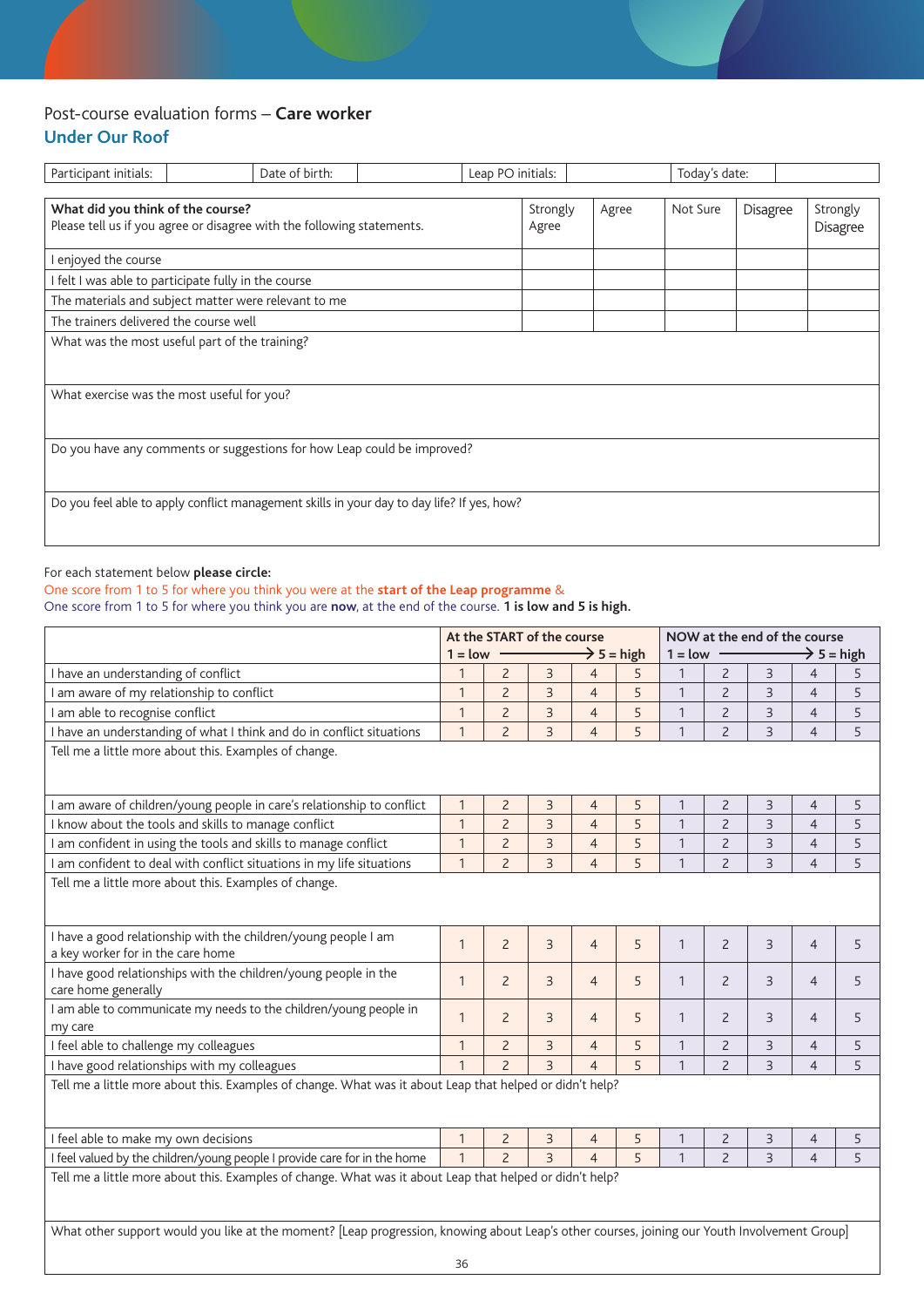#### Follow-up evaluation forms – **Young people Under Our Roof**

| D-<br>untiats. | əir<br>Dai<br>. | ור<br>-IN 11<br>. ا ۱۵<br>σı | uate. |  |
|----------------|-----------------|------------------------------|-------|--|
|                |                 |                              |       |  |
|                |                 |                              |       |  |

For each statement below **please circle:**

One score from 1 to 5 for where you think you are **now** – **1 is low and 5 is high.**

|                                                                                                                                                                                |           |                | <b>NOW</b>     |   |                        |
|--------------------------------------------------------------------------------------------------------------------------------------------------------------------------------|-----------|----------------|----------------|---|------------------------|
|                                                                                                                                                                                | $1 = low$ |                |                |   | $\rightarrow$ 5 = high |
| I am able to recognise conflict                                                                                                                                                |           | $\overline{c}$ | 3              | 4 | 5                      |
| I am confident to deal with conflict situations in my life                                                                                                                     |           | $\overline{c}$ | 3              | 4 | 5                      |
| Can you tell us of a time of how you have applied conflict management? Please describe the situation, how you have applied what you learned,<br>and what happened as a result. |           |                |                |   |                        |
| I have a good relationship with my key care worker                                                                                                                             | 1         | $\overline{2}$ | 3              | 4 | 5                      |
| I have a good relationship with other workers in the home                                                                                                                      | 1         | $\overline{c}$ | 3              | 4 | 5                      |
| I can manage relationships with others                                                                                                                                         |           | $\overline{c}$ | $\overline{3}$ | 4 | 5                      |
| I feel heard by my key care worker                                                                                                                                             |           | $\overline{c}$ | $\overline{3}$ | 4 | 5                      |
| Tell me a little more about this. Examples of change.                                                                                                                          |           |                |                |   |                        |
| I have goals that I would like to achieve in my life                                                                                                                           | 1         | $\overline{c}$ | 3              | 4 | 5                      |
| I feel motivated to achieve my goals                                                                                                                                           | 1         | $\overline{c}$ | $\overline{3}$ | 4 | 5                      |
| I feel able to make my own decisions                                                                                                                                           |           | $\overline{c}$ | 3              | 4 | 5                      |
| Tell me a little more about this. Examples of change.                                                                                                                          |           |                |                |   |                        |
| I feel able to make my own decisions                                                                                                                                           |           | $\overline{c}$ | 3              | 4 | 5                      |
| I feel valued by the children/young people I provide care for in the home                                                                                                      |           | $\overline{z}$ | $\overline{3}$ | 4 | 5                      |
| Tell me a little more about this. Examples of change.                                                                                                                          |           |                |                |   |                        |

Please look back at where you were **at the start of the Under Our Roof** programme and where you are **now**. For each statement below **please circle:** one score from 1 to 5 for how true/false it is – **1 is no and 5 is yes**

| Since participating in Under Our Roof:                                                | $1 = no$ |                          |                | $\rightarrow$ 5 = yes |   |
|---------------------------------------------------------------------------------------|----------|--------------------------|----------------|-----------------------|---|
| I feel safer in my home                                                               |          | $\overline{2}$           | $\overline{3}$ | 4                     | 5 |
| I am more satisfied with my relationship with my key care worker                      |          | $\overline{\phantom{0}}$ | $\overline{3}$ | 4                     | 5 |
| I feel more confident to manage challenges in existing relationships                  |          | $\overline{c}$           | 3              | $\overline{4}$        | 5 |
| I know of better ways to support my wellbeing                                         |          | $\overline{\phantom{0}}$ | $\overline{3}$ | 4                     | 5 |
| I feel more able to reach out to people who support me                                |          | $\overline{\phantom{0}}$ | $\overline{3}$ | 4                     | 5 |
| Tell me a little more about this. Examples of change.                                 |          |                          |                |                       |   |
| I feel able to use the conflict management skills I learned to make better decisions  |          | $\overline{c}$           | 3              | 4                     | 5 |
| I have supported others to manage conflict since the course                           |          | $\overline{2}$           | 3              | $\overline{4}$        | 5 |
| I have seen a change in the care workers and the way they manage conflict in the home |          | $\overline{c}$           | 3              | $\overline{4}$        | 5 |
| I am more engaged in activities in my school                                          |          | $\overline{\phantom{0}}$ | $\mathcal{E}$  | 4                     | 5 |
| am more engaged in activities in the home                                             |          |                          |                |                       |   |
| Tell me a little more about this. Examples of change.                                 |          |                          |                |                       |   |
| I have the skills I need to start working towards my goals                            |          | $\overline{2}$           | 3              | 4                     | 5 |
| am confident to start working towards my goals                                        |          | $\overline{c}$           | $\overline{3}$ | 4                     | 5 |
| I feel heard beyond the home                                                          |          | $\overline{2}$           | $\mathcal{E}$  | 4                     | 5 |
| Tell me a little more about this. Examples of change.                                 |          |                          |                |                       |   |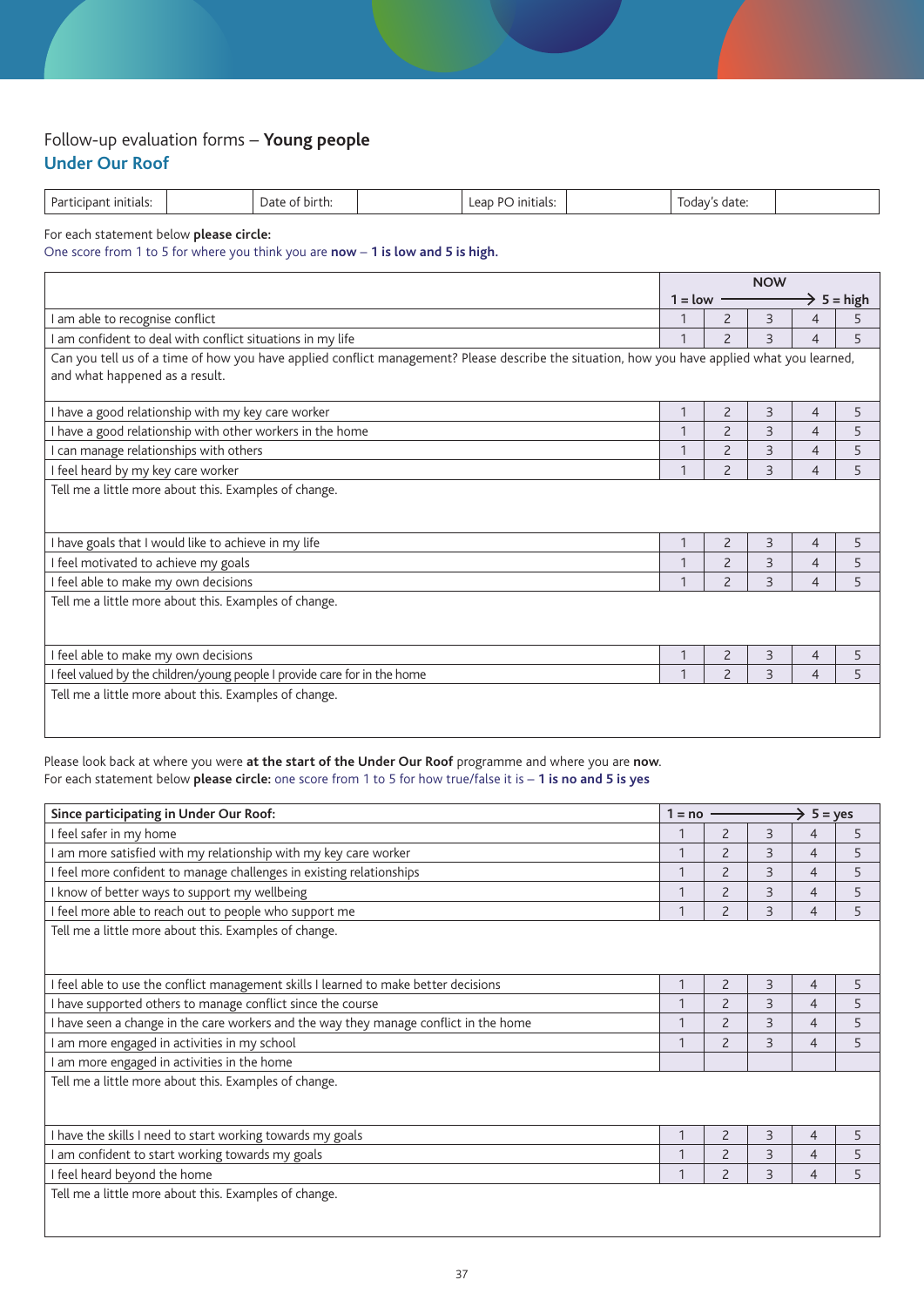Looking back at the programme how do you feel about it now? What did you think about how the programme was run? What tools do you remember from the training? What did the programme help you with? What did the programme not help you with?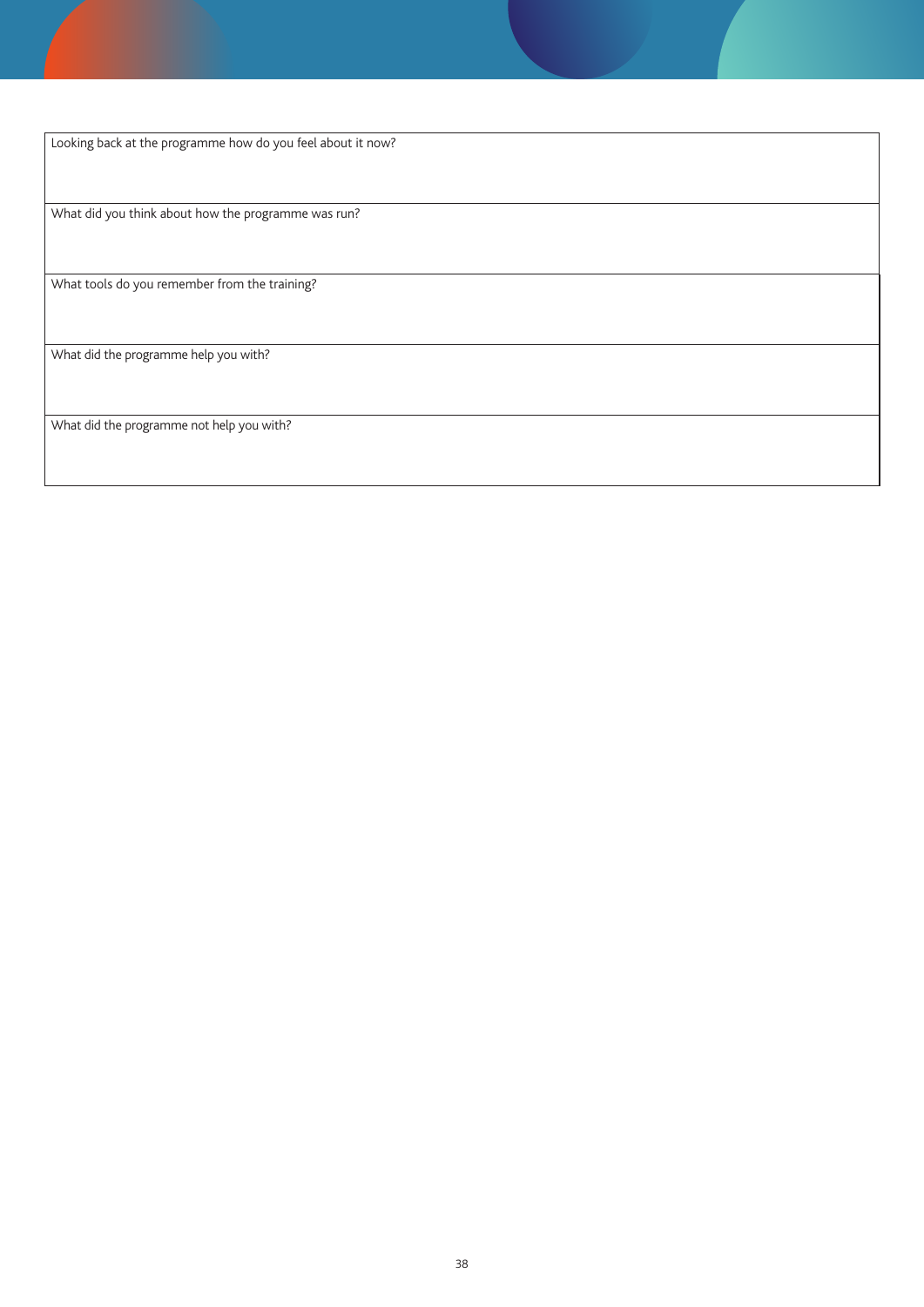#### Follow-up evaluation forms – **Foster carer Under Our Roof**

| Pa <sub>1</sub><br>initials:<br>ما دى+ى<br>n Jafr<br>DIL.<br>anav s<br>iitidis<br>udle<br>.<br>,,,,<br>. |
|----------------------------------------------------------------------------------------------------------|
|----------------------------------------------------------------------------------------------------------|

For each statement below **please circle:**

One score from 1 to 5 for where you think you are **now** – **1 is low and 5 is high.**

|                                                            |           |           | <b>NOW</b> |   |            |
|------------------------------------------------------------|-----------|-----------|------------|---|------------|
|                                                            | $1 = low$ |           |            |   | $5 = high$ |
| I am able to recognise conflict                            |           |           |            | 4 |            |
| I am confident to deal with conflict situations in my life |           |           |            | 4 |            |
| Tell me a little more about this. Examples of change.      |           |           |            |   |            |
|                                                            |           |           |            |   |            |
|                                                            |           |           |            |   |            |
| I have a good relationship with my foster child(ren)       |           |           |            | 4 |            |
| I feel able to make my own decisions                       |           | $\bigcap$ |            | 4 |            |
| I feel valued by my foster child(ren)                      |           |           | ς          | 4 |            |
| Tell me a little more about this. Examples of change.      |           |           |            |   |            |
|                                                            |           |           |            |   |            |
|                                                            |           |           |            |   |            |

Please look back at where you were **at the start of the Under Our Roof** programme and where you are **now**. For each statement below **please circle:** one score from 1 to 5 for how true/false it is – **1 is no and 5 is yes**

|                                                                                                        | $1 = no$ |   | $5 = yes$      |   |
|--------------------------------------------------------------------------------------------------------|----------|---|----------------|---|
| I feel more able to form a positive relationship with my foster child(ren)                             |          | З | 4              | 5 |
| I feel more able to maintain a positive relationship with my foster child(ren)                         |          | 3 | 4              |   |
| My relationship with my foster child(ren) is more stable                                               |          | 3 | 4              |   |
| Tell me a little more about this. Examples of change.                                                  |          |   |                |   |
|                                                                                                        |          |   |                |   |
| I have gained new conflict management skills                                                           |          | 3 | $\overline{4}$ |   |
| The conflict management skills I gained have had a positive impact on my practice with foster children |          | Р | 4              |   |
| I know of better ways to support my wellbeing                                                          |          | 3 | 4              |   |
| Tell me a little more about this. Examples of change.                                                  |          |   |                |   |
|                                                                                                        |          |   |                |   |

Looking back at the programme how do you feel about it now?

What did the programme help you with?

What did the programme not help you with?

Have you observed any changes in the way you manage conflict with your foster child(ren)?

Have you observed any changes in the ways your foster child(ren) manage conflict after the course?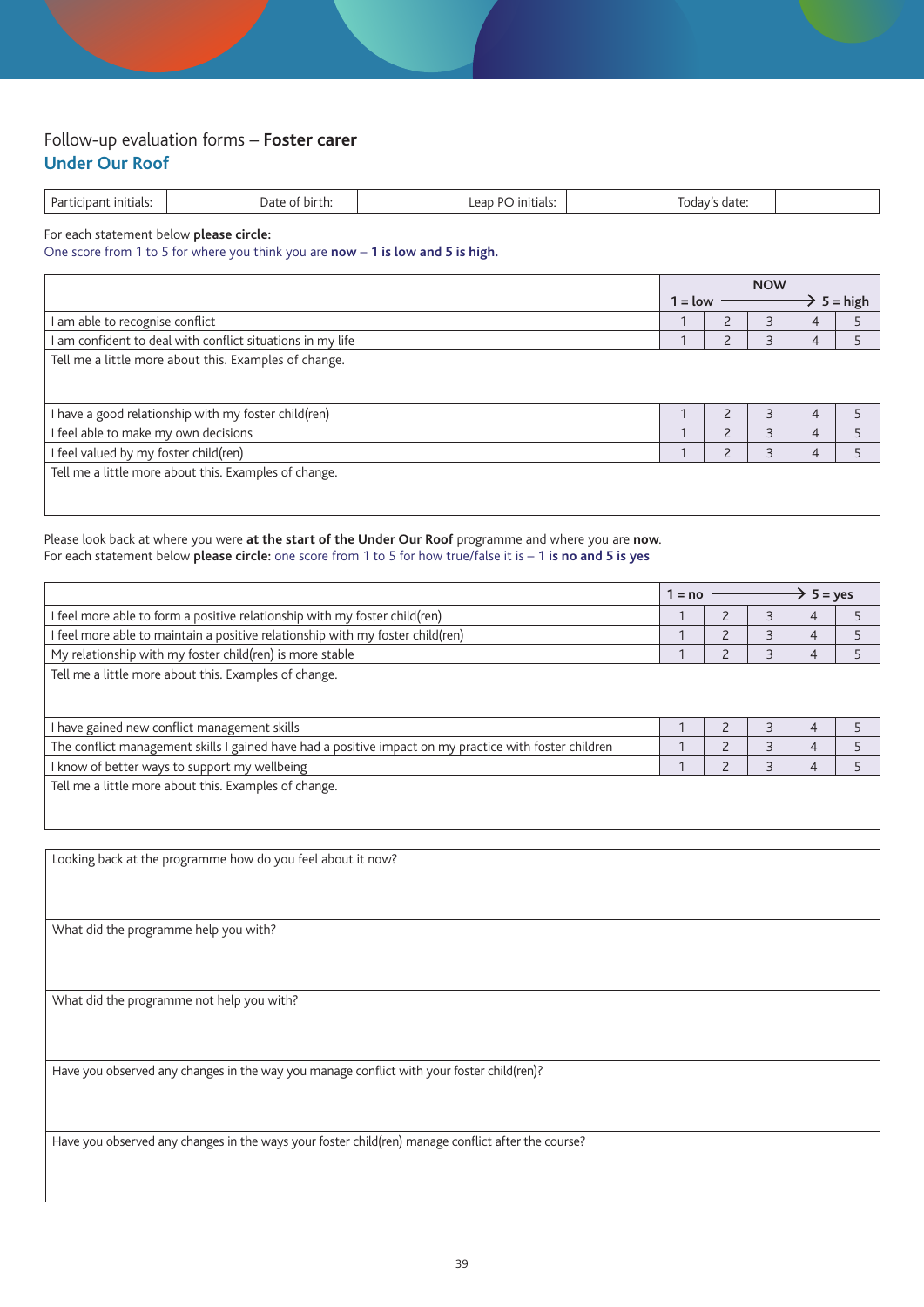#### Follow-up evaluation forms – **Care worker Under Our Roof**

| Par<br>initials:<br>initials.<br>birth:<br>Date<br>date:<br>JURDU.<br>ווהנו<br>. |  |  |  |  |  |  |  |  |
|----------------------------------------------------------------------------------|--|--|--|--|--|--|--|--|
|----------------------------------------------------------------------------------|--|--|--|--|--|--|--|--|

For each statement below **please circle:**

One score from 1 to 5 for where you think you are **now** – **1 is low and 5 is high.**

|                                                                                                  |           | <b>NOW</b>     |   |   |            |
|--------------------------------------------------------------------------------------------------|-----------|----------------|---|---|------------|
|                                                                                                  | $1 =$ low |                |   |   | $5 = high$ |
| I am able to recognise conflict                                                                  |           |                |   |   |            |
| I am confident to deal with conflict situations in my life                                       |           |                |   | 4 |            |
| Tell me a little more about this. Examples of change.                                            |           |                |   |   |            |
|                                                                                                  |           |                |   |   |            |
|                                                                                                  |           |                |   |   |            |
| I have a good relationship with the children/young people I am a key worker for in the care home |           |                |   | 4 |            |
| I have good relationships with the children/young people in the care home generally              |           | $\overline{z}$ | ς | 4 |            |
| I feel able to make my own decisions                                                             |           |                |   | 4 |            |
| I feel valued by the children/young people I provide care for in the care home                   |           |                |   |   |            |
| Tell me a little more about this. Examples of change.                                            |           |                |   |   |            |
|                                                                                                  |           |                |   |   |            |
|                                                                                                  |           |                |   |   |            |

Please look back at where you were **at the start of the Under Our Roof** programme and where you are **now**. For each statement below **please circle:** one score from 1 to 5 for how true/false it is – **1 is no and 5 is yes**

|                                                                                                    | $1 = no$ |                          |                         | $5 = yes$ |   |
|----------------------------------------------------------------------------------------------------|----------|--------------------------|-------------------------|-----------|---|
| I feel more able to form a positive relationship with children/young people in care                |          |                          |                         | 4         |   |
| I feel more able to maintain a positive relationship with children/young people in care            |          |                          | 3                       | 4         |   |
| My relationship with the children/young people I provide care for in the care home is more stable  |          |                          | 3                       | 4         |   |
| Tell me a little more about this. Examples of change.                                              |          |                          |                         |           |   |
|                                                                                                    |          |                          |                         |           |   |
| I have gained new conflict management skills                                                       |          |                          | $\overline{\mathsf{B}}$ | 4         | 5 |
| The conflict management skills I gained have had a positive impact on my practice in the care home |          | $\overline{\phantom{0}}$ | $\overline{\mathsf{B}}$ | 4         |   |
| know of better ways to support my wellbeing                                                        |          |                          | Р                       | 4         |   |
| Tell me a little more about this. Examples of change.                                              |          |                          |                         |           |   |

Looking back at the programme how do you feel about it now?

What did the programme help you with?

What did the programme not help you with?

Have you observed any changes in the way you manage conflict with children/young people in care?

Have you observed any changes in the ways young people manage conflict in the home after the course?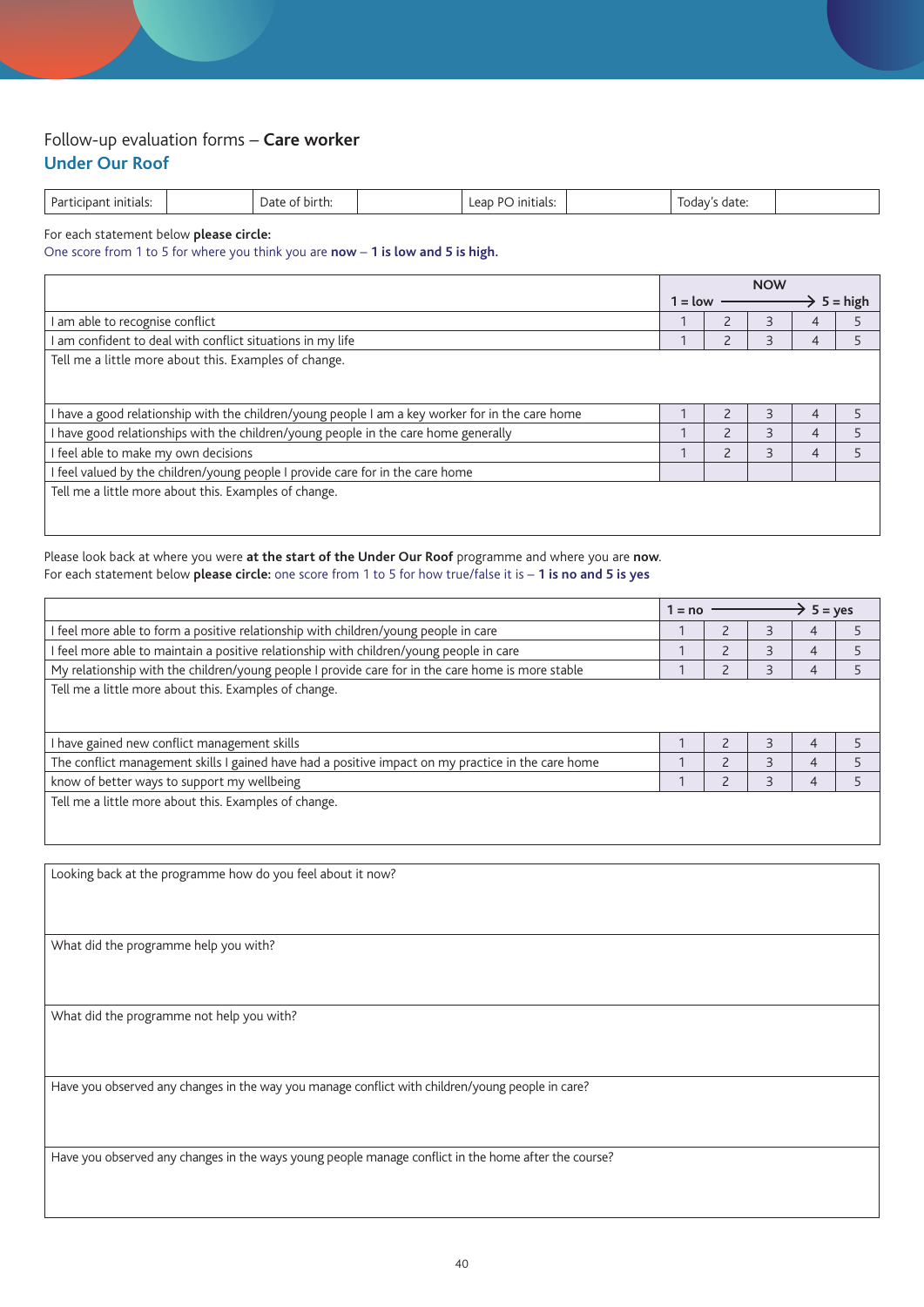## **The Short Warwick-Edinburgh Mental Wellbeing Scale (SWEMWBS)**

Below are some statements about feelings and thoughts.

Please tick the box that best describes your experience of each over the last 2 weeks.

| <b>Statements</b>                                  | None of<br>the time | Rarely | Some of<br>the time | Often | All of the<br>time |
|----------------------------------------------------|---------------------|--------|---------------------|-------|--------------------|
| I've been feeling optimistic about the future      |                     |        |                     |       |                    |
| I've been feeling useful                           |                     |        |                     |       |                    |
| I've been feeling relaxed                          |                     |        |                     |       |                    |
| I've been dealing with problems well               |                     |        |                     |       |                    |
| I've been thinking clearly                         |                     |        |                     |       |                    |
| I've been feeling close to other people            |                     |        |                     |       |                    |
| I've been able to make up my own mind about things |                     |        |                     |       |                    |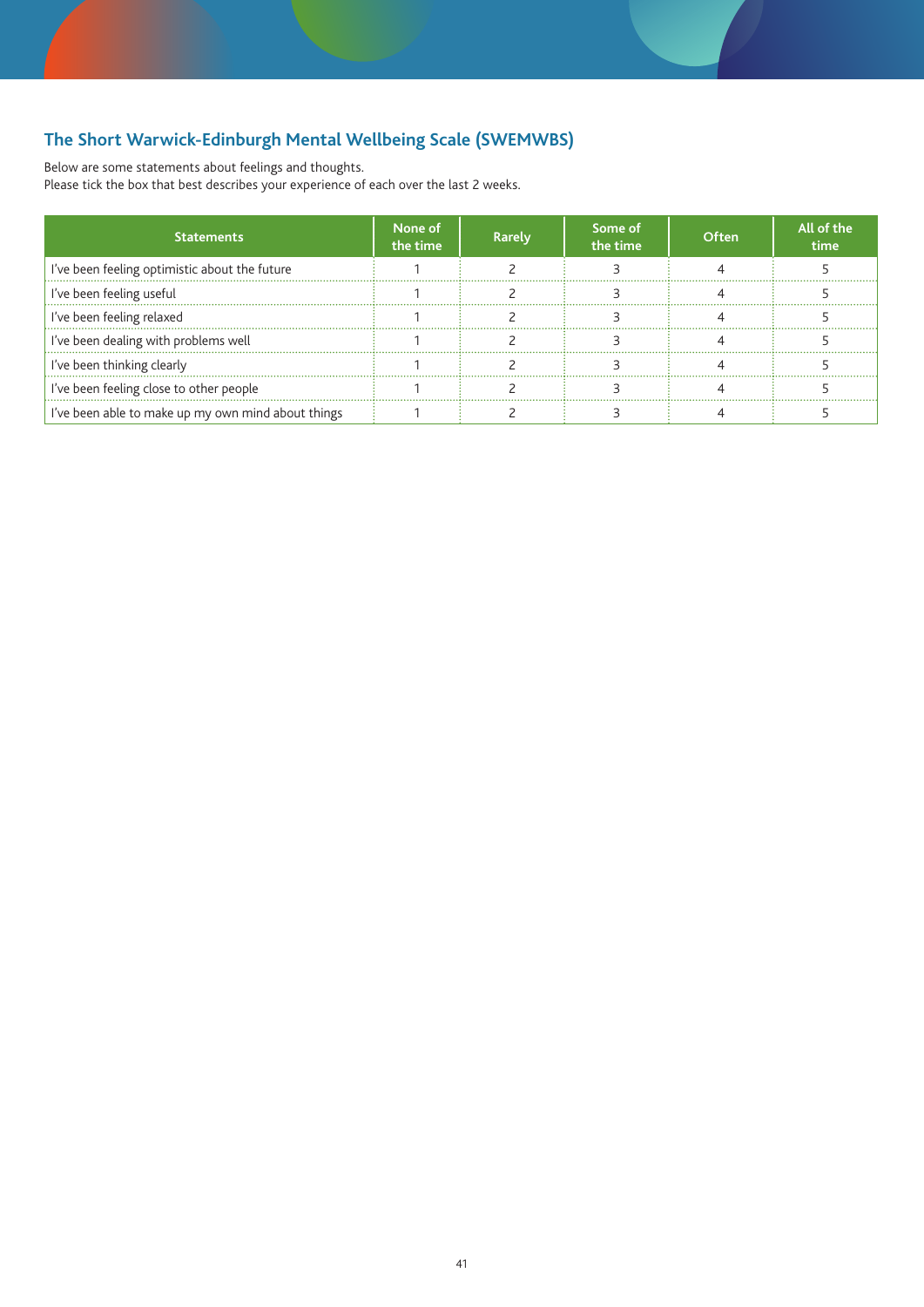## **Appendix 2: Protective factors for wellbeing**

#### **ENHANCING CONTROL**

#### **INDIVIDUAL LEVEL**

**A sense of control** e.g. setting and pursuit of goals, ability to shape own circumstances

**Belief in own capabilities and self determination** e.g. sense of purpose and meaning

**Knowledge skills and resources to make healthy choices** e.g. understanding what makes us healthy and being able to make choices

**Maintaining independence** e.g. support to live at home, care for self and family

#### **COMMUNITY / ORGANISATION LEVEL**

**Self-help** provision e.g. information advocacy, groups, advice, support

**Opportunities to influence decisions** e.g. at home, at work or in the community

**Opportunities for expressing views and being heard** e.g. tenants groups, public meetings

**Workplace job control** e.g. participation in decision making, work-life balance

**Collective organisation and action** e.g. social enterprise, community-led action, local involvement, trades unions

**Resources for financial control and capability** e.g. adequate income, access to credit unions, welfare rights, debt management

#### **Other?**

### **INCREASING RESILIENCE AND COMMUNITY ASSETS INDIVIDUAL LEVEL**

**Emotional well-being** e.g. self esteem, self worth, confidence, hopefulness, optimism, life satisfaction, enjoyment and having fun

**Ability to understand, think clearly and function socially** e.g. problem solving, decision making, relationships with others, communication skills

**Have beliefs and values** e.g. spirituality, religious beliefs, cultural identity

**Learning and development** e.g. formal and informal education and hobbies

**Healthy lifestyle** e.g. taking steps towards this by healthy eating, regular physical activity and sensible drinking

#### **COMMUNITY / ORGANISATION LEVEL**

**Trust and safety** e.g. belief in reliability of others and services, feeling safe where you live or work

**Social networks and relationships** e.g. contact with others through family, groups, friendships, neighbours, shared interests, work

**Emotional support** e.g. confiding relationships, provision of counselling support

**Shared public spaces** e.g. community centre, library, faith settings, café, parks, playgrounds, places to stop and chat

**Sustainable local economy** e.g. local skills and businesses being used to benefit local people, buying locally, using Time Banks

**Arts and creativity** e.g. expression, fun, laughter and play

**Other?**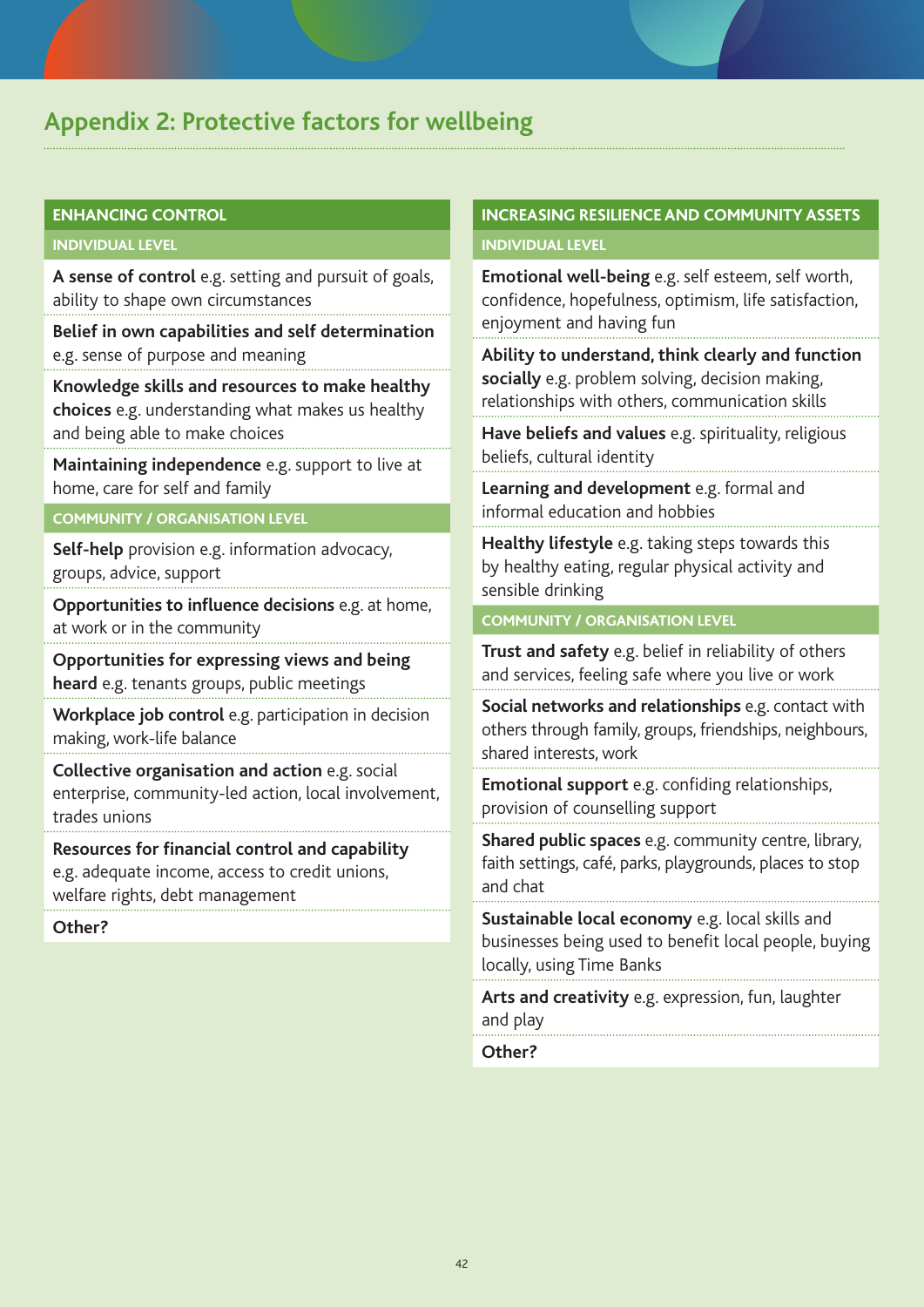#### **FACILITATING PARTICIPATION AND INCLUSION**

#### **INDIVIDUAL LEVEL**

**Having a valued role** e.g. volunteer, governor, carer

**Sense of belonging** e.g. connectedness to community, neighbourhood, family group, work team

**Feeling involved** e.g. in the family, community, at work

#### **COMMUNITY / ORGANISATION LEVEL**

**Activities that bring people together**  e.g. connecting with others through groups, clubs, events, shared interests

**Practical support** e.g. childcare, employment, on discharge from services

**Ways to get involved** e.g. volunteering, Time Banks, advocacy

**Accessible and acceptable services or goods**  e.g. easily understood, affordable, user friendly, non-stigmatising, non-humiliating

**Cost of participating** e.g. affordable, accessible

**Conflict resolution** e.g. mediation, restorative justice

**Cohesive communities** e.g. mutual respect, bringing communities together

**Other?**

#### **WIDER DETERMINANTS (often at a socio-economic / environmental / structural level)**

**Access to quality housing** e.g. security, tenure, neighbourhood, social housing, shared ownership, affordable and appropriate

**Physical environment** e.g. access to green space, trees, natural woodland, open space, safe play space, quality of built environment

**Economic security** e.g. access to secure employment (paid and unpaid), access to an adequate income, good working conditions, meaningful work and volunteering opportunities

**Good quality food** e.g. affordable, accessible

**Leisure opportunities** e.g. participate in arts, creativity, sport, culture

**Tackling inequalities** e.g. addressing relative deprivation and poverty

**Transport access and options** e.g. providing choice, affordability and accessibility

**Local democracy** e.g. devolved power, voting, community panels and increasing community participation

**Ease of access to high quality public services**  e.g. housing support, health and social care

**Access to education** e.g. schooling, training, adult literacy, hobbies

**Access to education** e.g. schooling, training, adult literacy, hobbies

**Other?**